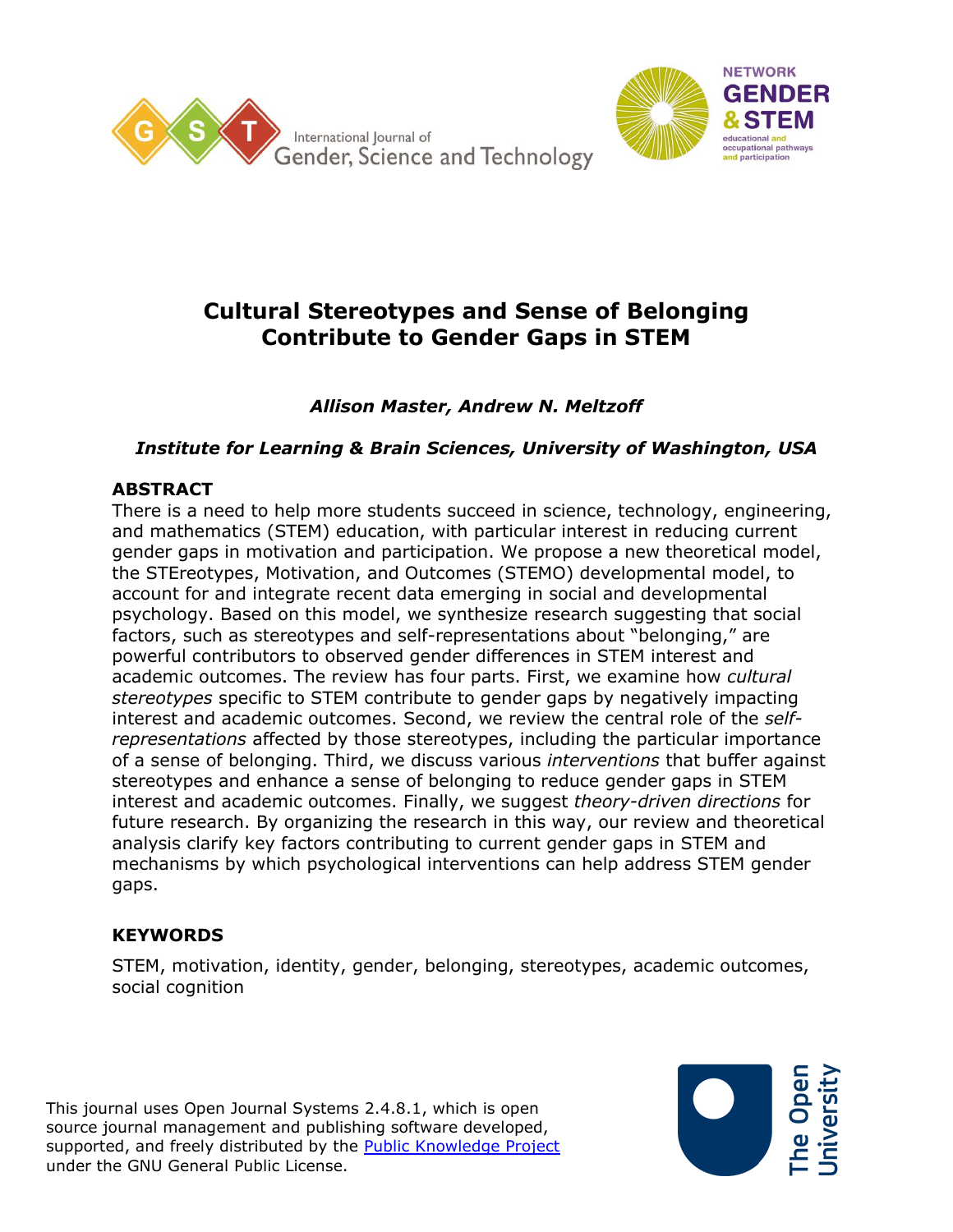## **Cultural Stereotypes and Sense of Belonging Contribute to Gender Gaps in STEM**

### **INTRODUCTION**

Education in science, technology, engineering, and mathematics (STEM) helps both individuals and society. It provides benefits to individuals by sharpening their critical thinking skills, problem solving, and understanding of the physical world; it benefits society by providing groundwork for innovation and invention. The current demand for STEM workers exceeds the supply. The United States would need to increase the number of undergraduates receiving STEM degrees by 33% to keep up with projected demand for STEM professionals (Holdren & Lander, 2012; Xue & Larson, 2015). This suggests that society would benefit by improving STEM education to inspire more students to enter these fields (National Research Council, 2011). Many methods for improving STEM education have been proposed, such as promoting the quality and quantity of STEM learning in both formal and informal environments (National Research Council, 2009; State of Computer Science Education, 2019). In this integrative review, we take a different but complementary perspective and focus on *motivational and identity* factors, which strongly predict academic outcomes. By "academic outcomes," we include both academic choices and achievement.

Improving students' motivation in STEM is important as a way of altering developmental trajectories starting from an early age. We define motivation from a social-cognitive perspective (Dweck & Leggett, 1988) as a pattern of responses that energizes students toward particular activities. These involve cognitions (beliefs, goals, attributions, values), behaviors (task persistence, effort), and affective responses (interest). Together, these motivational factors can push students to take maximal advantage of STEM learning opportunities and impact students' academic outcomes, including performance and participation (Wigfield et al., 2015). For example, the best predictor of college students' choice to major in STEM (for both males and females) is *interest* in STEM before college, compared to other variables such as prior STEM courses, GPA in STEM courses, earning potential, or the influence of friends, parents, and teachers (Maltese & Tai, 2011). Overall motivation in math and science shows a particular decrease during adolescence compared to other fields (Wigfield et al., 2015). Between fourth and eighth grade, the number of U.S. children reporting positive attitudes about math and science drops from about 71% to about 48%, and a significant gender gap emerges (Martin, Mullis, & Foy, 2008; Mullis, Martin, & Foy, 2008; TIMSS 2007 Assessment, 2009).

Although some students may initially approach STEM with more interest and enthusiasm than others, motivation is malleable. We offer a conceptualization that integrates educational, developmental, and social-psychological research in a novel way and organizes recent research on boosting students' motivation in STEM. Our theoretical model describes the mechanism by which students who face negative stereotypes, such as women in STEM, integrate those stereotypes into their selfrepresentations, with negative consequences for their interest and academic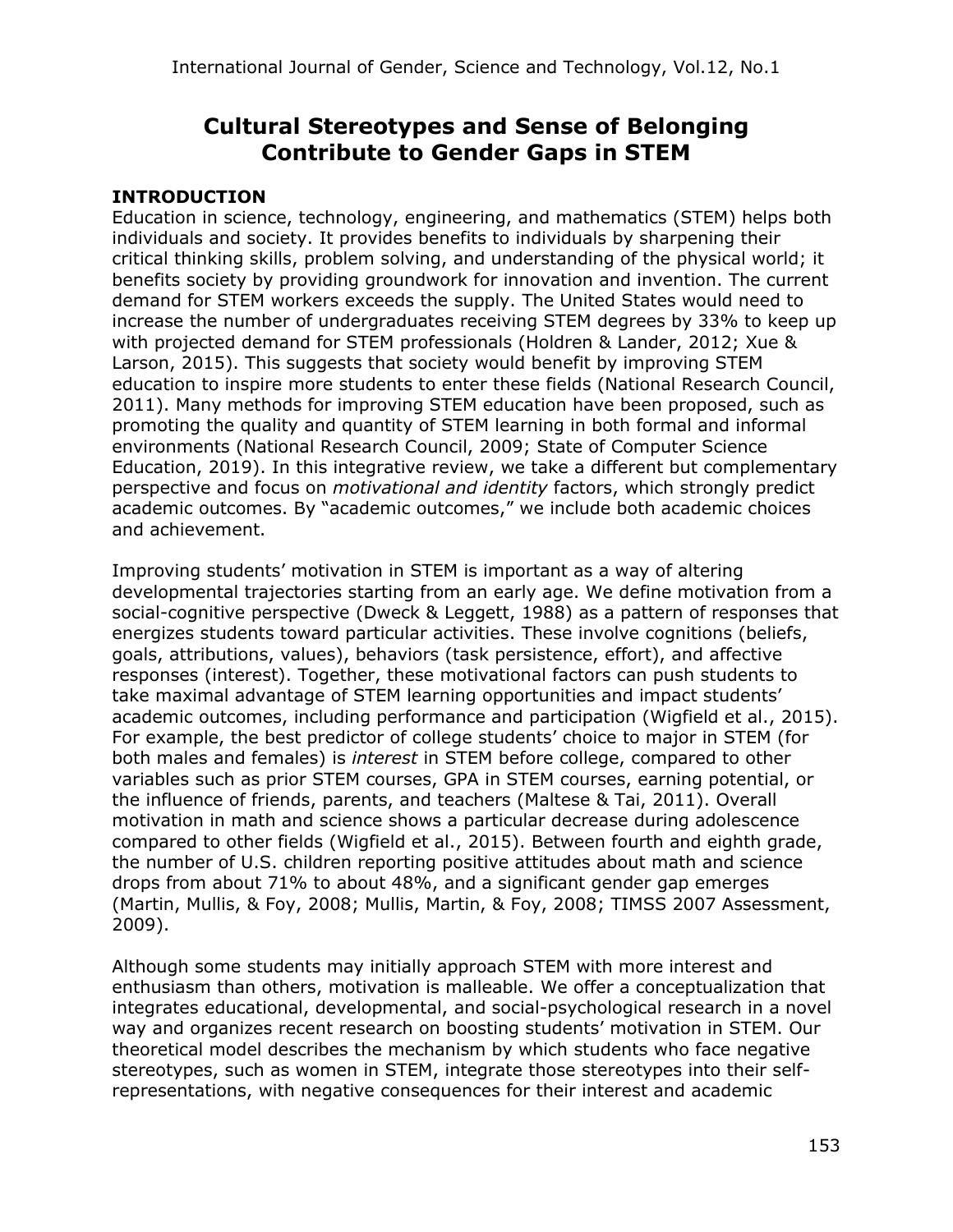outcomes in STEM. This model highlights the central role of students' selfrepresentations, especially a sense of belonging, which we argue should have a more prominent place in research on STEM. By the term *self-representations* (Markus & Wurf, 1987), we mean self-relevant motivational beliefs including how much students personally identify with that domain or value it (*identification*), their conceptions of how good they are in a domain (*ability beliefs*), and how much they think they fit in with others (*sense of belonging*) in the domain.

Although we strive to include papers that address as wide a range of countries and diverse populations as possible, participants in the studies we describe are mainly from the United States (unless noted otherwise).

#### **The Problem of Underrepresentation of Women in STEM**

Understanding how stereotypes affect motivation may help alleviate a key issue within contemporary STEM education—the underrepresentation of women in certain STEM fields. The underrepresentation of women in STEM is problematic both because women disproportionately fail to benefit from lucrative, high-status careers in fields like computer science, and because this reduces diversity that could increase technological and scientific innovations (C. Hill, Corbett, & St. Rose, 2010). The roots of this underrepresentation start early. Boys in Germany report more interest than girls in math in elementary and middle school (Frenzel, Goetz, Pekrun, & Watt, 2010), and boys in the United States report more interest than girls in computer science and engineering by age six (Master, Cheryan, Moscatelli, & Meltzoff, 2017). Thus, there is a particularly strong need to understand *when* and *why* young girls show less motivation for STEM, and to work to improve girls' STEM motivation.

Women's underrepresentation in STEM is a complex problem with multiple causes and approaches for addressing it (Ceci, Williams, & Barnett, 2009; Cheryan, Ziegler, Montoya, & Jiang, 2017; Wang & Degol, 2013). Recent evidence suggests that the most likely explanations involve gender differences in *preferences* and *choices* rather than *abilities* and *performance* (Dasgupta & Stout, 2014; Riegle-Crumb, King, Grodsky, & Muller, 2012). There are no reliable gender differences in math ability and only small differences in spatial ability during kindergarten through 12<sup>th</sup> grade (K-12) schooling (Halpern et al., 2007; Hyde & Linn, 2006). Indeed, high school girls may have strong skills across multiple academic fields, thus preparing them for more career options than boys (Wang, Eccles, & Kenny, 2013). Thus, the current debate has largely become one about the source of gender differences in preferences and interests (Ceci & Williams, 2010).

## **Variation Across STEM Fields**

Crucially, STEM fields are not identical, and differ widely in their representation of women. Some STEM fields have achieved near-equality in gender representation. For example, in 2016, women in the United States earned 60% of bachelor's degrees in biological sciences and 43% of degrees in math and statistics (U.S. Department of Education, 2017). In contrast, women's representation was significantly lower in fields such as computer science (19%) and engineering (20%). Over the past decade, these percentages have been fairly stable. There are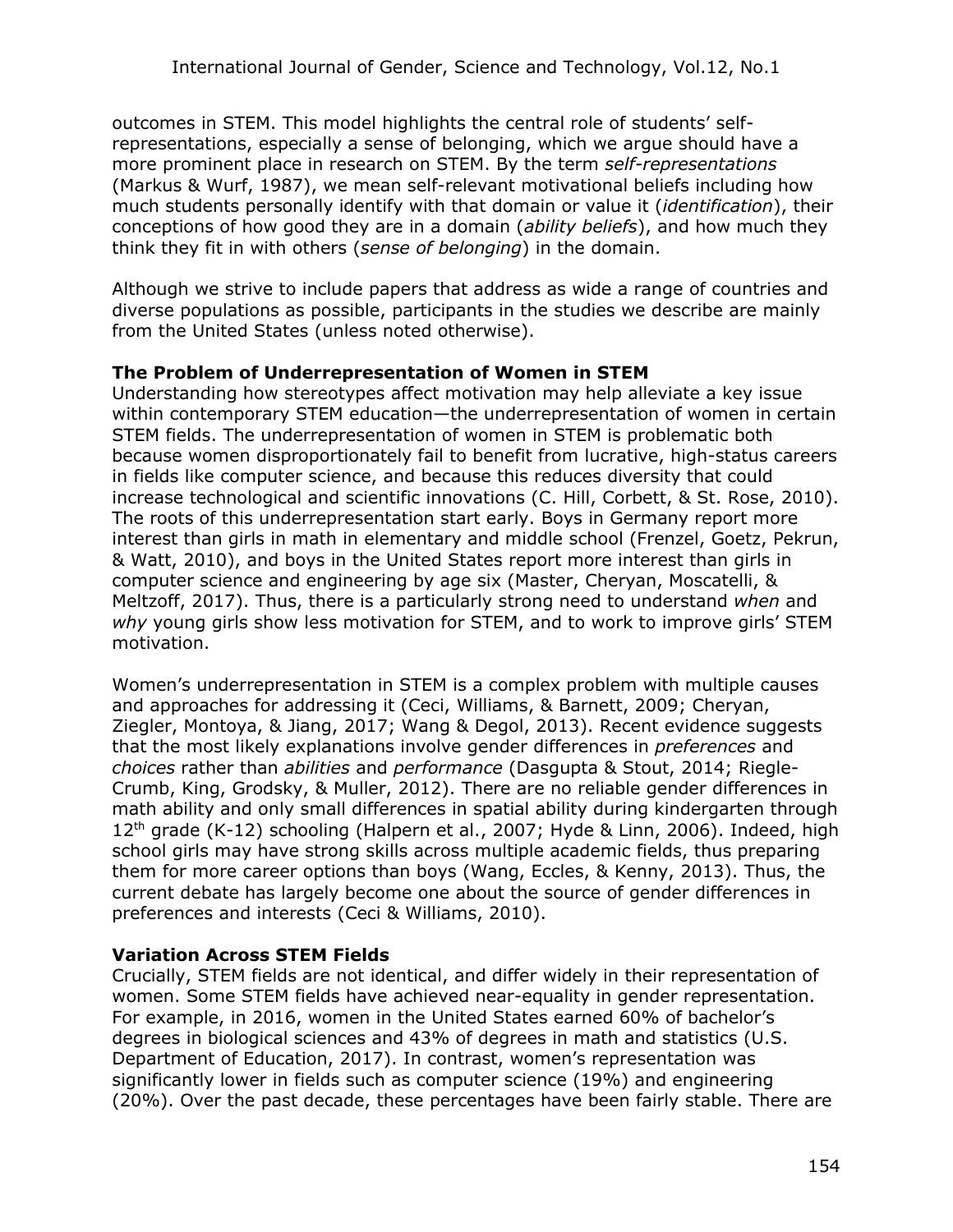similar patterns of underrepresentation throughout the academic pipeline from high school AP exams to higher education degrees in computer science, engineering, and physics (Cheryan et al., 2017). Computer science is not the same as math, biology, or chemistry. Any full explanations for women's underrepresentation in STEM must also take into account the large variations among STEM fields (Ceci, Ginther, Kahn, & Williams, 2014).

Our review highlights one important source of variation in underrepresentation among STEM fields—stereotypes. Previous explanations for women's underrepresentation have pointed to the math-based nature of STEM fields (e.g., Wang et al., 2013), but this does not explain why women are proportionally *more likely* to major in math than computer science. We argue that one contributor is that there are differences in the cultural stereotypes about particular STEM fields (Leslie, Cimpian, Meyer, & Freeland, 2015; Master, Cheryan, Moscatelli, et al., 2017). By *cultural stereotypes*, we mean stereotypes held in a particular society that transcend beliefs within an individual, and are expressed through patterns within many aspects of that culture, including physical objects, media representations, social interactions, and language use (Markus & Kitayama, 2010). These stereotypes can act as gatekeepers that drive girls away from STEM fields such as computer science and engineering (Cheryan, Master, & Meltzoff, 2015). Although limited research has directly connected variation in stereotypes about STEM fields to variation in women's participation in STEM, we take care in this review to specify the field(s) in each study. Due to the limited number of studies, we cannot yet make clear comparisons across fields or draw firm inferences about variation among STEM fields, so we suggest more direct comparisons across STEM fields as a future direction.

#### **Organization, Scope, and Novelty of this Review**

We first present our STEreotypes, Motivation, and Outcomes (STEMO) developmental model, and then analyze and synthesize work on four key topics: (a) STEM-gender stereotypes, (b) self-representations affected by stereotypes, including a "sense of belonging" in STEM, (c) interventions that can help draw more students to STEM, chiefly by reducing the impact of stereotypes and enhancing students' sense of belonging, and (d) recommendations for targeted new theorydriven research that can use the STEMO developmental model to specifically address pressing questions in educational theory and practice (thus closing the loop between developmental science, social-psychological studies, and education science). We aim to provide a coherent framework that psychologists can use to better understand recent social-psychological interventions to reduce gender gaps in STEM. Because of space limitations, we postpone discussion of other important issues that contribute to gender gaps, such as societal and institutional structures that have historically contributed to inequality, in part because these have been comprehensively reviewed in other articles (e.g., Ceci et al., 2009; Lee, 2017; Nasir & Hand, 2006). We have aimed to include a comprehensive set of research articles, but note that this is not a complete review of the vast literature on stereotypes, self-representations, and motivation in STEM. We focused our review primarily on research relevant to our new theoretical model.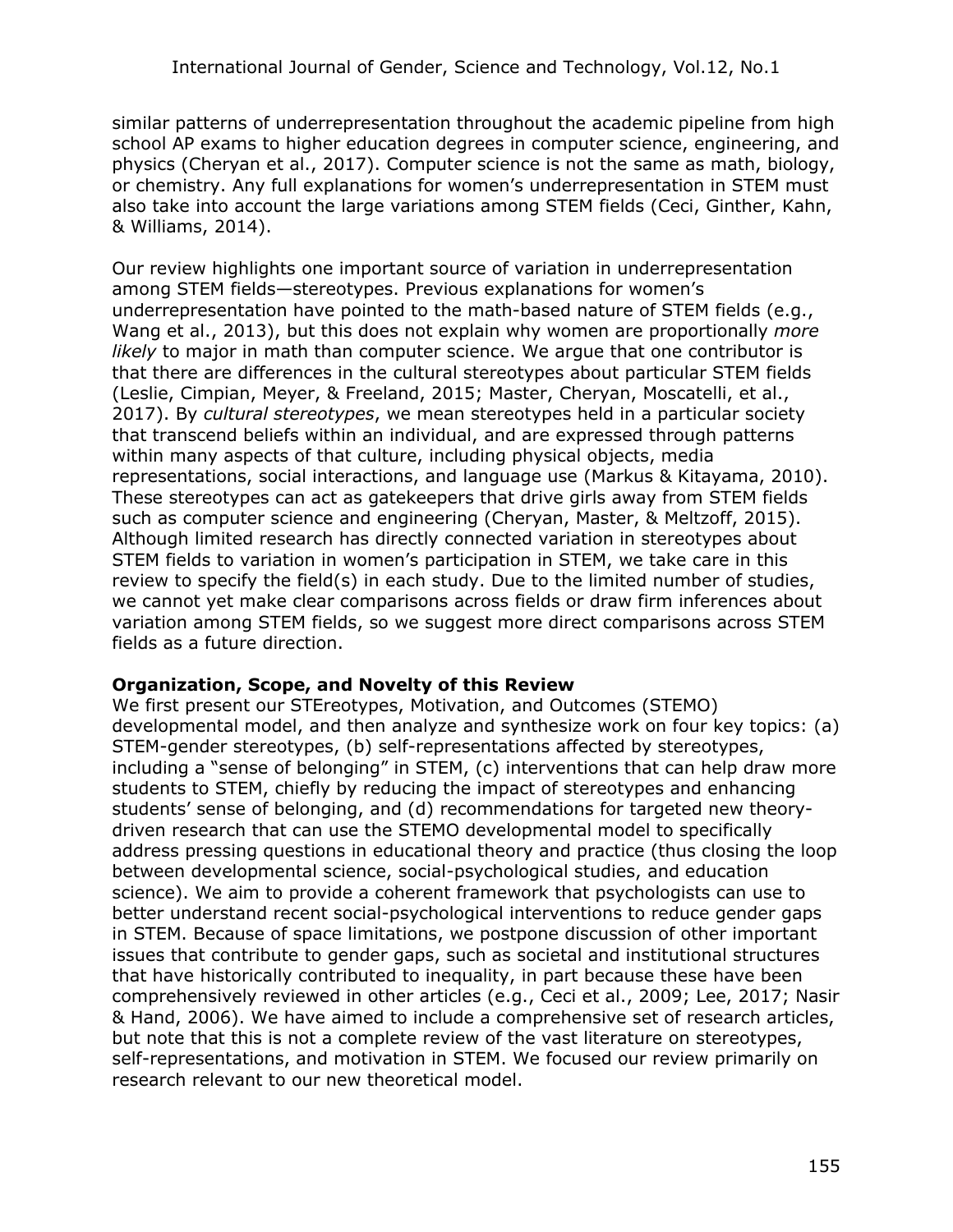This paper differs from previous reviews on STEM stereotypes in three specific ways by: (a) emphasizing the importance of sense of belonging; (b) acknowledging variation between STEM fields as part of our conceptualization rather than glossing over differences; and (c) considering developmental issues and the motivation of students from preschool through college. To our knowledge, no other review has united these perspectives.

Regarding the sense of belonging, our model is compatible with other theories of student motivation that focus on the link between self-concepts and academic outcomes or factors that make students want to engage with a domain (e.g., Eccles, 2011; Oyserman & Lewis, 2017; for a review, see Wigfield et al., 2006), but also emphasizes the importance of a sense of belonging (see also Eddy & Brownell, 2016; Fiske, 2010; Lewis, Stout, Pollock, Finkelstein, & Ito, 2016). Much research on sense of belonging and STEM has been conducted within social psychology (e.g., Walton & Cohen, 2007), and we aim to bring together this line of research with an expectancy-value perspective. Expectancy-value theory highlights how students' expectations of success and valuing of an academic domain influence their academic choices and behaviors, and has been a dominant focus in research on academic motivation (for a review, see Eccles, 2011). We focus on a subset of the variables typically included within expectancy-value theory to highlight the theoretical pathway by which stereotypes affect students' academic outcomes, and show how sense of belonging fits into this pathway. Although sense of belonging is not explicitly mentioned as part of the expectancy-value framework (Eccles, 2011), it is highly relevant for women and underrepresented minorities' motivation in STEM fields. Pervasive negative stereotypes and common social and environmental cues can signal to members of these groups that they do not belong, which reduces their motivation to pursue these fields (Good, Rattan, & Dweck, 2012; Lewis et al., 2016; Master, Cheryan, & Meltzoff, 2016a; Murphy, Steele, & Gross, 2007; Walton & Cohen, 2007).

Regarding variation in STEM fields, in this review we do not lump all STEM fields together because we see important differences among them. We specify the particular STEM fields used in each research study (e.g., math vs. engineering) throughout this review, and highlight recent research that suggests that differences in gender participation across STEM fields align with differences in stereotypes about each field. The unique cultural stereotypes about different STEM fields reduce many students' sense of belonging in those fields and make social identity particularly meaningful for STEM motivation. By incorporating stereotypes into our developmental model, we offer a way for future researchers to continue to organize important differences between STEM fields.

Regarding including preschool and early developmental phases, we differ from other valuable reviews (e.g., Ceci & Williams, 2011; Rosenzweig & Wigfield, 2016) by considering students from preschool through college. In recent years studies have emerged showing that starting as early as preschool and early elementary school, social identities and group memberships can influence students' STEM motivation (Master, Cheryan, & Meltzoff, 2017). This is part of the foundation of human development (Meltzoff, 2007). Examining STEM motivation starting at such a young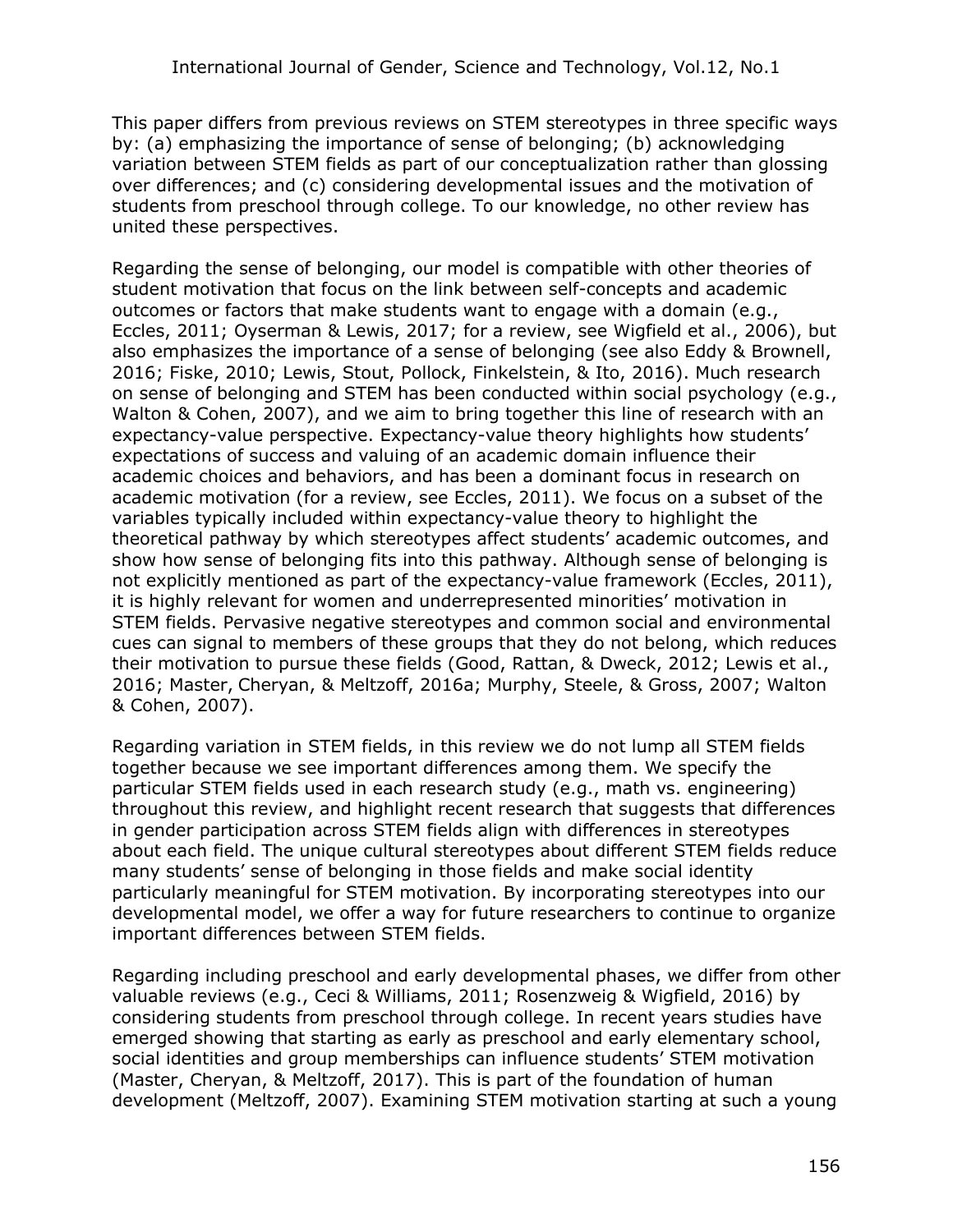age is important, because the *recruitment* of young women into a variety of STEM fields is a larger problem than *retaining* women in these fields (Miller & Wai, 2015). In addition, interventions designed to address recruitment or spark interest in STEM may be most effective if they start early (Maltese & Tai, 2010; Master, Cheryan, Moscatelli, et al., 2017; Musu-Gillette, Wigfield, Harring, & Eccles, 2015), with the potential for cascading effects across the lifespan.

#### **NEW CONCEPTUAL MODEL: THE STEMO DEVELOPMENTAL MODEL**

The chief goal for this paper is to synthesize evidence that cultural stereotypes have an effect on students throughout the lifespan by affecting their selfrepresentations, which in turn drive many outcomes in STEM. Figure 1 shows our developmental model (in solid lines) and how theory-based interventions fit into this conceptualization (in dashed lines).

This conceptualization, which we call the STEreotypes, Motivation, and Outcomes (STEMO) developmental model, is different from previous models in several ways that we articulate below. However, it builds upon expectancy-value theory (Eccles, 2011) by integrating it with social-psychological research on the importance of social identities for academic motivation (Cohen & Garcia, 2008; Master, Cheryan, & Meltzoff, 2016b) and developmental research that has shown the effects of societal stereotypes in children as early as preschool (Hilliard & Liben, 2010; Patterson & Bigler, 2006; Rhodes, Leslie, & Tworek, 2012). Our developmental model is not intended to displace expectancy-value theory, but provides a way to complement it by incorporating newer research that emphasizes *sense of belonging* as a particularly central self-representation for students who face negative stereotypes about their social identities. We also note that this model currently focuses on individuals' social beliefs, attitudes, and representations, and does not (yet) explicitly incorporate the many ways in which the social context can affect all of these elements.

As shown in Figure 1, the STEMO developmental model highlights how social factors (e.g., pervasive stereotypes about one's own social identities, such as gender) influence students' interest and academic outcomes in STEM through selfrepresentations. When students have a social identity that is the target of negative stereotypes in a domain such as a STEM field, they may experience more negative self-representations in that domain, such as reduced identification, reduced belief in their ability to succeed, and a lower sense of belonging. These negative selfrepresentations lead to less interest and poorer academic outcomes in STEM (e.g., choosing not to enroll in optional STEM courses). Not all arrows in Figure 1 are depicted as bi-directional to simplify the illustration. However, we acknowledge that each element in the figure may affect the others as these processes influence others and play out continuously over time (e.g., Jacobs, Lanza, Osgood, Eccles, & Wigfield, 2002; Marsh & Martin, 2011).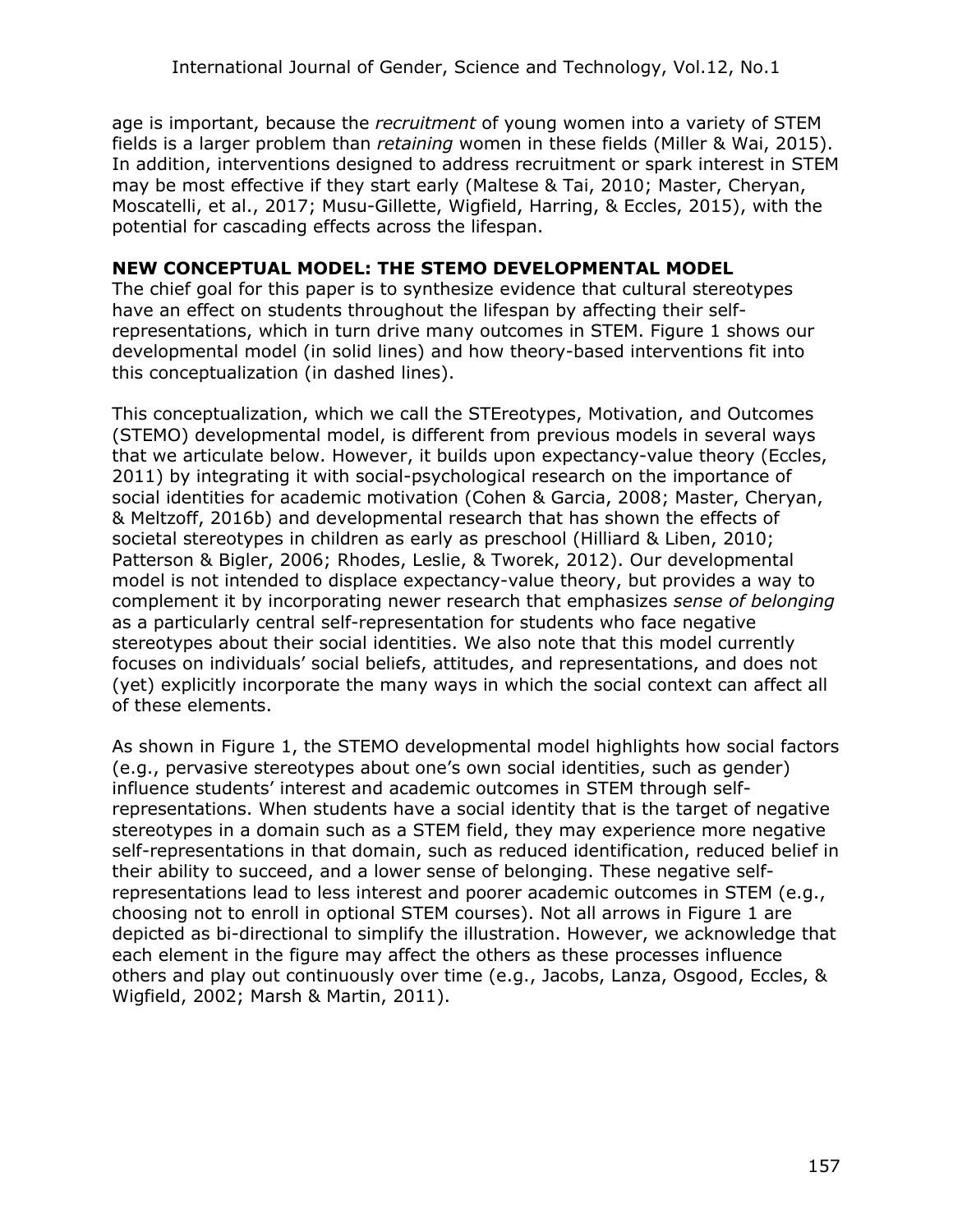

*Fig 1 Visualization of the STEMO model. The solid lines show our conceptualization of a pathway by which stereotypes and social identities impact STEM academic outcomes according to the STEreotypes, Motivation, and Outcomes (STEMO) developmental model. The dashed lines show where we can intervene to change outcomes. In this model, students encounter stereotypes about social groups (e.g., STEM-gender stereotypes that women do not fit or have as much ability in STEM as men). When those stereotypes are relevant to students' own social identity (e.g., gender), this affects their self-representations in STEM, including less identification, reduced ability beliefs, and a lower sense of belonging. This can impair their interest and academic outcomes (e.g., participation) in STEM. This STEMO model differs from previous motivational models (such as expectancy-value theory) by highlighting the importance of sense of belonging in fostering motivation for STEM and also by considering empirical effects starting as early as preschool. The STEMO model is also unique in incorporating information about where we can best intervene (dashed lines) to (a) broaden stereotypes to include diverse people and goals; (b) reduce the impact of stereotypes with growth mindsets, and (c) strengthen belonging by reducing belonging uncertainty. Such interventions can benefit women's motivation and outcomes in STEM.*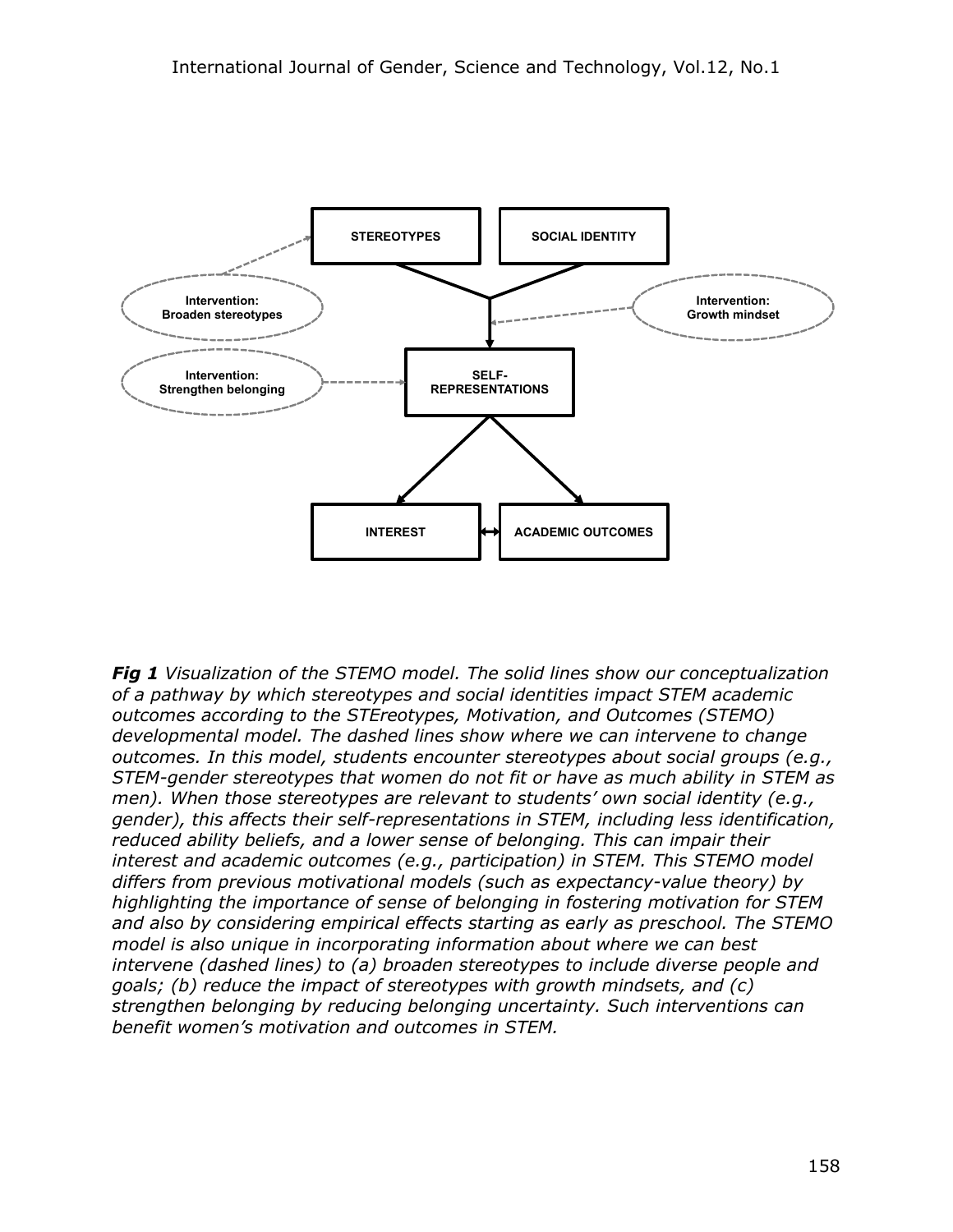We also emphasize the role of developmental processes within this model in several ways. First, we consider these processes to begin to emerge with children's first experiences in school, during preschool and early elementary school, or perhaps even earlier. As soon as children learn about social categories, they begin to use that information to organize their expectations of the social world (Hilliard & Liben, 2010; Master, Markman, & Dweck, 2012; Patterson & Bigler, 2006). Second, we use this model as a framework to ask developmental questions: when do children begin to endorse these stereotypes, and when do stereotypes begin to affect their self-representations? How does this process unfold over time as children gain new social and academic experiences? Current research suggests that stereotypes are already linked to self-representations by early elementary school (Cvencek, Meltzoff, & Greenwald, 2011; Master, Cheryan, Moscatelli, et al., 2017). Finally, once we have a better understanding of how this process emerges developmentally, the model can be used in the design of future interventions to help make predictions about which interventions will be effective at which ages.

#### **Value of the Model**

The STEMO model has three valuable characteristics. First, it can be applied to any stereotyped social identity. Similar processes to those proposed here would apply for members of other groups who face negative stereotypes in STEM, such as certain racial/ethnic groups. In this paper, we focus on gender to illustrate our model, due to the large amount of research on this social identity, and we return to the issue of other stereotyped groups at the end of this review. Second, we explicitly emphasize developmental processes and change over time in this model. It can be applied to students from preschool through higher education. Thus, the model is directed at the roots and earliest manifestations of the role of stereotypes, even before formal schooling begins. Although these dynamic processes are often overlooked outside of developmental psychology, they have important practical implications, such as insights into the optimal timing for different types of interventions. Third, a unique feature of the STEMO developmental model is that it also serves as a basis for designing and classifying interventions that effectively buffer against the effects of stereotypes and enhance women's self-representations in STEM, as shown by the dashed lines in Figure 1.

When combined with research into the development of stereotypes and selfrepresentations, the STEMO developmental model can help make predictions about which interventions will be successful at what ages, and the mechanisms by which they work. In a separate section of this paper, we will use the model to discuss three types of evidence-based interventions.

#### **Distinctiveness of the Model**

The STEMO model is related to Eccles and colleagues' seminal expectancy-value theory with several differences, including the emphasis on sense of belonging. Another notable difference is in our use of "interest" as a motivational outcome influenced by self-representations such as ability beliefs (our superordinate term that includes expectations of success). Expectancy-value theory models typically use "interest/enjoyment/intrinsic value" as a predictor of behavioral outcomes such as achievement-related choices and performance, in *parallel* with ability beliefs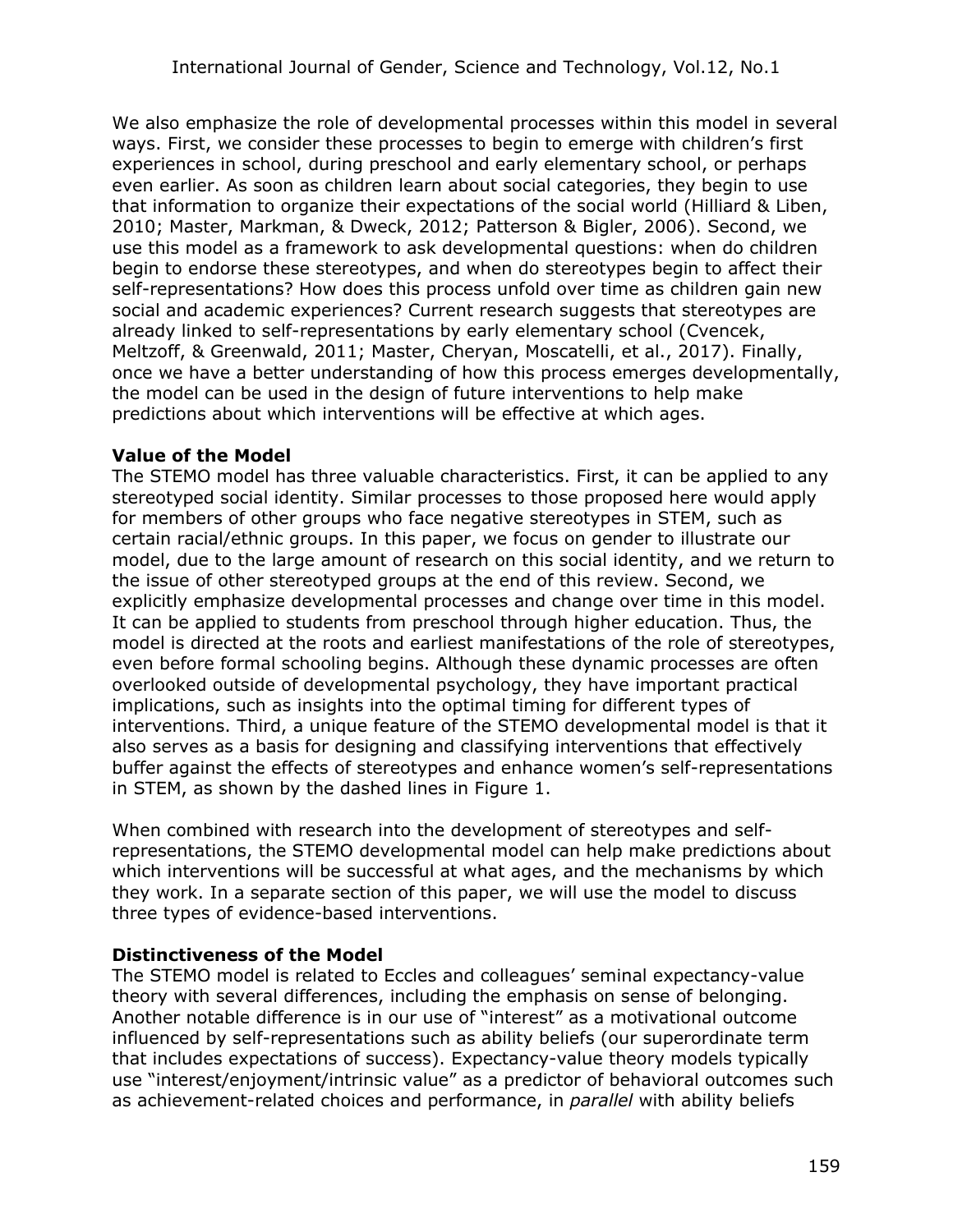(Eccles, 2011). In contrast, our model uses interest as an outcome variable, with ability beliefs as one of its *predictors*. We do this for three reasons.

First, ability beliefs are more likely to predict interest over time than the reverse (Wigfield & Eccles, 2002), which provides empirical support for our approach. Second, interest has distinct motivational properties, including the predisposition to re-engage with a domain over time (Hidi, 2006; Renninger & Hidi, 2011; Sansone, 2009). This makes it particularly valuable to consider as an outcome for long-term STEM pathways. Third, many studies have found empirically that interest more strongly predicts academic choices than ability beliefs do (Barron & Hulleman, 2015; Wigfield et al., 2015). This means that interest plays a critically important role in students' academic outcomes, and interventions that target interest may have a high likelihood of impacting academic choices. By highlighting interest as an outcome variable, we can discuss experiments and interventions that seek to causally increase students' interest, and thereby influence long-term academic pathways.

The STEMO model is also conceptually related to a large body of literature on the relation between group stereotypes and self-representations. This is a bi-directional relation, in which stereotypes of the group influence beliefs about the self at the same time that beliefs about the self influence perceptions of the group. This distinction has been referred to as self-stereotyping vs. self-anchoring, or deduction-to-the-self vs. induction-to-the-group, in social psychology (Latrofa, Vaes, Cadinu, & Carnaghi, 2010; van Veelen, Otten, Cadinu, & Hansen, 2016); as the attitudinal pathway versus the personal pathway in developmental psychology (Liben & Bigler, 2002); and is theorized to be balanced in a three-way relation among self, group, and academic field (e.g., math) in balanced identity theory (Cvencek et al., 2011; Cvencek, Meltzoff, & Kapur, 2014; Patterson & Bigler, 2018).

Our STEMO model focuses on one pathway in this theorized three-way relation: how group stereotypes exert an influence on self-representations. We do so for several reasons. First, this pathway is supported by empirical developmental data. Although data is limited, it appears that endorsement of stereotypes about the group precedes the development of gender differences in self-concepts (Cvencek et al., 2011; Eccles, 2009; see also Eccles, Wigfield, Harold, & Blumenfeld, 1993; Liben & Bigler, 2002). Second, research suggests that this pathway is especially strong when a group has lower status, such as women in STEM (Latrofa et al., 2010). Third, we do so for pragmatic reasons. We are focused on explaining motivation at the individual level, rather than explaining the formation of beliefs about the social group. Thus, we focus on how beliefs about the group influence beliefs about the self, rather than the other way around. This direction of causality is also more relevant for interventions targeting girls' low interest in STEM. If stereotypes have a causal impact on interest, then interventions can focus on girls who endorse cultural stereotypes in hopes of changing their stereotypes to boost their motivation in STEM.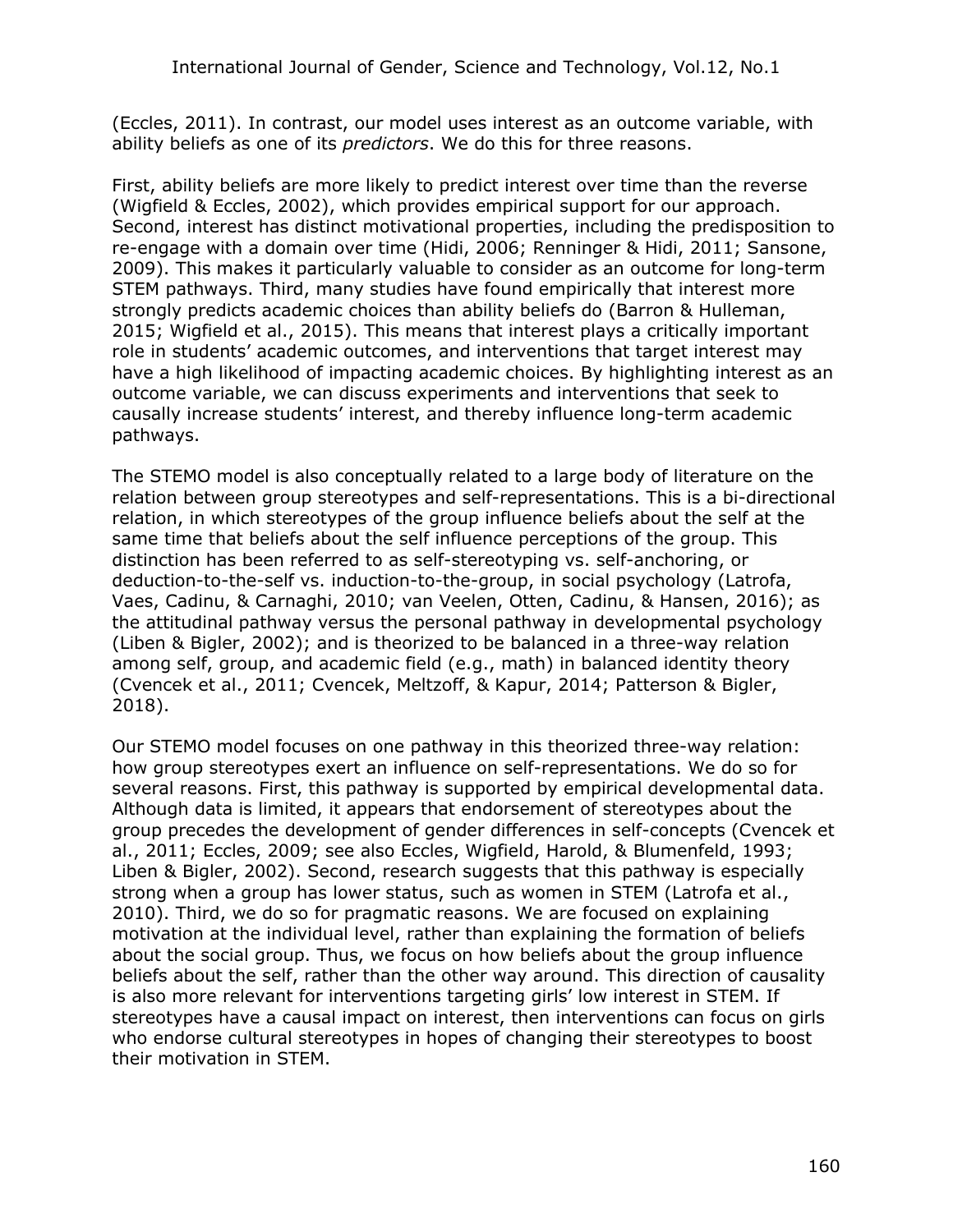#### **STEM-GENDER STEREOTYPES**

There are prevalent cultural stereotypes in Western countries associating boys and men with many STEM fields (Master, Cheryan, & Meltzoff, 2014). We will refer to these stereotypes collectively as *STEM-gender stereotypes*. These stereotypes are transmitted to students by parents, teachers, peers, and media (Cheryan et al., 2015; Cvencek, Kapur, & Meltzoff, 2015; Cvencek et al., 2011; Gunderson, Ramirez, Levine, & Beilock, 2012; Keller, 2001; Leaper, Farkas, & Brown, 2012; Rhodes & Leslie, 2017; Riegle-Crumb & Morton, 2017). According to our STEMO model (Figure 1), as children learn about cultural stereotypes, those stereotypes begin to shape the development of their self-representations.

Our review distinguishes between two types of STEM-gender stereotypes (Cheryan et al., 2015; Master & Meltzoff, 2016; Wynn & Correll, 2017): stereotypes about who likes or is associated with a field (which we will refer to as stereotypes about *interest*; also referred to as stereotypes about cultural fit) and stereotypes about who is good at or has superior ability in a field (which we will refer to as stereotypes about *ability*). These two types of stereotypes show different developmental patterns and may have different relations to STEM selfrepresentations and interest (Master, Meltzoff, & Cheryan, 2020). The *combination* of both types of stereotypes about STEM fields contributes to the underrepresentation of women in these fields by acting as a gatekeeper that keeps women from entering. Women may worry both that they do not *fit* the image of a STEM person and that they do not have the *ability* to succeed in STEM. In distinguishing between these two types, our evaluation of the influence of stereotypes is much broader than the influence of *stereotype threat* research, which focuses on how ability stereotypes impact women's performance in STEM. Stereotype threat itself may be insufficient to account for gender gaps in participation (Stoet & Geary, 2012), and represents only one small piece of a larger mechanism by which stereotypes influence STEM participation.

#### **When Do STEM-Gender Stereotypes First Develop?**

*Stereotypes about interest.* Stereotypes about interest encompass beliefs about which social groups typically enjoy or are interested in STEM (as well as stereotypes about who is associated with STEM fields, although these may be slightly different conceptually). Interest stereotypes have been measured using both direct (e.g., self-report) and indirect methods. Indirect methods include implicit measures, such as the Child Implicit Association Test (e.g., Cvencek et al., 2011), which assesses children's implicit reactions that boys are linked with math and girls with reading. This test is built on the principle that people respond more quickly to associations that are congruent with their implicit stereotypes and biases (e.g., *math* = *boys* and *reading* = *girls*) than to associations that are incongruent with those stereotypes (*reading* = *boys* and *math* = *girls*). In terms of math, North American children as early as second grade already register the implicit stereotype that *math = boys* (Cvencek et al., 2011), and Chilean boys report this implicit stereotype in kindergarten (del Río, Strasser, Cvencek, Susperreguy, & Meltzoff, 2019). Another indirect method, the Draw-a-Scientist test, has found that children become more likely to draw a male scientist than a female scientist as they get older, with girls more likely than chance to draw a male scientist beginning around age 10 (Miller,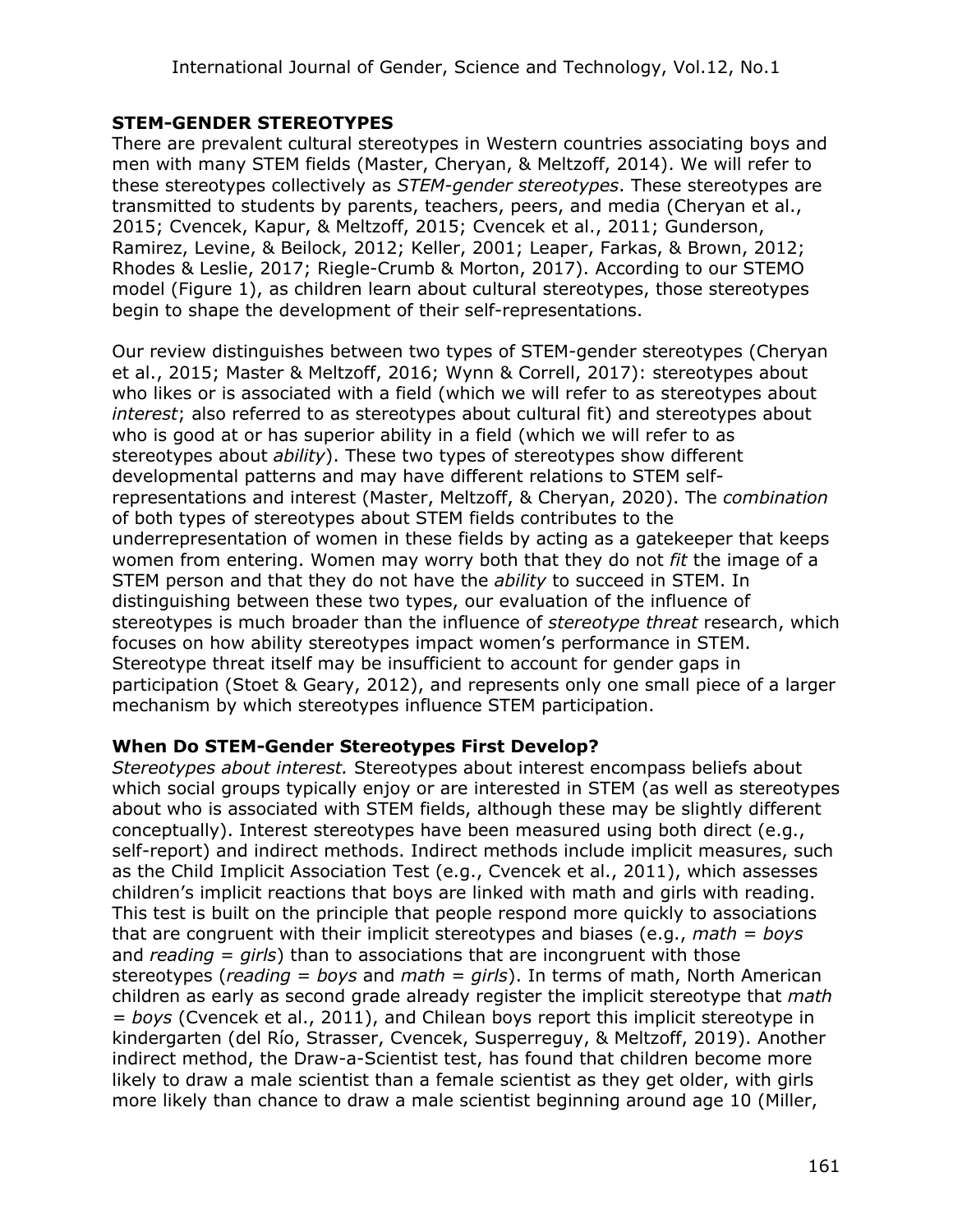Nolla, Eagly, & Uttal, 2018). In terms of technology, 6-year-old North American children explicitly report that boys will enjoy a programming or robotics activity more than girls (Master, Cheryan, Moscatelli, et al., 2017), and 6<sup>th</sup> graders are more likely to depict a computer expert as male than female (Mercier, Barron, & O'Connor, 2006). In terms of science, by fourth grade (the youngest age tested so far) European and North American girls and boys associate boys with science, and expect boys to enjoy science more than girls (Archer et al., 2012; Farenga & Joyce, 1999). Thus, endorsement of cultural stereotypes about interest appears to emerge during elementary school across multiple STEM fields.

*Stereotypes about ability.* Most previous research has focused on stereotypes about whether boys or girls are "better at math" (often conceptualized as having more fixed or innate ability). Very little research has examined children's stereotypes about ability in technology, engineering, or computer science. The existing findings suggest a developmental shift during elementary school, although findings differ based on nationality and the exact methods and wording used to measure stereotypes. When explicitly asked which group is "better" at math or science, in the youngest ages tested (from kindergarten to second grade), North American and some European children report either that the genders are equal in ability (Hargreaves, Homer, & Swinnerton, 2008; J. Steele, 2003) or show a bias that their own-gender group is better (Kurtz-Costes, Rowley, Harris-Britt, & Woods, 2008; Master, Cheryan, Moscatelli, et al., 2017; Passolunghi, Rueda Ferreira, & Tomasetto, 2014), although this can vary by culture (Lummis & Stevenson, 1990). Research suggests that some European and Chinese girls do not endorse the stereotype that boys are better at math until fourth grade or later (Martinot & Désert, 2007; Muzzatti & Agnoli, 2007; Passolunghi et al., 2014; Zhao, Zhang, Alterman, Zhang, & Yu, 2018; see also del Río & Strasser, 2013), although North American middle school students sometimes report counter-stereotypes that girls are better than boys at math and science (Evans, Copping, Rowley, & Kurtz-Costes, 2011; Plante, Théorêt, & Favreau, 2009; Rowley, Kurtz-Costes, Mistry, & Feagans, 2007). In terms of technology, North American children begin to believe that boys are better than girls at computer science and engineering by age six (Master, Cheryan, Moscatelli, et al., 2017). Thus, endorsement of cultural stereotypes about ability appears to emerge later and less consistently across fields than stereotypes about interest.

*Concurrent developments involving career choices, aspirations, and values.*  Children's career aspirations begin to form during elementary school, which is also the period during which children become more familiar with stereotypes involving both interest and ability. The choice of whether students intend to pursue science careers in particular often occurs during middle school (Tai, Liu, Maltese, & Fan, 2006). This is also an important time period for the long-term trajectories of students' expectations of success and valuing of different fields (Jacobs et al., 2002). Thus, as girls begin to form and express these early career choices, they are already aware that boys are associated with and widely believed to be better than girls at many STEM fields. Endorsement of these stereotypes is also correlated with lower interest in STEM among girls and higher interest in STEM among boys (Blažev, Karabegović, Burušić, & Selimbegović, 2017; Master, Cheryan, Moscatelli,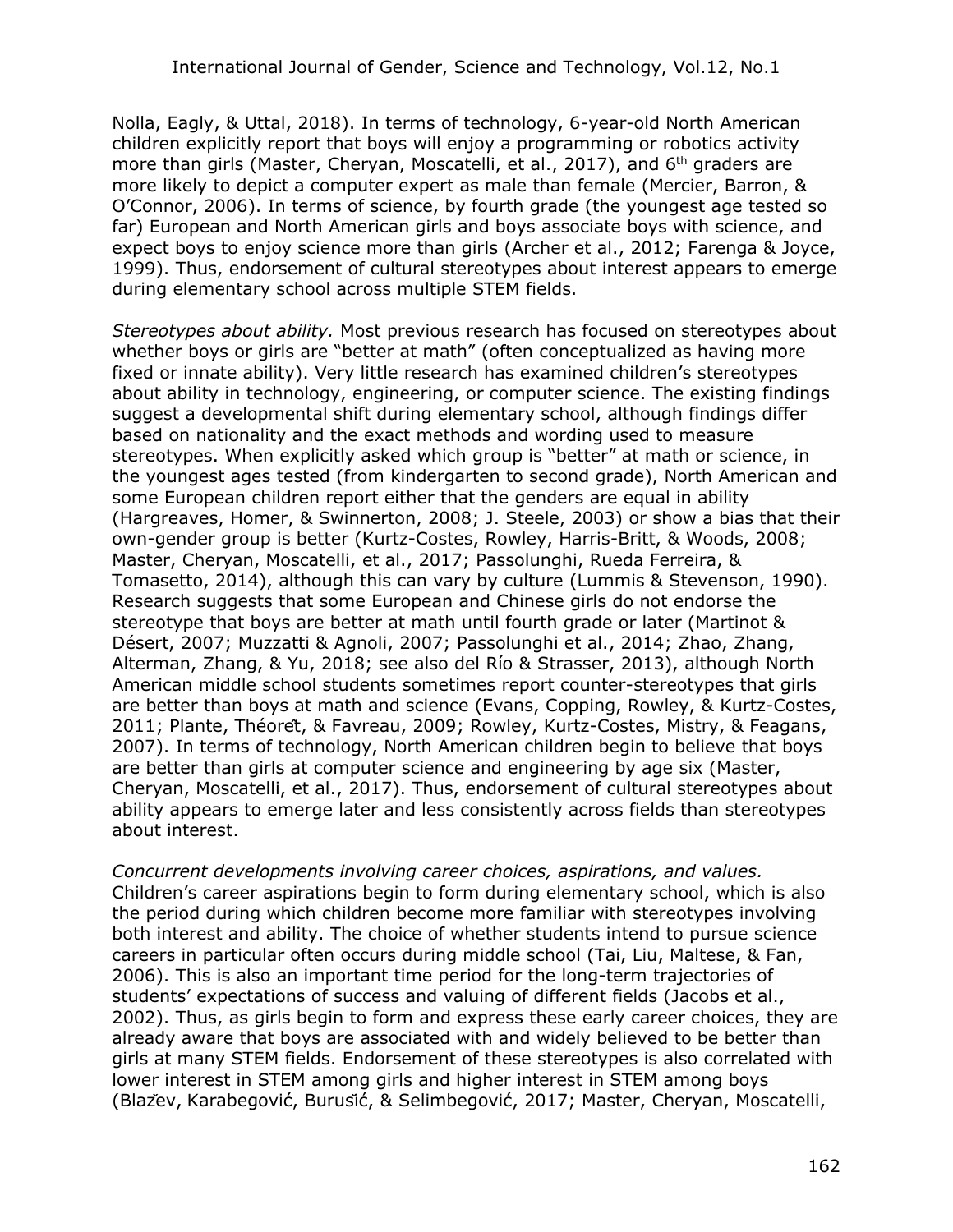et al., 2017; Plante, De la Sablonnière, Aronson, & Théorêt, 2013; see also Weisgram, Bigler, & Liben, 2010).

#### **How Parental and Teacher Stereotypes Impact Students**

Stereotypes may also influence students externally through the people around them, who socialize girls and boys differently when it comes to STEM (Eccles, 2009, 2015; for a review, see Gunderson et al., 2012). Parents and teachers may hold math- and science-gender stereotypes and attitudes that influence their expectations for and interactions with children (e.g., Beilock, Gunderson, Ramirez, & Levine, 2010; Gunderson et al., 2012), which then influence children's selfconcepts (del Río et al., 2019; Friedrich, Flunger, Nagengast, Jonkmann, & Trautwein, 2015).

Parents may provide more or fewer opportunities for their children to participate in math and science activities, depending on their beliefs about gender-appropriate activities (Jacobs, Davis-Kean, Bleeker, Eccles, & Malanchuk, 2005). In one study, parents who endorsed gender stereotypes were also more likely to give intrusive, uninvited assistance on math homework to girls, which led to lower math ability beliefs for those girls (Bhanot & Jovanovic, 2005). Parents explain less about scientific concepts to girls than boys (Crowley, Callanan, Tenenbaum, & Allen, 2001), and underestimate their daughters' interest in science books (Ford, Brickhouse, Lottero-Perdue, & Kittleson, 2006). On average, parents also believe that science is less interesting and more difficult for daughters compared to sons, and their beliefs are correlated with their children's science interest and beliefs about their ability to learn science (Tenenbaum & Leaper, 2003). Parents are also influenced by the gendered packaging of mechanical toys when they guide their children in play, encouraging more building for "boys' toys" and more narrative play for "girls' toys" (Coyle & Liben, 2020).

Potential ways that teachers' stereotypes affect their students may include explicit verbal statements about gender, differential treatment (e.g., interacting more with boys than girls in math class; Becker, 1981), or modeling their own math anxiety (Beilock et al., 2010; Gunderson et al., 2012). Elementary school math teachers' gender biases have long-lasting effects, including the number of advanced math and science courses that students take in high school (Lavy & Sand, 2018). Even well-intentioned language such as "Girls are as good as boys at math" can unintentionally emphasize the talent of boys and reinforce stereotypes (Chestnut & Markman, 2018). Although not specific to STEM, teachers may give more negative academic feedback to girls in general (compared to negative behavioral feedback to boys), which has a negative impact on girls' ability beliefs (Dweck, Davidson, Nelson, & Enna, 1978). Thus, stereotypes may cause parents and teachers to treat girls and boys differently when it comes to STEM, which may affect children's opportunities and attitudes.

#### **Social Identity Threat**

As students become aware that others hold these stereotypes, they may begin to experience social identity threat. "Social identity threat" refers to the concern about being viewed negatively due to social group membership (C. Steele, Spencer, &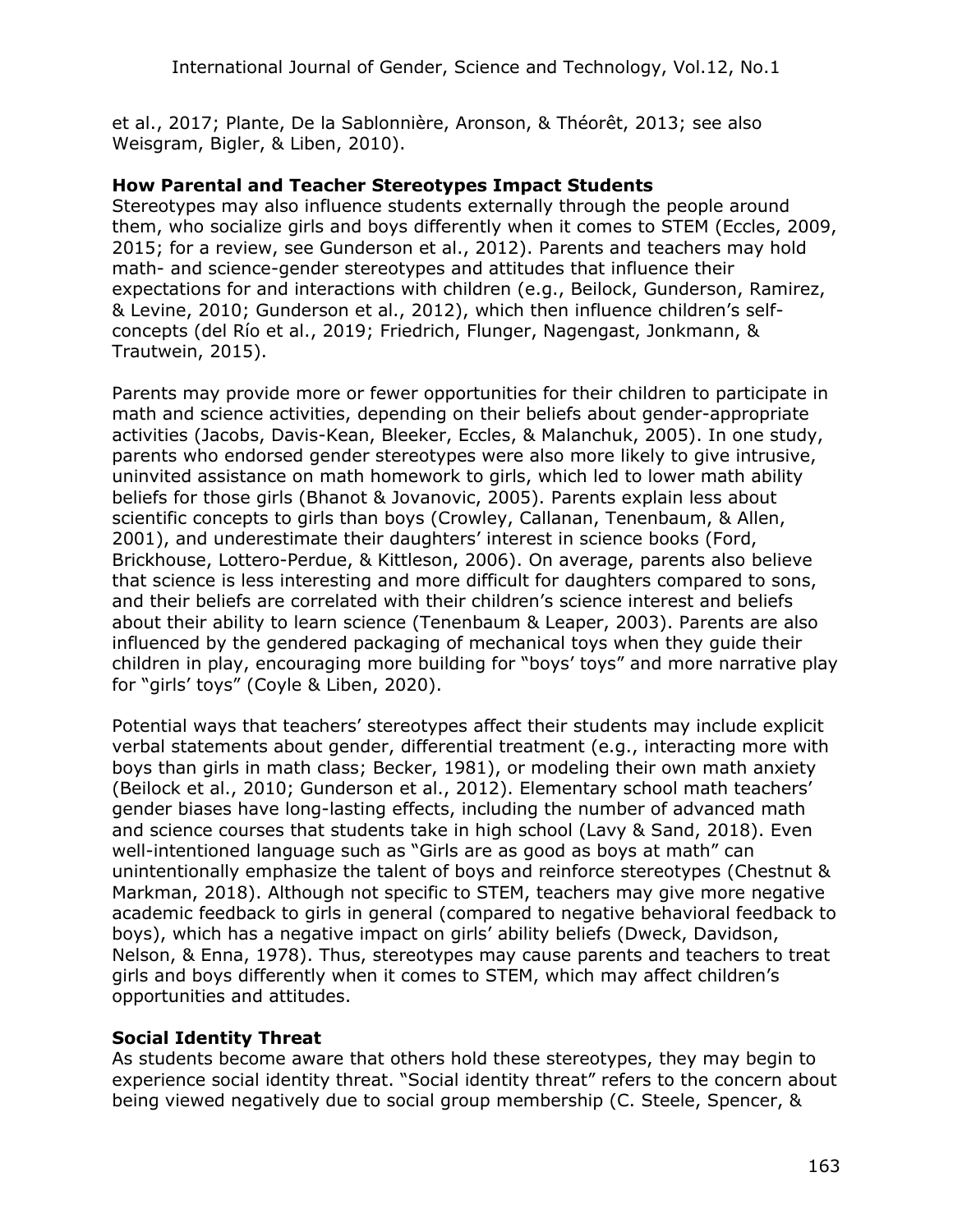Aronson, 2002). For members of negatively stereotyped groups (e.g., women in STEM), a situation in which that group identity is highlighted raises the possibility that others will make assumptions about them based on their membership in that group. Certain cues in the environment can confirm this possibility and create a sense of social identity threat. These cues include the social identities of other people in that environment, such as a male-dominated group of students or teachers (Master et al., 2014); the social identities of other people in a *potential*  environment (Murphy et al., 2007); and the design of the physical classroom environment (Master et al., 2016a). For social identity threat, students' *awareness* of stereotypes may be more influential than their *endorsement* of stereotypes (Cvencek, Nasir, O'Connor, Wischnia, & Meltzoff, 2015; Huguet & Régner, 2009), although students' self-representations may be shaped more strongly by their endorsement (Master, Cheryan, & Meltzoff, 2019; Owens & Massey, 2011).

Social identity threat is a broad category that includes *stereotype threat*, the concern about being seen through the lens of a negative stereotype about one's group (C. Steele, 1997). Many studies have shown that making group membership salient (e.g., checking a box for gender) leads to decreased performance for members of stereotyped groups (for a meta-analysis, see Nguyen & Ryan, 2008), especially those who identify strongly with that domain (Kahalon, Shnabel, & Becker, 2018; Schmader, 2002). Stereotype threat affects children and early adolescents as well as adults (Flore & Wicherts, 2015). Although most stereotype threat research has examined *performance* as the outcome, some research has examined effects on motivation (Murphy et al., 2007; Thoman, Smith, Brown, Chase, & Lee, 2013). Negative effects of stereotype threat on performance and motivation can create a negative feedback loop that harms students' selfrepresentations, which leads to further negative effects on performance and motivation (Cohen, Garcia, Purdie-Vaughns, Apfel, & Brzustoski, 2009; Cohen & Sherman, 2014). In the next section, we discuss the important role of students' self-representations in greater detail.

#### **SELF-REPRESENTATIONS**

Stereotypes can also influence students by changing how they view themselves (Cvencek et al., 2011; Cvencek et al., 2014; Tobin et al., 2010). According to our STEMO developmental model, when students with a stereotyped social identity start to endorse these stereotypes, they may develop representations of the self that are aligned with those stereotypes. In turn, those representations shape their developing interest in STEM fields and influence their STEM outcomes. Again, we intend for the term *self-representations* (also known as self-perceptions; Banchefsky, Lewis, & Ito, 2019) to include self-concepts and self-relevant motivational beliefs. We focus on three specific self-representations: identification, ability beliefs, and sense of belonging in STEM. We focus only on these three specific self-representations due to space limitations and due to their strong and established relations to STEM-gender stereotypes (Eddy & Brownell, 2016), but other beliefs and values are also important, such as the perceived costs (Perez, Cromley, & Kaplan, 2014) or utility value associated with STEM fields (Rozek, Hyde, Svoboda, Hulleman, & Harackiewicz, 2015). Stereotypes have also been linked directly to academic outcomes, such as participation in science. For example, one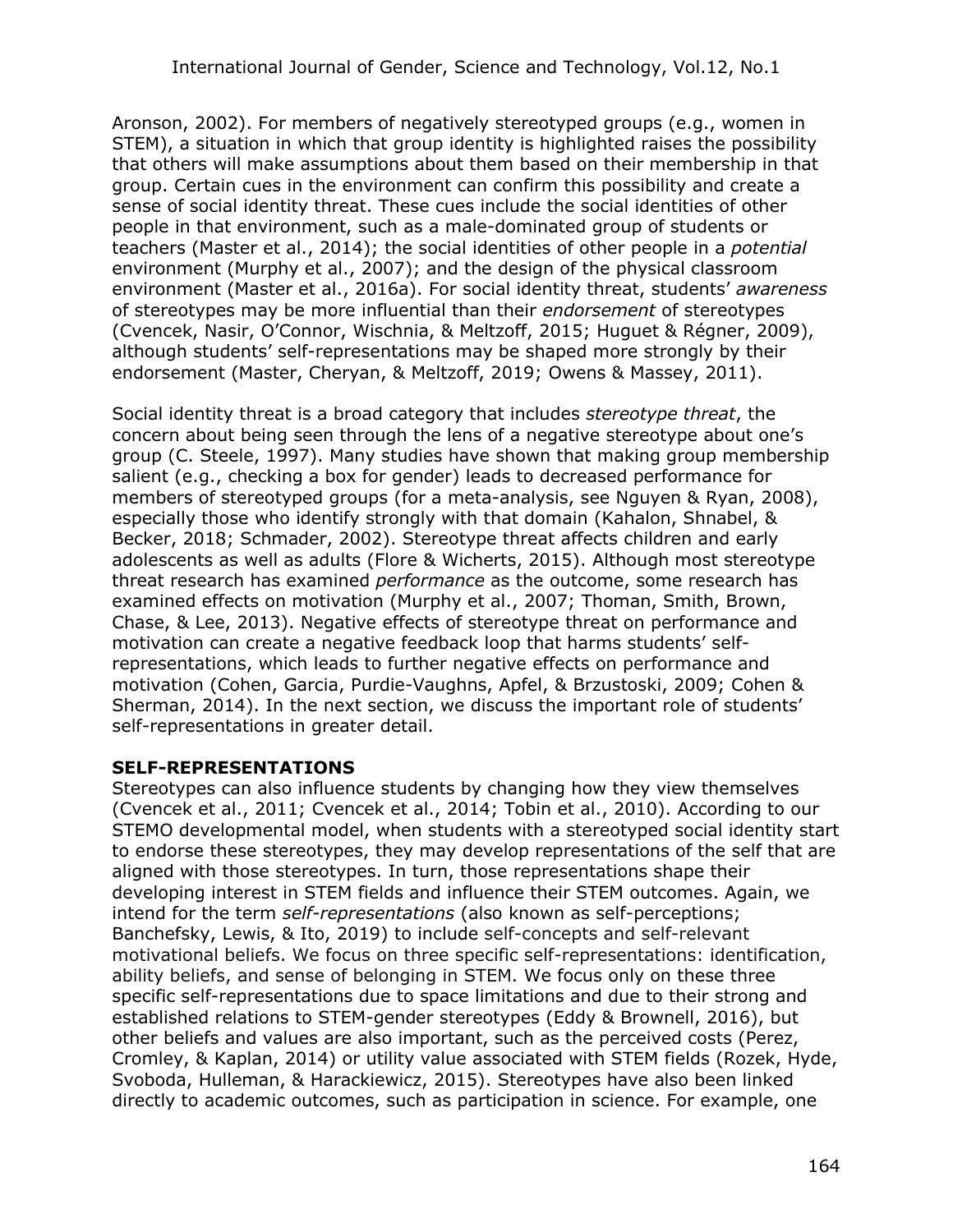study found that gender differences in college students' plans to pursue a career in science or the humanities were driven by students' implicit associations between science and gender (Lane, Goh, & Driver-Linn, 2012). Across 66 countries, sciencegender stereotypes are correlated with women's lower participation in science at the college and professional levels (Miller, Eagly, & Linn, 2015), highlighting the importance of gender stereotypes for STEM outcomes cross-culturally. Relatedly, when students feel more similar to the prototypical student in a field, they report greater interest in that field themselves (Kessels, 2005; Kessels, Heyder, Latsch, & Hannover, 2014).

We view the literature as supporting our STEMO model if: (a) correlational and/or experimental studies link that self-representation to interest and academic outcomes in STEM, (b) gender differences related to STEM are evident for that selfrepresentation (to confirm that gender moderates the effects of stereotypes), and (c) correlational and/or experimental studies link stereotyping to that selfrepresentation. We review each type of evidence below.

#### **Identification**

*Links to STEM outcomes.* Identification involves both linking the self to a domain or social group (e.g., "I'm a math person") and valuing that domain or group (e.g., "math is important to me"). It is highly similar to "attainment value" as described in expectancy-value theory, when applied to a domain such as math (Wang & Degol, 2013). Identification can predict students' interest and academic outcomes (Osborne & Jones, 2011). Women's science, engineering, and physics identification is significantly correlated with their career intentions and persistence in science/engineering/physics in college (Hazari, Sonnert, Sadler, & Shanahan, 2010; Jones, Ruff, & Paretti, 2013; Smith, Brown, Thoman, & Deemer, 2015; Stout, Dasgupta, Hunsinger, & McManus, 2011; Young, Rudman, Buettner, & McLean, 2013). Girls' sense that "being a scientist" is incompatible with their gender identity can decrease their interest in STEM (Lei, Green, Leslie, & Rhodes, 2019). For this reason, describing science with identity language ("Let's be scientists!") instead of action language ("Let's do science!") decreased girls' persistence in science games (Rhodes, Leslie, Yee, & Saunders, 2019).

*Gender differences.* Gender differences in identification with STEM emerge surprisingly early. As early as elementary school, U.S. girls identify less strongly with math than do boys, as measured by their performance on a Child Implicit Association Test (Cvencek et al., 2011), and middle school girls report lower science identity than boys (Vincent-Ruz & Schunn, 2018). Adult women also report lower identification than men in physics and math (Hazari et al., 2010; Seyranian et al., 2018; Smith & White, 2001).

*Links to stereotypes.* Although causal pathways have not been empirically determined, several studies have found that endorsement of STEM-gender stereotypes correlates negatively with girls' identification with STEM. Singaporean and German girls' implicit and explicit math-gender stereotypes are negatively correlated with their math identification in elementary school (Cvencek et al., 2011; Cvencek et al., 2014; Cvencek, Kapur, et al., 2015; Steffens, Jelenec, & Noack,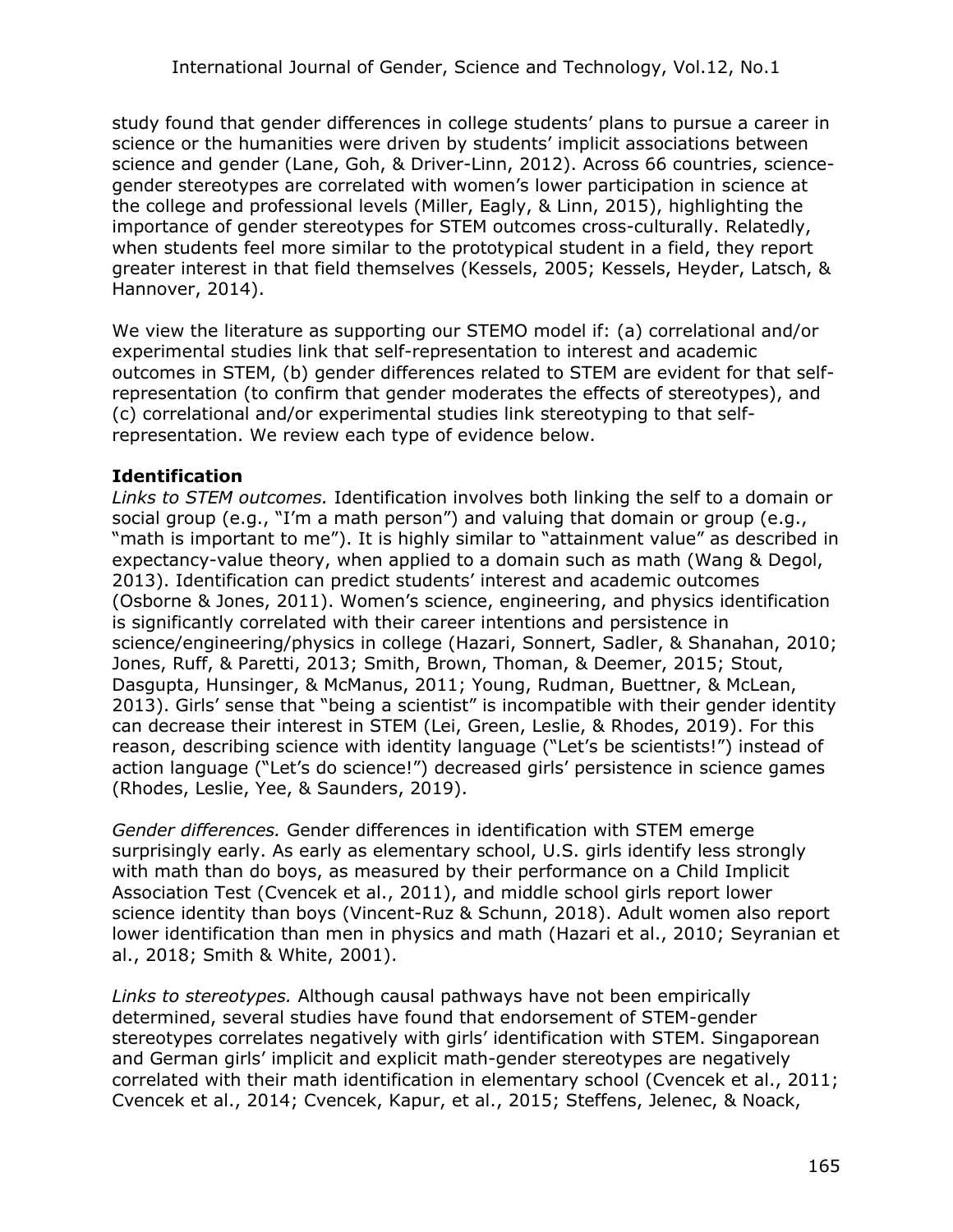2010). Similarly, college-aged women's implicit science-gender stereotypes are negatively correlated with their science identification (Cundiff, Vescio, Loken, & Lo, 2013; Young et al., 2013; see also Smith et al., 2015). Women in Silicon Valley tech companies who endorsed interest stereotypes about tech workers also reported lower identification with the tech profession (Wynn & Correll, 2017). Conversely, the more that college-age women implicitly associate women with math, the stronger their math identification and interest (Gilbert, O'Brien, Garcia, & Marx, 2015). Experiences of stereotype threat may also cause women to disidentify from scientific domains, choosing other domains instead (Smith et al., 2015).

#### **Ability Beliefs about the Self**

*Links to STEM outcomes.* We use *ability beliefs* to refer to students' judgments about their ability to succeed in a particular domain or task, including beliefs about present ability or future level of success, as well as confidence in that domain. When students approach a STEM task or domain, do they have the sense that they can be successful? We use ability beliefs as an umbrella term to cover several types of beliefs that have been measured in previous research, including "self-efficacy" (beliefs about current ability to succeed in a task or domain), "expectations of success" (beliefs about future success), "perceived competence," "self-confidence," or "academic self-concept" (which can be measured for perceived abilities in a specific academic domain). These types of beliefs are typically highly linked to one another empirically (Eccles & Wigfield, 1995; Eccles, 2009). These beliefs about the self can play an important role in students' interest and academic outcomes (Perez et al., 2014).

Ability beliefs about the self are correlated with course selection and major. One study found that North American girls' math self-concept in both  $6<sup>th</sup>$  and  $10<sup>th</sup>$  grade predicted the number of math courses they took in high school, and science selfconcept in 10<sup>th</sup> grade predicted the number of science courses they took in high school (Simpkins, Davis-Kean, & Eccles, 2006). Women who believed they had the ability to master challenging math tasks in  $12<sup>th</sup>$  grade were three times more likely to major in physical science, engineering, math, and computer science in college than women who did not believe they had that ability (Perez-Felkner, Nix, & Thomas, 2017). College students with high computing self-efficacy were more likely to take a computer science class during the following year (Beyer, 2014). A longitudinal study from 12<sup>th</sup> grade through the second year of college found that Canadian college students with stable or increasing science self-efficacy were more likely to persist across a variety of science majors compared to students with decreasing self-efficacy (Larose, Ratelle, Guay, Senécal, & Harvey, 2006). Ability beliefs predict STEM interest and outcomes above and beyond prior performance. One study found that 12<sup>th</sup> grade students' math ability self-concepts predicted their participation in a variety of STEM careers at age 29, even controlling for math performance (Eccles & Wang, 2016).

As posited by expectancy-value theory, positive ability beliefs in STEM are a necessary but not sufficient predictor of STEM interest and academic outcomes (Wang & Degol, 2013). Even when girls have the belief that they can succeed in math and science, they may still be uninterested in math and science activities and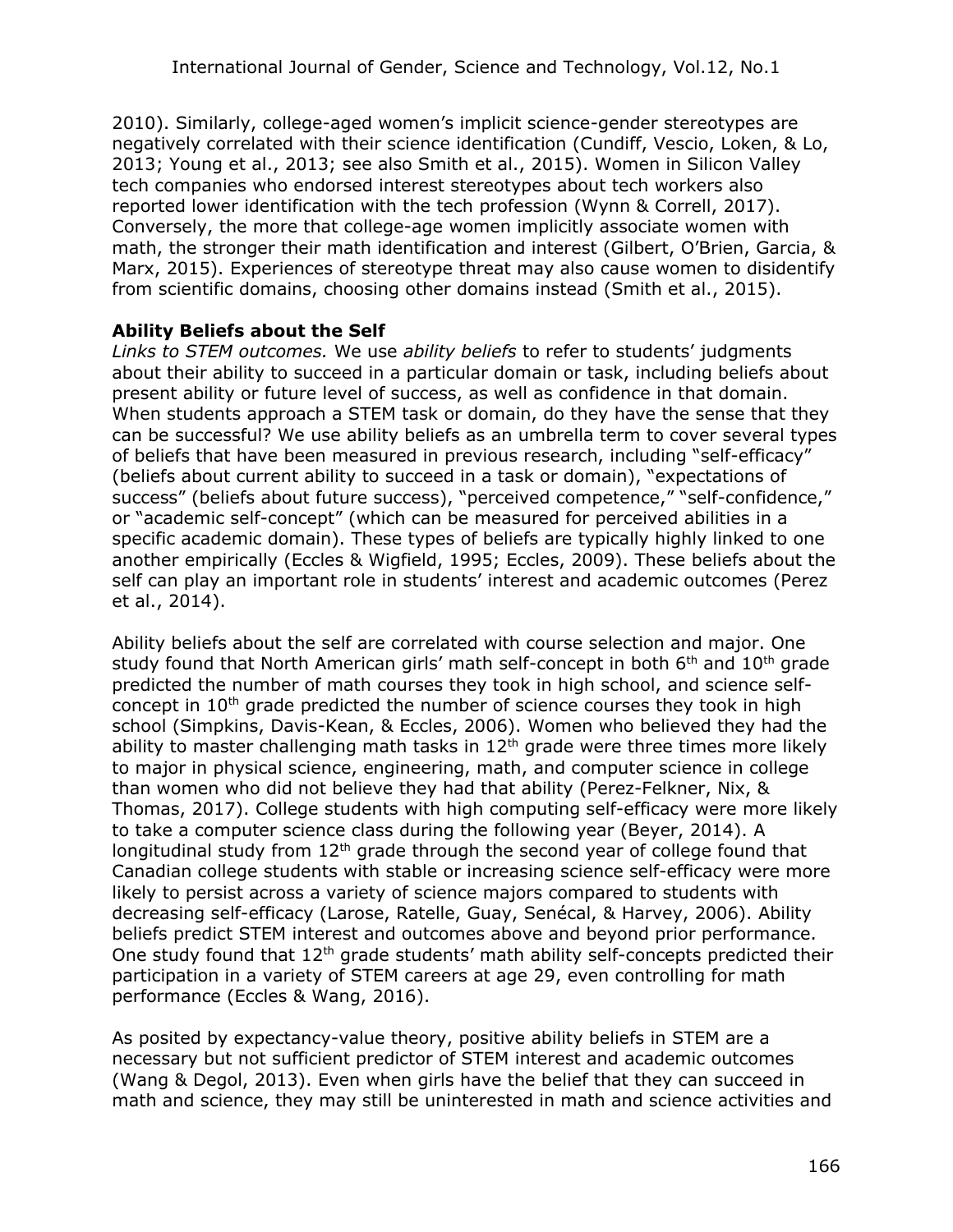careers (Jacobs et al., 2005; Weisgram & Bigler, 2007). Ability beliefs also may be more strongly linked to girls' motivation in STEM compared to boys' motivation. One study found that actual performance and perceived math self-concept predicted Australian and North American female adolescents' career plans for a variety of STEM fields, but not male adolescents' plans (Watt et al., 2017).

*Gender differences.* A large international dataset with students ages 14-16 found that boys reported higher math self-confidence than girls, with a small effect size of *d* = .15 (Else-Quest, Hyde, & Linn, 2010). Boys report higher math ability beliefs than girls even when their objective ability is identical (Perez-Felkner et al., 2017). Several studies with adults have also found that adult women underestimate their scientific capabilities compared to men and hold themselves to a higher standard before applying to math- and science-related college majors or job openings (Ayalon, 2003; Ehrlinger & Dunning, 2003), and this underestimation is linked to their lower interest in math-related fields (Bench, Lench, Liew, Miner, & Flores, 2015). Other studies have also found that boys in the United States, Australia, and Germany have more positive math self-concepts than girls, although competence beliefs decline for both boys and girls across grades K-12 (Nagy et al., 2010; see also Carr, Steiner, Kyser, & Biddlecomb, 2008). Middle school boys in the United States were more likely to report high confidence in their science ability than girls (P.W. Hill et al., 2017). In terms of STEM fields other than math and science, one study found that high school boys in Sweden reported higher self-efficacy than girls in engineering and computer programming, and this gender difference partially mediated the gender difference in interest in these fields (Tellhed, Bäckström, & Björklund, 2017). College women in computer science, physics, and math also report lower self-efficacy than men (Ellis, Fosdick, & Rasmussen, 2016; Lewis et al., 2017).

*Links to stereotypes.* Girls' lower ability beliefs in STEM are correlated with cultural stereotypes that girls have lower ability in these domains. As early as elementary school, North American and European girls' explicit endorsements of math-gender and programming-gender stereotypes are negatively correlated with their selfperceptions of math ability, programming self-efficacy, and math academic selfconcepts (Master, Cheryan, Moscatelli, et al., 2017; Passolunghi et al., 2014; Plante et al., 2013; Steffens et al., 2010). Similarly, for adults, college women who worried about negative stereotypes reported lower science self-efficacy and lower intentions to major in physics (Deemer, Thoman, Chase, & Smith, 2014; Stout et al., 2011), and female engineers with higher implicit stereotypes linking *male* = *engineering* also reported lower self-efficacy in engineering (Block, Hall, Schmader, Inness, & Croft, 2018). Even within a sample of German women majoring in computer science and engineering who had positive academic self-concepts, the more that women endorsed interest and ability stereotypes about STEM, the lower their STEM self-concept (Ertl, Luttenberger, & Paechter, 2017). The more that high school girls endorsed ability stereotypes about math, the more they underestimated their own performance on a high-stakes math exam (Chatard, Guimond, & Selimbegovic, 2007). Similarly, the more that college women in math-related majors endorsed ability stereotypes about math, the lower their confidence in their future math performance (Schmader, Johns, & Barquissau, 2004).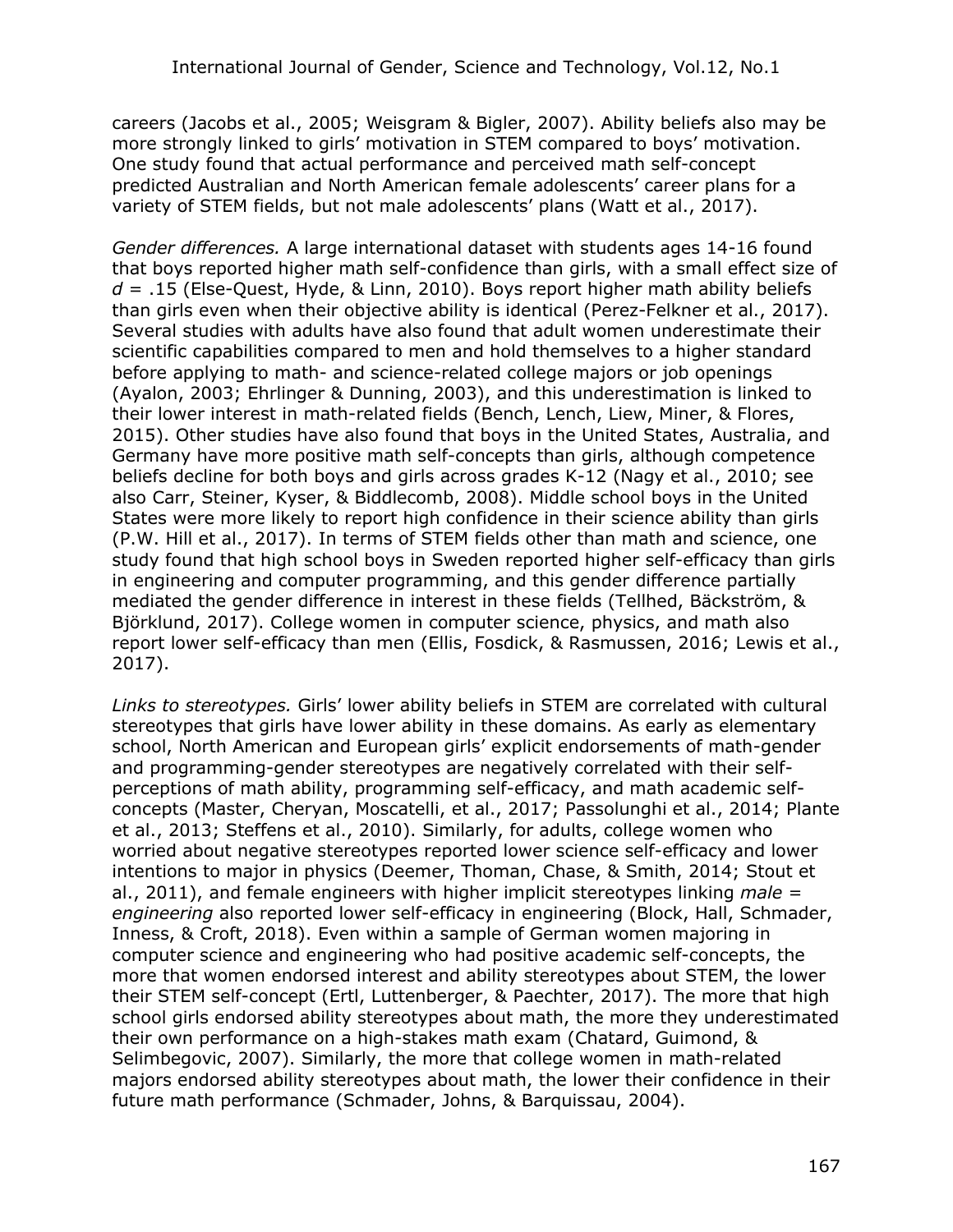#### **Sense of Belonging**

*Links to STEM outcomes.* Sense of belonging is a self-representation that indicates how much students see themselves as fitting in with those around them (Master et al., 2016a). We argue that sense of belonging plays a particularly important role in students' STEM interest and academic outcomes. Belonging has been described as one of five core social motives (Fiske, 2010), or as one of the psychological needs that facilitate intrinsic motivation (Ryan & Deci, 2016). Students who feel a strong sense of belonging and social connectedness in school show positive changes in motivation and academic achievement over time (Osterman, 2000). Connections to others can also help to trigger greater interest in STEM subjects (Thoman, Sansone, Fraughton, & Pasupathi, 2012).

College women's sense of belonging across a variety of STEM fields strongly correlates with their motivation in those fields (Lewis et al., 2017; Smith, Lewis, Hawthorne, & Hodges, 2013). Longitudinal studies of college students majoring in a variety of STEM fields have found that sense of belonging is positively correlated with women's intentions to persist and actual persistence in their major, to a greater extent than men's sense of belonging (Banchefsky et al., 2019; London, Rosenthal, Levy, & Lobel, 2011; see also Good et al., 2012; Stout & Blaney, 2017). Similarly, women's perceptions that they matched the cultural stereotype of people who succeed in technology (in other words, that they "fit in") was a stronger predictor of intentions to persist in technology companies than their sense that they matched the skill stereotype of people who succeed in technology in a simultaneous regression analysis (Wynn & Correll, 2017). Belonging is also related to academic performance. In one study, the more that college women wrote about social belonging during a values affirmation, the better they performed on a subsequent math test (Shnabel, Purdie-Vaughns, Cook, Garcia, & Cohen, 2013). Although limited research on sense of belonging has been conducted with young children, preschool children showed greater persistence and performance on STEM tasks when they felt socially connected to a group (Master et al., 2017).

Different types of belonging may matter for different groups in STEM. For members of racial/ethnic minority groups, both *social* belonging (concerns that they may not fit in with others around them due to their numeric minority status) and *academic* belonging (concerns that other students around them have skills that they lack) may be uncertain. For girls and women in STEM, academic belonging in STEM may be especially salient at times when they are sufficiently numerically represented (Lewis & Hodges, 2015; see also Aday & Schmader, 2019). Important influences that may decrease academic belonging for women in STEM include perceptions that they have fewer skills or that they have to work harder than other students to succeed (Smith et al., 2013; Walton & Cohen, 2007). Both academic and social belonging predict women's intentions to persist in STEM fields (Banchefsky et al., 2019).

*Gender differences.* Adult women feel a lower sense of social belonging than men in STEM fields such as computer science and physics (Lewis et al., 2017; Stout & Blaney, 2017), and this gender gap can widen over the course of a single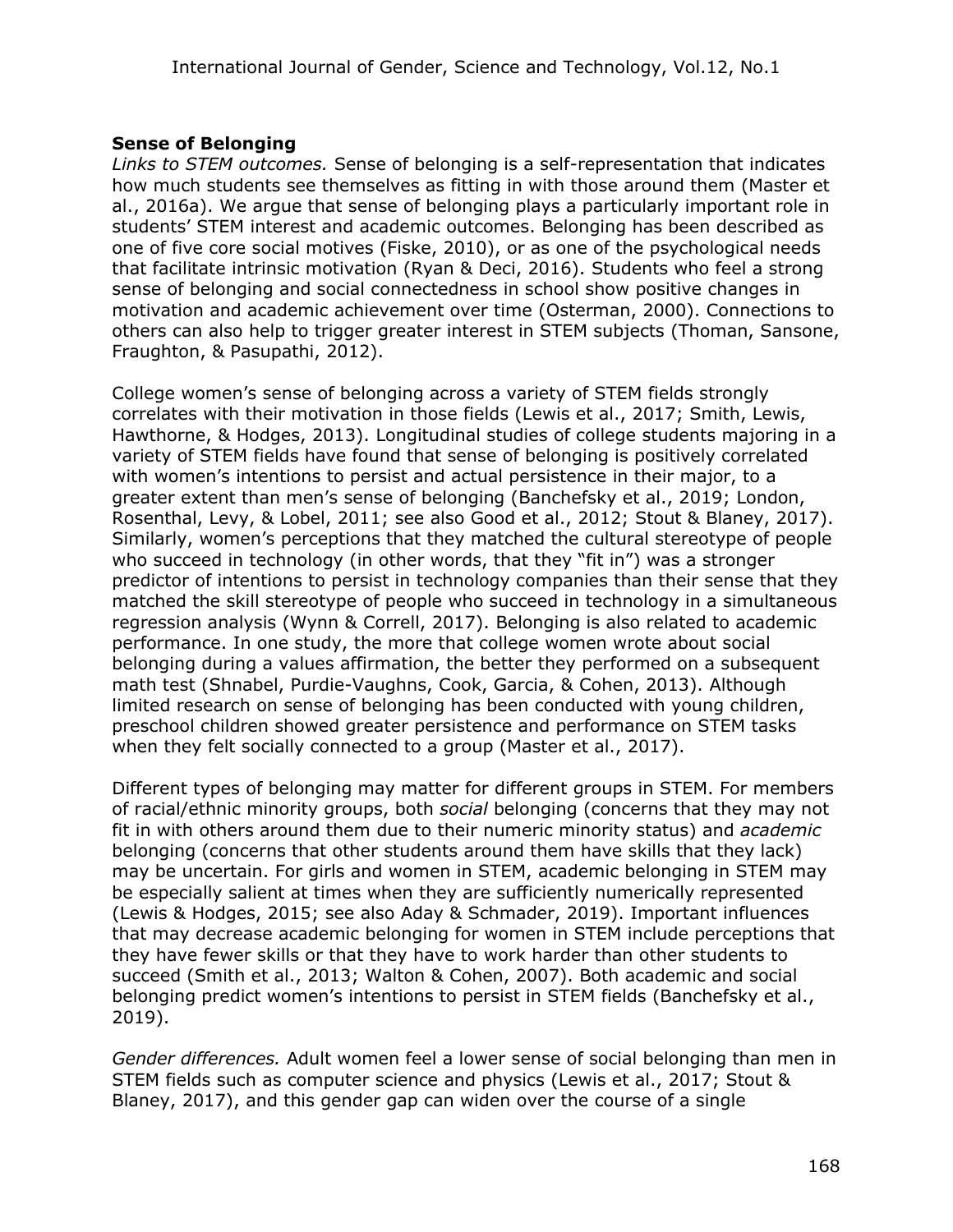introductory college course (Sax et al., 2018). Girls in Western countries feel a lower sense of belonging in STEM fields such as computer science and engineering by high school, which is correlated with lower interest, even controlling for other variables such as expectations of success and utility value (Ito & McPherson, 2018; Master et al., 2016a; Tellhed et al., 2017).

*Links to stereotypes.* Students' sense of belonging in STEM is directly related to culturally-held STEM-gender stereotypes (Dasgupta, 2011). For example, collegeage women's awareness of stereotypes about ability correlates with lower sense of belonging in a variety of STEM majors (Ahlqvist, London, & Rosenthal, 2013), and female engineers with higher implicit *male* = *engineering* stereotypes reported a lower sense of fit with their organization (Block et al., 2018). Similarly, college women who felt less similar to the "prototypical" computer scientist or engineer reported lower interest in computer science and engineering (Ehrlinger et al., 2018).

Experimental studies indicate that changing stereotypical cues in the environment can increase women's sense of belonging and interest in computer science (Cheryan, Meltzoff, & Kim, 2011; Cheryan, Plaut, Davies, & Steele, 2009). A classroom that contained objects fitting a stereotypical image of computer science as "geeky" and masculine made high school girls feel that they would not belong in that classroom (Master et al., 2016a). Girls also reported low interest in taking a computer science course in that classroom. In contrast, a classroom that contained neutral objects (e.g., potted plants) made girls feel a significantly higher sense of belonging, with greater interest in taking that course. In this way, stereotypes can act as a barrier or "gatekeeper" that prevents girls from feeling a sense of belonging in STEM, and thus keeps them out of these fields (Cheryan et al., 2015).

#### **WHAT CAN BE DONE? EFFECTIVE INTERVENTIONS**

Boys show greater motivation than girls for many STEM fields starting at an early age, but motivation is malleable, and can be changed. Experimentally designed interventions have succeeded in using social influences to boost students' identification (Ramsey, Betz, & Sekaquaptewa, 2013; Stout et al., 2011), ability beliefs (Dennehy & Dasgupta, 2017; Luzzo, Hasper, Albert, Bibby, & Martinelli, 1999; Shin, Levy, & London, 2016), and sense of belonging (Gehlbach et al., 2016; Walton, Logel, Peach, Spencer, & Zanna, 2015; see also Yeager & Walton, 2011).

In this section we highlight three promising intervention approaches. See Figure 1 for how each intervention targets the key components of our proposed STEMO model. These experimental interventions have been able to: (a) broaden stereotypes about STEM and who belongs in STEM, (b) reduce the impact of negative stereotypes through a growth mindset, or (c) strengthen belonging by reducing belonging uncertainty. These interventions are in no way intended to absolve the people within STEM disciplines, classrooms, and workspaces from their responsibility to reduce structural and societal disparities. However, they provide a way for teachers and students to reduce the effect of cultural stereotypes while larger societal issues remain. These three types of interventions create a buffer that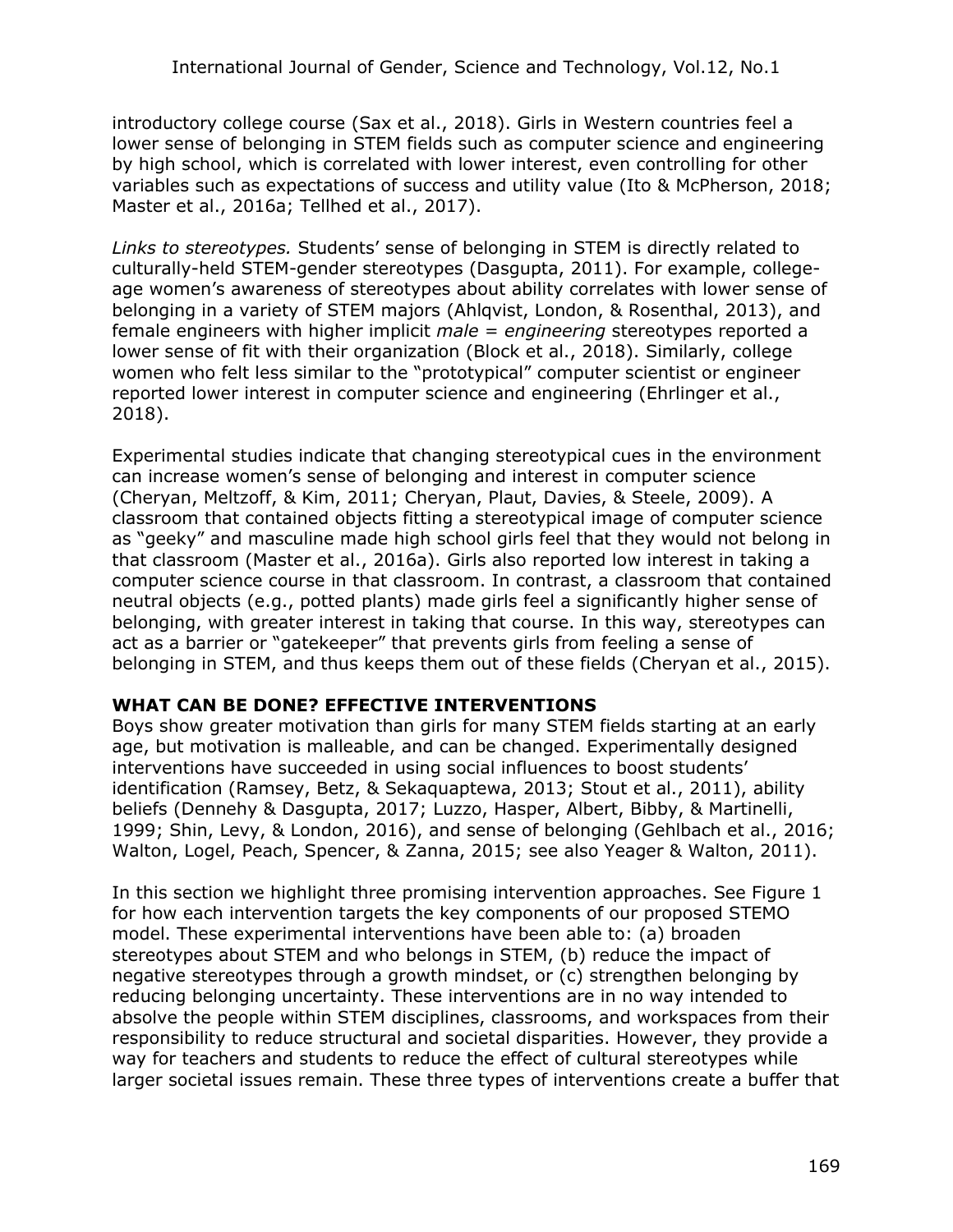protects students' self-representations in STEM despite pervasive societal stereotypes.

#### **Intervention Type 1: Broaden Stereotypes about STEM**

*Broadening cultural stereotypes.* If women feel that they do not belong in STEM because of cultural stereotypes, one solution is to change the stereotypes. Although eliminating cultural stereotypes is difficult (J. Steele, 2003), an alternative is to *broaden* the stereotypes by giving students diverse examples of who does STEM and what STEM involves. For example, changing the objects in a computer science classroom or office environment to be less stereotypically masculine and "geeky" can encourage high school girls to show an interest in that environment (Master et al., 2016a). Showing non-stereotypical role models with diverse personalities and interests can increase women's math identification, as well as their sense of belonging, expectations of success, and interest in computer science (Cheryan, Drury, & Vichayapai, 2013; Stout et al., 2011). Female role models may also reduce high school girls' worries about being negatively stereotyped in a computer science class (Master et al., 2014).

*Creating an image of STEM as communal.* Another stereotype about STEM is that it involves solitary, non-communal work (Diekman, Clark, Johnston, Brown, & Steinberg, 2011). Studies have found that the more that people value communal goals (which include both altruistic helping and collaborating with others), the less interested they are in science and engineering careers, even controlling for differences in previous experiences and STEM self-efficacy (Diekman, Brown, Johnston, & Clark, 2010). One way that stereotypes about STEM may decrease women's identification with science is by undermining their perception that science is communal (Smith et al., 2015). Changing these stereotypes by helping young women and members of other underrepresented groups see the potential for communal experiences in STEM can boost students' self-representations in STEM (Thoman, Muragishi, & Smith, 2017). Experimentally highlighting communal values can have a causal boost on students' interest in STEM. For example, female college students who learned about a day in the life of a scientist whose daily activities were highly collaborative had more positive attitudes towards science careers compared to students who learned about an independent scientist (Diekman et al., 2011).

**Intervention Type 2: Growth Mindsets to Reduce the Impact of Stereotypes** *Growth mindsets and STEM.* One way to reduce the impact of stereotypes is by teaching growth mindsets. A growth mindset is the idea that abilities such as intelligence are malleable and can be changed through effort (Dweck & Master, 2009). This is in contrast to a fixed mindset, the idea that abilities such as intelligence are fixed and unchangeable. Growth mindsets may make students more willing to take on challenging STEM courses. Growth mindsets about intelligence in 6<sup>th</sup> grade predicted enrollment in more advanced math courses in middle school (Romero, Master, Paunesku, Dweck, & Gross, 2014), and endorsing growth mindsets about math in 9<sup>th</sup> grade predicted intent to take college math courses (Priess-Groban & Hyde, 2017). A belief that abilities are fixed may also be related to women's underrepresentation in STEM fields. Research has shown that the more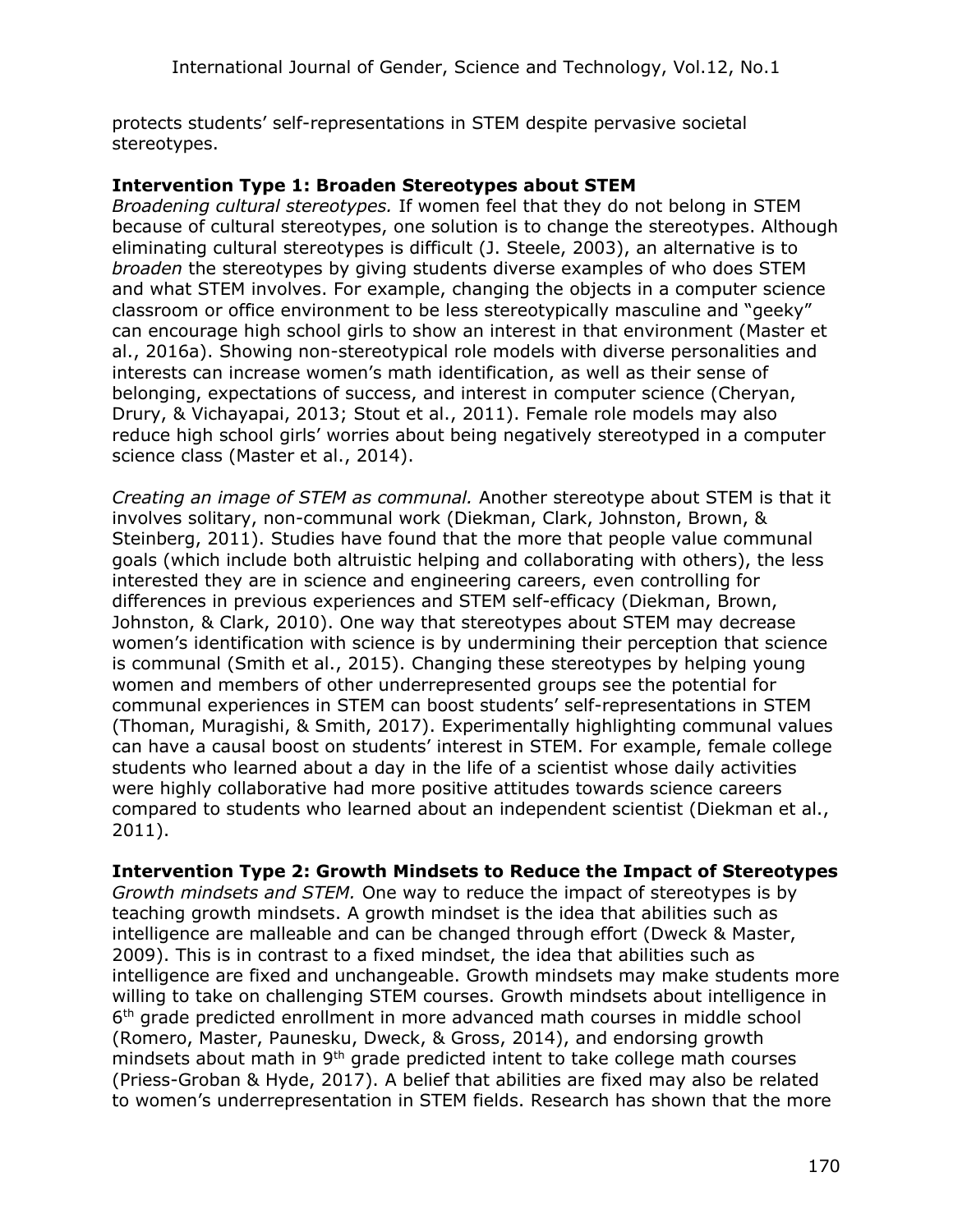that people within a field endorse the belief that "natural" talent or genius (often conceived of as biologically fixed) is required for that field, the lower the proportion of women in the field (Leslie et al., 2015). These beliefs are more frequent within fields such as computer science and engineering. Similarly, learning about genetic sex differences increased adolescent girls' belief that science ability is innate, which in turn decreased their future STEM interest (Donovan, Stuhlsatz, Edelson, & Buck Bracey, 2019).

The effects of stereotypes on self-representations may be particularly strong for those who hold fixed mindsets. Indeed, fixed ability beliefs predict increased concerns about belonging for women in STEM (Bian, Leslie, Murphy, & Cimpian, 2018; Deiglmayr, Stern, & Schubert, 2019). In contrast, the growth mindset can help students realize that social identities will not prevent them from achieving success and that stereotypes are not destiny (Good et al., 2012). High school girls who endorsed a growth mindset about math had higher expectancies of success in math, which predicted higher math achievement (Degol, Wang, Zhang, & Allerton, 2018).

Teachers' and parents' mindsets can also influence students' self-representations and academic outcomes. For example, students from negatively stereotyped racial groups earned higher grades and reported greater motivation in STEM courses when their professors endorsed a growth mindset (Canning, Muenks, Green, & Murphy, 2019). Adults with fixed mindsets can also send messages to students that have a negative impact on their motivation (Park, Gunderson, Tsukuyama, Levine, & Beilock, 2016). Even well-meaning messages (for example, to reassure students struggling in math that "not everyone can be a math person") can inadvertently *undermine* students' motivation if they reinforce a fixed mindset. This type of "comfort-oriented" feedback sends the message that teachers have low expectations, which undermined students' expectations for success in math in one study (Rattan, Good, & Dweck, 2012).

*Growth mindset interventions.* In one study, college students who were experimentally taught to have a growth mindset about using computers subsequently showed greater self-efficacy in that domain (Martocchio, 1994). Similarly, when teachers emphasized the mistakes, failures, and struggles of others in science (emphasizing how famous scientists worked hard and learned over time), high school students showed greater interest and learning in science (Hong & Lin-Siegler, 2012). Interventions that have taught a growth mindset have shown benefits to students' motivation and academic outcomes (Blackwell, Trzesniewski, & Dweck, 2007), especially for members of negatively-stereotyped groups (Aronson, Fried, & Good, 2002; Broda et al., 2018) and low-achieving students (Paunesku et al., 2015; Yeager et al., 2019). A growth-mindset intervention in computer science classes significantly increased students' sense of belonging and interest in computer science (Burnette et al., 2020). In terms of women in STEM, hearing a STEM professor communicate the belief that everyone has the potential for growth eliminated the gender gap in STEM majors' sense of belonging in a STEM course (Rattan et al., 2018). An intervention that incorporated growth messages into an invitation to a tutoring program in an introductory STEM course led to more women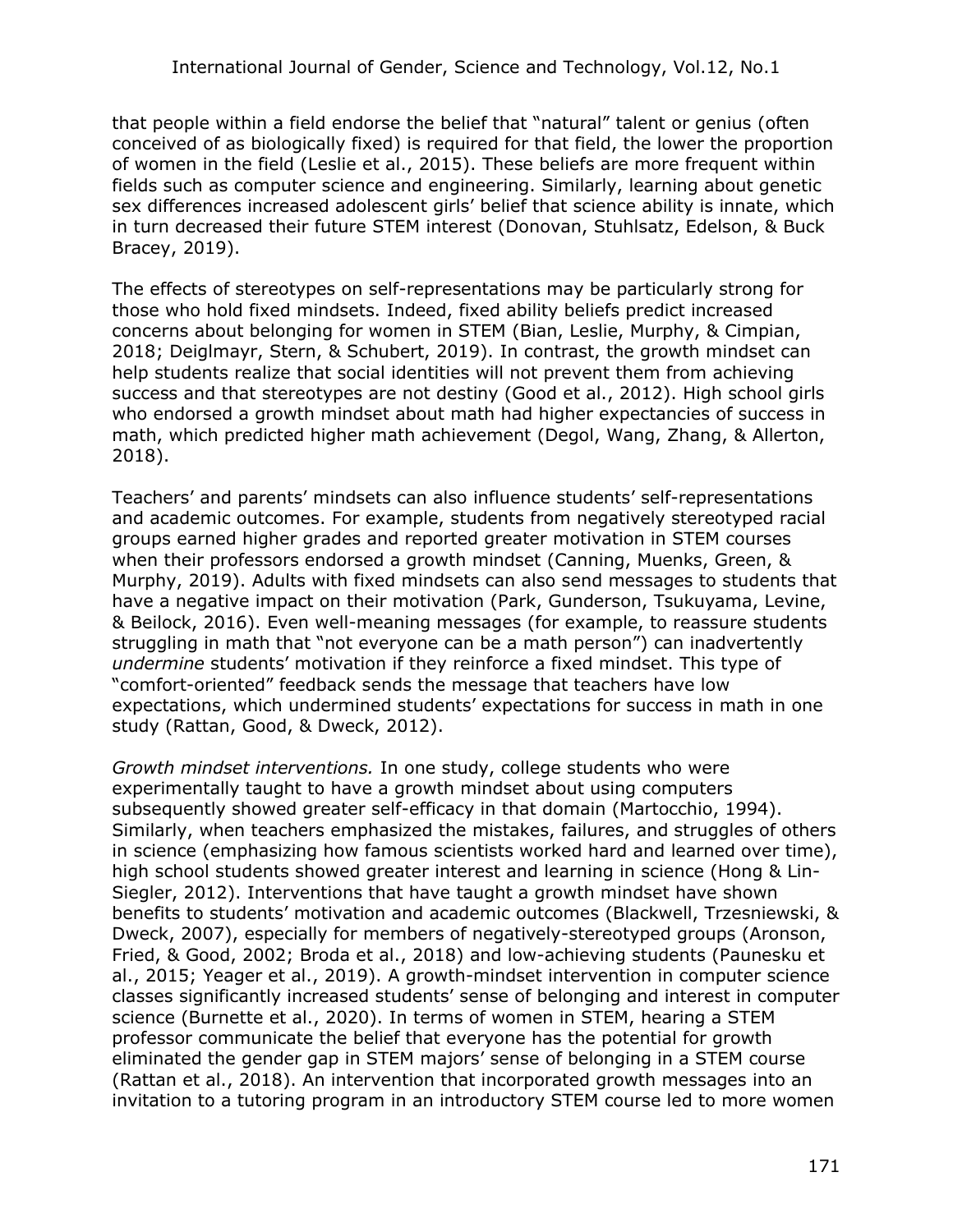signing up and attending the program, which then improved their course grades (Covarrubias, Laiduc, & Valle, 2019).

#### **Intervention Type 3: Strengthen Belonging**

*Belonging uncertainty.* Stereotypes can make members of stereotyped groups more vigilant for cues about whether their group membership will be relevant. This can also lead to a phenomenon known as "belonging uncertainty" (Walton & Cohen, 2007). When students from negatively stereotyped groups have doubts about their belonging in academic settings, they may show constant alertness for cues (such as environmental cues, Master et al., 2016a) about whether they belong. Their sense of belonging may be contingent on the most recent cues they experience. On good days, they may feel that they belong, but minor incidents (such as being excluded from social events by other students) can threaten their sense of fit in that environment (Cohen & Garcia, 2008). In this way, students who are uncertain of whether they belong may base their current sense of belonging on their most recent experiences in that setting.

*Interventions to strengthen sense of belonging.* Some interventions have strengthened women's sense of belonging by targeting belonging uncertainty: by framing adversity as normal, something all students experience that gets better over time (Walton & Cohen, 2007). This changes how students interpret adversity – as normal and temporary, instead of a sign that the student does not belong there. An intervention with first-year students in strongly male-dominated engineering majors found that this social-belonging intervention increased women's GPA compared to a control condition, and led women to report more positive experiences and greater confidence that they could succeed in engineering (Walton et al., 2015; see also Ramsey et al., 2013). Similarly, a letter from a female role model that normalized concerns about belonging improved women's course grades in chemistry (Herrmann et al., 2016).

Other interventions have used role models to strengthen women's sense of belonging. An intervention with pre-med majors found that exposure to successful female physicians increased women's sense of belonging, which led to increased interest in a medical career (Rosenthal, Levy, London, Lobel, & Bazile, 2013).

#### **LOOKING FORWARD: RECOMMENDATIONS FOR ENRICHING THEORY AND PRACTICE**

This integrated review has provided a developmental model for how stereotypes and self-representations (including identification, ability beliefs, and sense of belonging) can affect students' motivation in STEM, and also provided summaries of evidence-based interventions that have been effective. However, there are some key gaps in the literature.

#### **Recommendation 1: New Correlational and Experimental Longitudinal Studies**

*Correlational longitudinal studies.* New longitudinal studies are needed to examine differences in individual trajectories and to gain insights into potential causal linkages in development. It is an open question how the awareness of different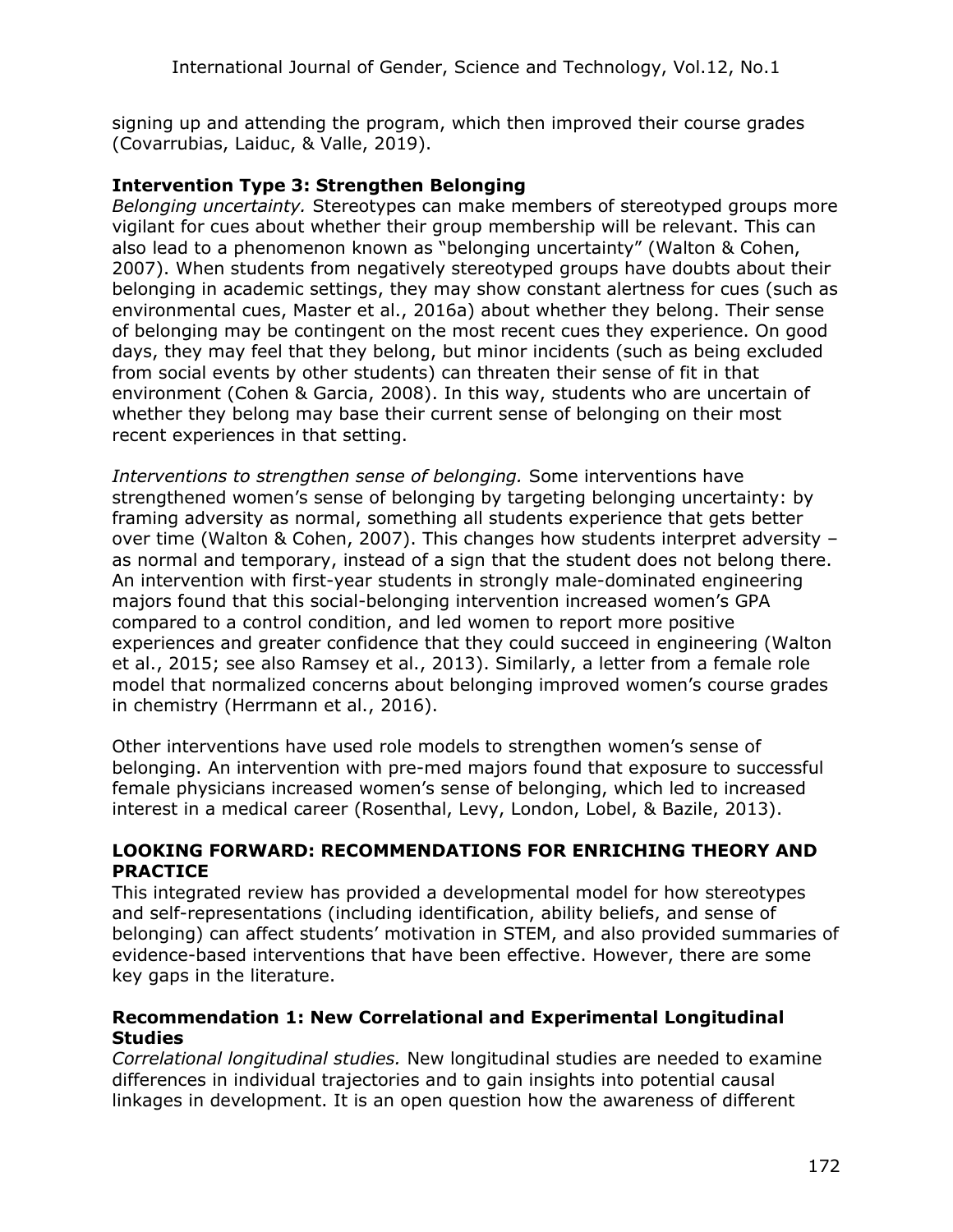types of stereotypes develops together with and influences students' selfrepresentations (including sense of belonging) and interest in STEM (e.g., Musu-Gillette et al., 2015). If stereotypes truly have an influence on girls' sense of belonging in STEM, then awareness and endorsement of stereotypes about a STEM field should develop before or concurrently with a lower sense of belonging in that field and predict changes in belonging over time. We also are unaware of existing longitudinal studies examining how girls' sense of belonging in various STEM and non-STEM fields changes over time. Although there are some valuable existing longitudinal data sets, many of these studies (e.g., exploring expectancy-value theory; Jacobs et al., 2002; Musu-Gillette et al., 2015; Nagy et al., 2010) were conducted in the 1980s or 1990s, examined only math-related variables, and did not measure students' sense of belonging.

*Interventions with long-term follow-ups.* There is also a strong need for intervention studies that test mechanisms experimentally and then continue to follow students over time to show how long causal effects on behavior may last (e.g., Goyer et al., 2019; Harackiewicz, Rozek, Hulleman, & Hyde, 2012). This may be particularly important for studies with elementary and middle school students that aim to foster students' STEM interest at a young age. Can interventions at a young age have a lasting impact on students' academic choices, or will they "fade out" over time (Bailey, Duncan, Odgers, & Yu, 2017)? Can these interventions demonstrate measurable impact on behaviors (such as choosing to participate in optional after-school STEM programs) and implicit measures of identification with STEM, and not merely on explicit attitudes toward STEM?

#### **Recommendation 2: Testing Intervention Generalizability**

There are also few studies testing how well interventions work among different age groups or populations. There is a strong need to test effective interventions at scale and examine factors that moderate their effectiveness.

*Developmental generalizability.* An important question is whether different types of interventions are more effective for students at different ages. It remains unclear what types of interventions are more effective at younger ages (e.g., by shaping children's developing trajectories) or older ages (e.g., by targeting students when they are making college major decisions). For example, interventions to broaden stereotypes may be more effective at younger ages before stereotypes have taken root (e.g., early elementary school interventions to boost interest in math and science), and interventions that boost students' sense of belonging may become more effective for students in middle school or later, when students become more concerned with fitting in with peers. In addition, more research is necessary to test whether interventions that have been successful with college-aged women could be effectively adapted for younger girls. Both growth mindset interventions and social belonging interventions have resulted in positive outcomes for middle school students (Blackwell et al., 2007; Goyer et al., 2019), although their specific benefits for girls' STEM interest and outcomes at this age have yet to be shown.

*Underrepresented minority groups and intersectionality in STEM.* It is also important to examine the effectiveness of different interventions for members of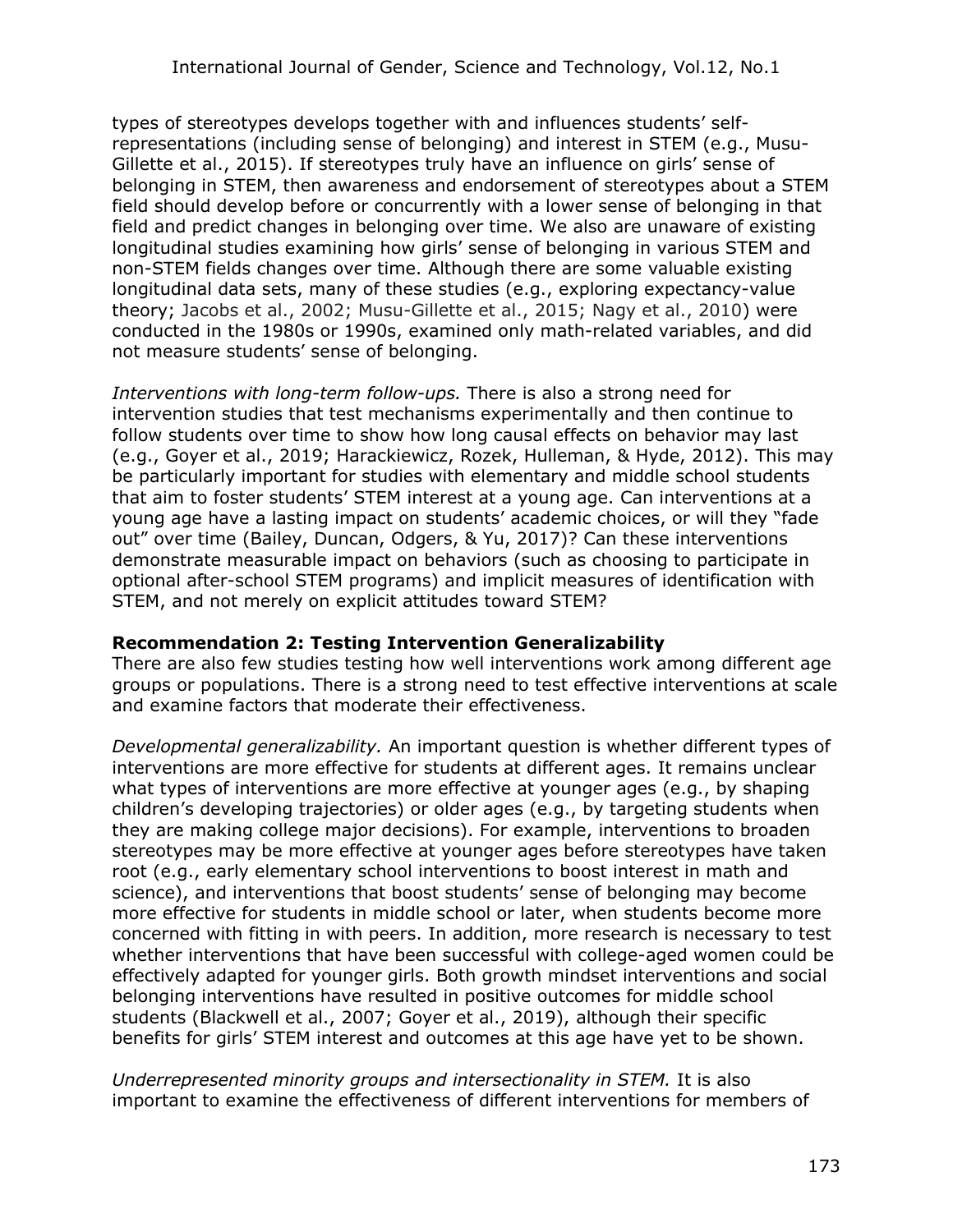underrepresented minority groups. For example, Black individuals represent 13.4% of the U.S. population and 13.6% of enrolled college students, but earned only 8.5% of STEM degrees in 2017 (U.S. Census Bureau, 2018; U.S. Department of Education, 2018b, 2018c). Researchers should also consider how intersectionality might affect students in STEM who belong to multiple stereotyped groups. Although this article has focused primarily on gender, and has only briefly mentioned racial/ethnic minority status, there are many important social identities that intersect with gender in students' experience of stereotypes (e.g., Rogers & Meltzoff, 2017; Turner & Brown, 2007). For example, Black women majoring in STEM report lower sense of belonging in STEM compared to other groups (Rainey, Dancy, Mickelson, Stearns, & Moller, 2018), and may benefit from both academic belonging interventions and social belonging interventions (Lewis & Hodges, 2015). Are belonging interventions most effective for young girls with multiple stereotyped identities, who may worry that they do not belong due to both their gender and racial identities? On the other hand, there is also some evidence that ethnic minority girls are less likely to endorse STEM-gender stereotypes and less likely to be subject to STEM-gender stereotypes from others (Casad, Hale, & Wachs, 2017; O'Brien, Blodorn, Adams, Garcia, & Hammer, 2015; Purdie-Vaughns & Eibach, 2008).

Other variables such as general racial stigma, information about and support for attending higher education, and family influences on self-representations may also be important for understanding the academic experiences of members of these groups (Simpkins, Price, & Garcia, 2015). Much of the existing research on negatively stereotyped groups such as racial minority students is highly compatible with our model and supports the importance of examining these students' sensitivity to stereotypes and sense of belonging (e.g., Gillen-O'Neel & Fuligni, 2013; Thoman et al., 2017). Nevertheless, it remains valuable to explore how psychological constructs are similar or different across social groups that are often underrepresented in research (Hall, Yip, & Zárate, 2016), as well as to recognize students as individuals who participate in cultural communities and practices rather than using their ethnic group as a trait for making generalizations (Gutiérrez & Rogoff, 2003).

*Other moderators of effectiveness.* There may be other differences between groups of students that impact the effectiveness of interventions. For example, growth mindset interventions are often most effective for struggling students (Paunesku et al., 2015; Yeager et al., 2019). Are growth mindset interventions more effective for girls who worry that their effort is a sign that they do not belong in STEM (Smith et al., 2013)? Are interventions to broaden stereotypes more effective for girls with a tendency to essentialize gender differences (Coleman & Hong, 2008; McPherson, Banchefsky, & Park, 2018)? There may also be meaningful variations in STEM stereotypes across cultural contexts that impact the effectiveness of interventions (e.g., Rattan, Savani, Naidu, & Dweck, 2012). The strength of the stereotype that *STEM = boys* also varies across countries (Nosek et al., 2009), so interventions to broaden stereotypes may be less effective than other approaches in countries where gender stereotypes are weaker.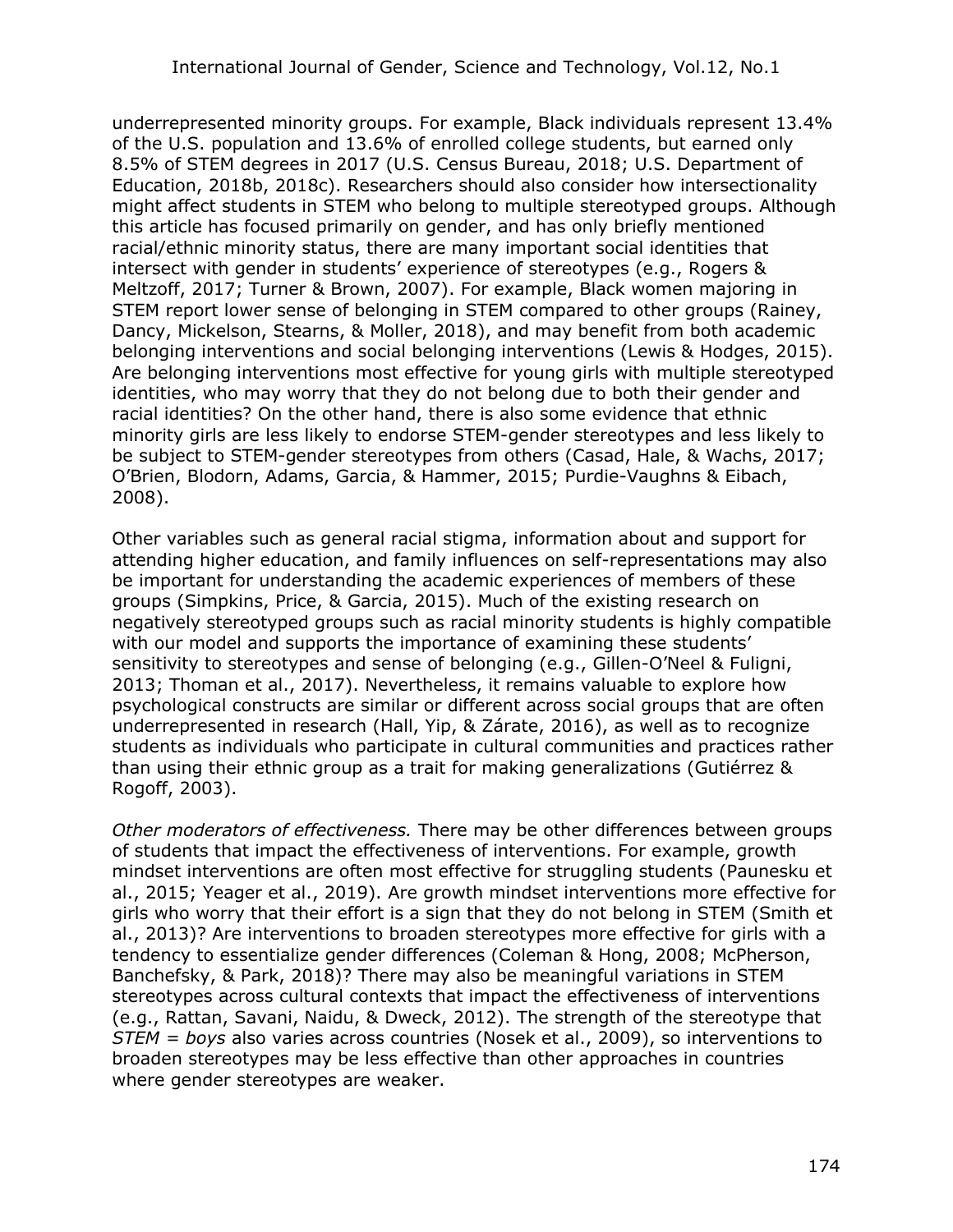#### **Recommendation 3: Variations Within STEM**

Recent findings suggest that researchers should pay attention to variations among STEM fields. Although math abilities and self-representations are important for a variety of STEM fields (Watt et al., 2017), researchers may gain predictive power by examining beliefs *specific to each STEM field separately*. There may be crucial differences in the stereotypes about different STEM fields (Cheryan et al., 2017). Fields which are believed to require natural ability, such as computer science, engineering, and physics, are also the fields in which women are most underrepresented (Leslie et al., 2015; Meyer, Cimpian, & Leslie, 2015). Even as early as elementary school, computer science and engineering gender stereotypes are stronger than gender stereotypes about math and science (Master, Cheryan, Moscatelli, et al., 2017; Master et al., 2020; see also Leslie et al., 2015). In college-aged students, there are differences even among different types of engineering fields (Walton et al., 2015). All STEM fields cannot be lumped together. In this review, our ability to directly compare STEM fields was limited by the fact that most studies described here were conducted within a single STEM domain, so we were unable to compare across multiple domains.

Our STEMO model (Fig. 1) would predict that the strength of stereotypes among STEM fields should correspond to more negative self-representations, as well as greater underrepresentation of women. In other words, the STEM fields with the strongest stereotypes should also be the fields in which women report the lowest levels of identification, ability beliefs, sense of belonging, and interest. Although some evidence does support this prediction (Leslie et al., 2015; Master, Cheryan, Moscatelli, et al., 2017), future research could directly quantify the strength of stereotypes across different STEM fields and relate that to girls' and women's selfrepresentations and interest within those fields.

Another question for future research involves the root causes of differences in stereotypes across fields. Why might computer science and engineering have stronger gender stereotypes than math and biology? One source of this variation may be the relative lack of experience that students have with these fields (Cheryan et al., 2017). For example, students have many opportunities to see girls enjoying and succeeding at math, which may help to counter traditional stereotypes. Students may have very few experiences to counter traditional gender stereotypes about computer science. Another source of variation may lie in the masculine cultures of the fields, including the norms and values within these fields and how family-friendly they are perceived to be (Diekman et al., 2011; Weisgram & Diekman, 2017). Computer science and engineering are perceived to have particularly masculine cultures (Cheryan et al., 2015). Finally, it is difficult to tease apart the causal links between stereotypes about gender representation, stereotypes about ability, and stereotypes about interest in each field. Believing that few women participate in engineering may lead students to infer both that women are less interested and that they have lower ability compared to men. Conversely, believing that most women are uninterested in engineering may lead to inferences that they are unlikely to choose that field and that they lack engineering talent. In this way, stereotypes can act as self-fulfilling prophecies. Knowing these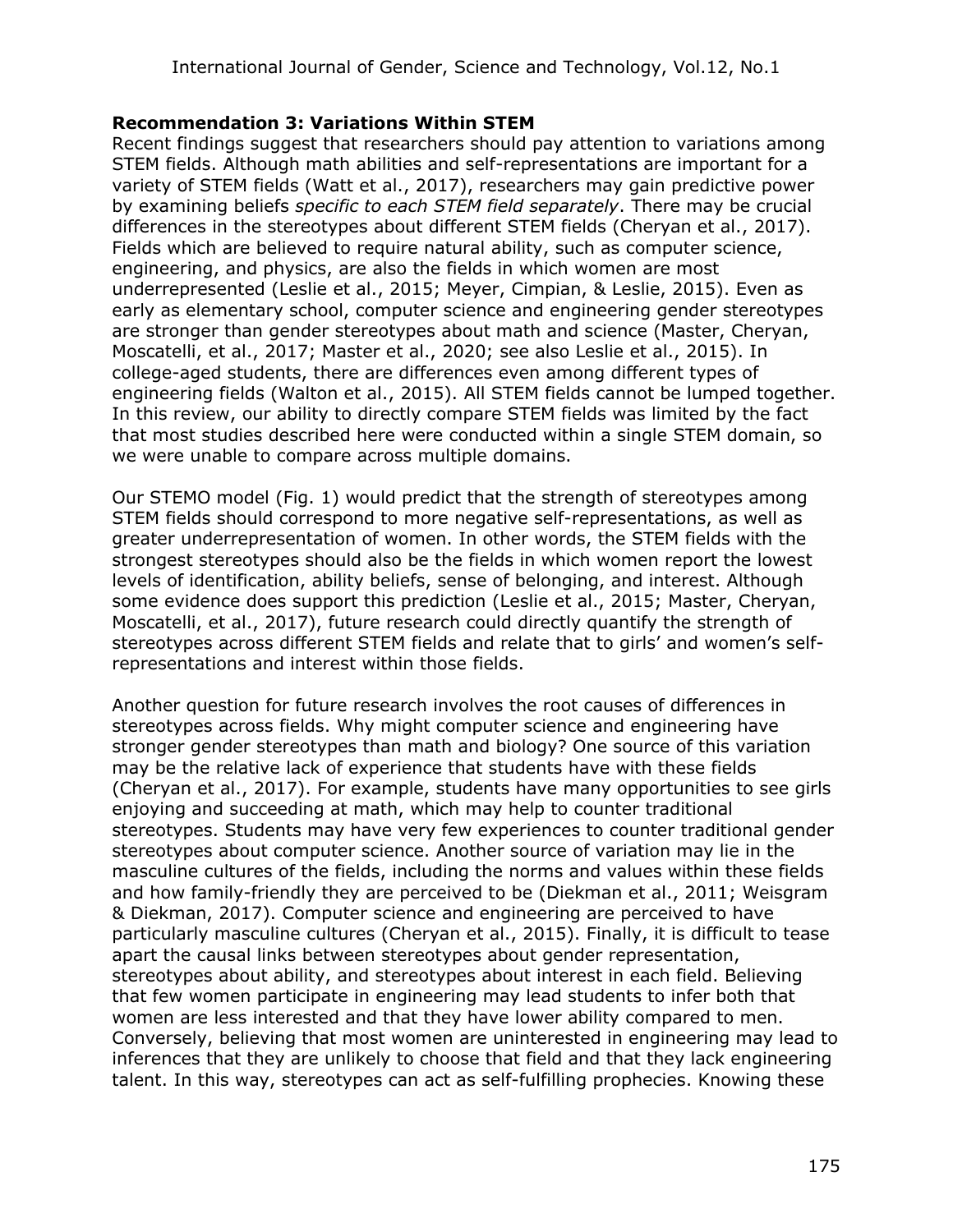stereotypes pushes girls away from these fields, and reinforces the stereotypes for the next generation.

#### **Recommendation 4: Open, Replicable, and Meaningful Science**

Finally, there is a need for more pre-registered studies and replications in education (see Makel & Plucker, 2014). Pre-registration allows improved transparency (van't Veer & Giner-Sorolla, 2016) and reduces the frequency of the selective reporting of only statistically significant results out of multiple analyses, also known as phacking (Nelson, Simmons, & Simonsohn, 2018). Few of the studies reviewed here were pre-registered, and many of the interventions have not yet been reproduced by independent groups of researchers. Reproducibility and replication are especially important for educational interventions (U.S. Department of Education, 2018a). These interventions typically replace classroom learning opportunities, so it is important to examine them systematically to better understand when and for which students they are effective (Schneider, 2018). We also urge researchers to consider effect sizes and confidence intervals when evaluating the effectiveness of interventions (Cumming, 2013; C. J. Hill, Bloom, Black, & Lipsey, 2008). For example, if a growth mindset intervention leads to an increase of  $d = .11$  in grade points for low-achieving students, how meaningful is such an effect (Yeager et al., 2019)? The average effect size, scalability (which has implications for cumulative impact across large numbers of students), and cost effectiveness of such interventions should all be considered (Kraft, 2019).

#### **CONCLUSIONS**

We have presented the STEMO developmental model to show the way that social identities and the stereotypes about them can impact students' STEM interest and academic outcomes through self-representations (Figure 1). When students face negative stereotypes about their social identity, those stereotypes can affect their self-representations. Those self-representations, in turn, can affect interest and academic outcomes (such as choice of STEM career or grades in STEM courses). We have argued that self-representations, including identification and ability beliefs, are a key part of this process. In particular, we emphasize the importance of students' sense of belonging for interest and academic outcomes in STEM. By organizing and synthesizing the research in this way, our goal is to draw attention to research on students' sense of belonging for STEM education.

We have also drawn attention to the many ways that *stereotypes* about students' social identities can impact their STEM outcomes through their beliefs, attitudes, and behavior regarding STEM. We have described both negative pathways (e.g., negative stereotypes about social groups that reduce students' sense of belonging in STEM) and positive pathways (e.g., interventions that broaden beliefs about STEM, use growth mindsets to reduce the impact of stereotypes, and normalize doubts about belonging) between stereotypes and STEM outcomes.

Our STEMO developmental model makes several novel contributions to our understanding of gender gaps in STEM. To help contribute to a more interdisciplinary and nuanced perspective on STEM education, we have made efforts to: (a) emphasize the importance of self-representations such as sense of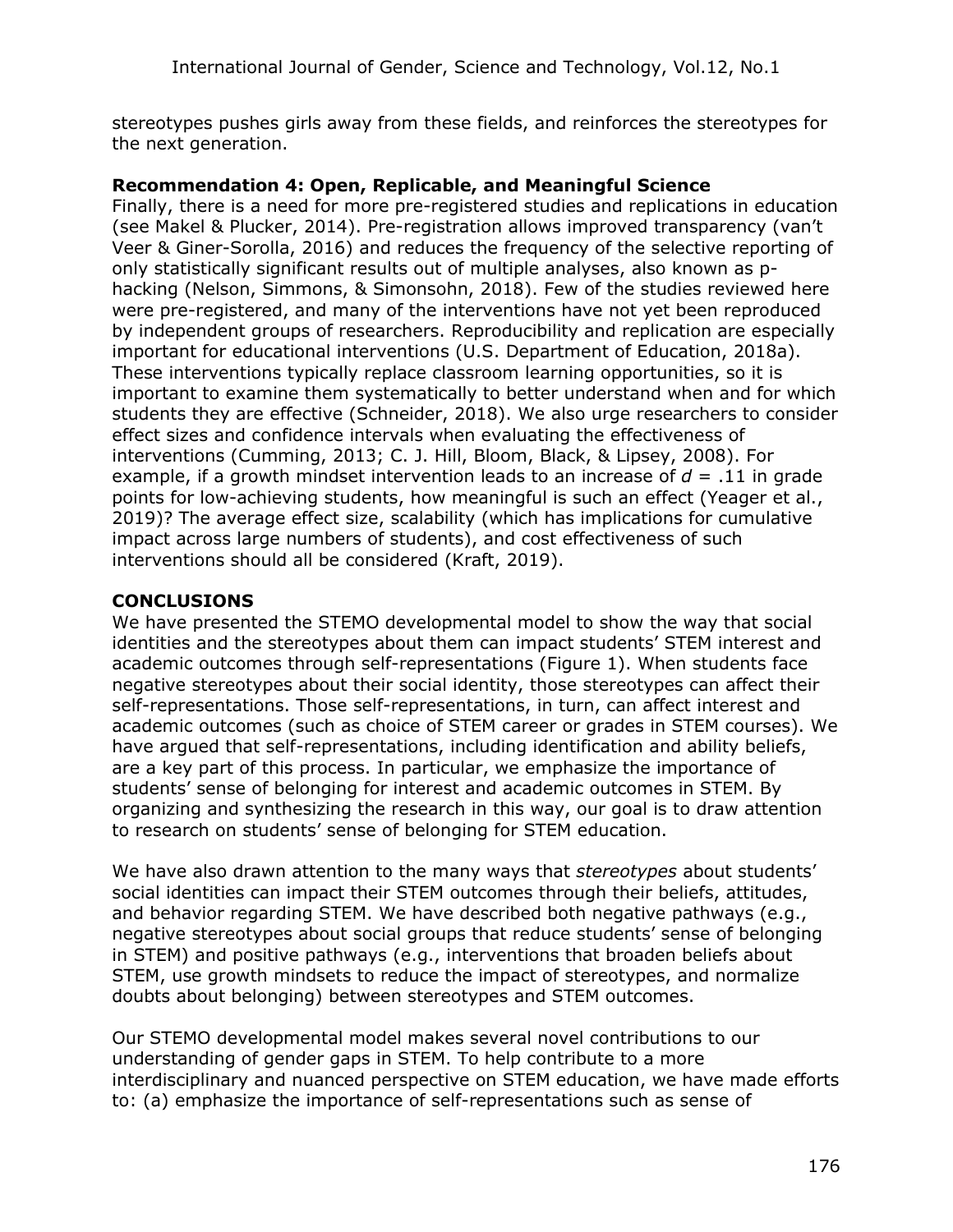belonging, (b) distinguish among STEM fields instead of grouping them together, and (c) consider developmental processes across a wide range of ages starting as early as preschool. Although the self-representations discussed here (identification, ability beliefs, and sense of belonging) are quite distinct from each other, our STEMO model highlights how each can be shaped by cultural stereotypes and social identities to change how students view themselves in relation to academic fields. Am I a STEM person? Do I have what it takes to succeed? Do I belong here? Each self-representation also acts in similar ways to shape students' interest and academic outcomes. By bringing together these disparate constructs, we aim to draw other researchers' attention to the parallels between them.

We also hope that the STEMO model outlined here can help guide educational research from correlational toward more experimental studies showing causal links between constructs. The emphases on stereotypes, social identity, variations among STEM fields, and developmental processes can help guide discussions about future interventions to provide theoretically-informed predictions. When and for whom will interventions be most effective when scaled up among heterogeneous populations of students?

We suggest that by changing messages about "who belongs" and can succeed in STEM, we can help girls, women, and members of other underrepresented groups feel a greater sense of belonging in a variety of STEM fields. In turn, this may encourage them to develop interest, pursue STEM opportunities, and contribute to the next generation of STEM innovators.

#### **ACKNOWLEDGEMENTS**

We are thankful for support by grants from the Institute of Education Sciences, U.S. Department of Education (R305A180167 to AHM); the National Science Foundation (DRL-1849902 to AHM, HRD-1661285 to ANM); and the Bezos Family Foundation. The opinions expressed are those of the authors and do not represent views of these grant agencies. We thank E. Stier and G. Mak for assistance, our longtime collaborators S. Cheryan and D. Cvencek for feedback, and the journal editor, S. Beyer, and anonymous reviewers for valuable suggestions. Please address correspondence to Allison Master, University of Washington, almaster@uw.edu.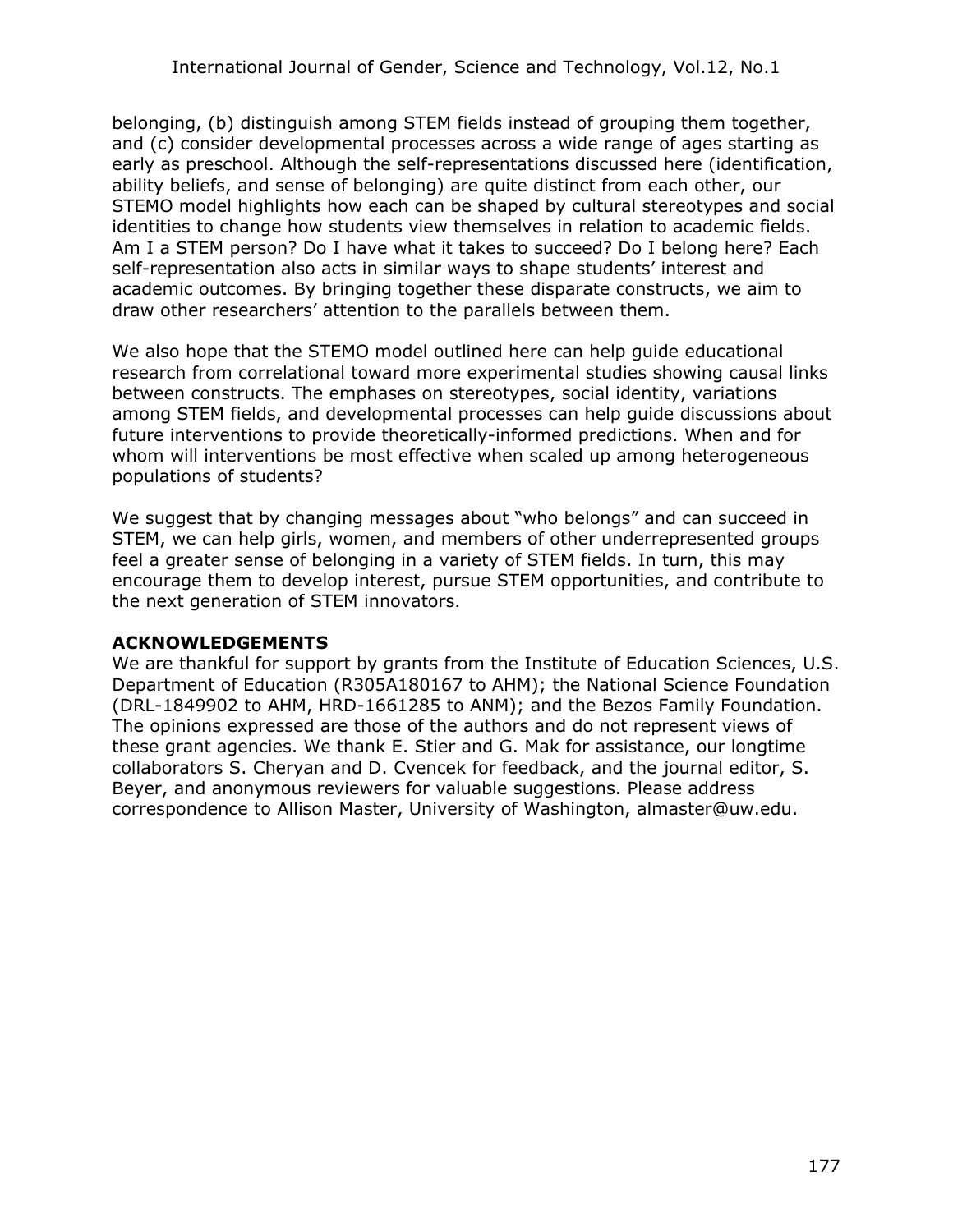#### **REFERENCES**

Aday, A., & Schmader, T. (2019). Seeking authenticity in diverse contexts: How identities and environments constrain "free" choice. *Social and Personality Psychology Compass*, *13*, e12450. [doi:10.1111/spc3.12450](https://onlinelibrary.wiley.com/doi/full/10.1111/spc3.12450)

Ahlqvist, S., London, B., & Rosenthal, L. (2013). Unstable identity compatibility: How gender rejection sensitivity undermines the success of women in science, technology, engineering, and mathematics fields. *Psychological Science, 24,* 1644- 1652. [doi:10.1177/0956797613476048](https://journals.sagepub.com/doi/10.1177/0956797613476048)

Archer, L., DeWitt, J., Osborne, J., Dillon, J., Willis, B., & Wong, B. (2012). "Balancing acts": Elementary school girls' negotiations of femininity, achievement, and science. *Science Education*, *96,* 967-989. [doi:10.1002/sce.21031](http://onlinelibrary.wiley.com/doi/10.1002/sce.21031/full)

Aronson, J., Fried, C. B., & Good, C. (2002). Reducing the effects of stereotype threat on African American college students by shaping theories of intelligence. *Journal of Experimental Social Psychology, 38,* 113-125. [doi:10.1006/jesp.2001.1491](http://www.sciencedirect.com/science/article/pii/S002210310191491X)

Ayalon, H. (2003). Women and men go to university: Mathematical background and gender differences in choice of field in higher education. *Sex Roles*, *48*, 277-290. [doi:10.1023/A:1022829522556](https://link.springer.com/article/10.1023/A:1022829522556)

Bailey, D. H., Duncan, G., Odgers, C., & Yu, W. (2017). Persistence and fadeout in the impacts of child and adolescent interventions. *Journal of Research on Educational Effectiveness, 10,* 7-39. [doi:10.1080/19345747.2016.1232459](http://www.tandfonline.com/doi/abs/10.1080/19345747.2016.1232459)

Banchefsky, S., Lewis, K., & Ito, T. (2019). The role of social and ability belonging in men and women's pSTEM persistence. *Frontiers in Psychology*, *10*, 2386. [doi:10.3389/fpsyg.2019.02386](https://doi.org/10.3389/fpsyg.2019.02386)

Barron, K. E., & Hulleman, C. S. (2015). Expectancy-value-cost model of motivation. In J. D. Wright (Ed.), *International encyclopedia of the social & behavioral sciences* (2nd ed., Vol. 8, pp. 503–509). Oxford: Elsevier.

Becker, J. R. (1981). Differential treatment of females and males in mathematics classes. *Journal for Research in Mathematics Education, 12,* 40–53. [doi:10.2307/748657](https://www.jstor.org/stable/748657?casa_token=m29TjLUxRfYAAAAA:U-bLkZmnj6yOI3ZaFeZmMDAOoVVbJex19nJftcM-pkdYMvAWE9OCtUDbYjiGHTk2OgtXmfqu3dgm0zSRfWZcgQx2xE-ePxnGclFk2FErxENYAh1lrFEN&seq=1#metadata_info_tab_contents)

Beilock, S. L., Gunderson, E. A., Ramirez, G., & Levine, S. C. (2010). Female teachers' math anxiety affects girls' math achievement. *Proceedings of the National Academy of Sciences*, *107,* 1860-1863. [doi:10.1073/pnas.0910967107](http://www.pnas.org/content/107/5/1860.short)

Bench, S. W., Lench, H. C., Liew, J., Miner, K., & Flores, S. A. (2015). Gender gaps in overestimation of math performance. *Sex Roles*, *72*, 536-546. [doi:10.1007/s11199-015-0486-9](https://link.springer.com/article/10.1007/s11199-015-0486-9)

Beyer, S. (2014). Why are women underrepresented in Computer Science? Gender differences in stereotypes, self-efficacy, values, and interests and predictors of future CS course-taking and grades. *Computer Science Education*, *24*, 153-192. [doi:10.1080/08993408.2014.963363](https://www.tandfonline.com/doi/full/10.1080/08993408.2014.963363)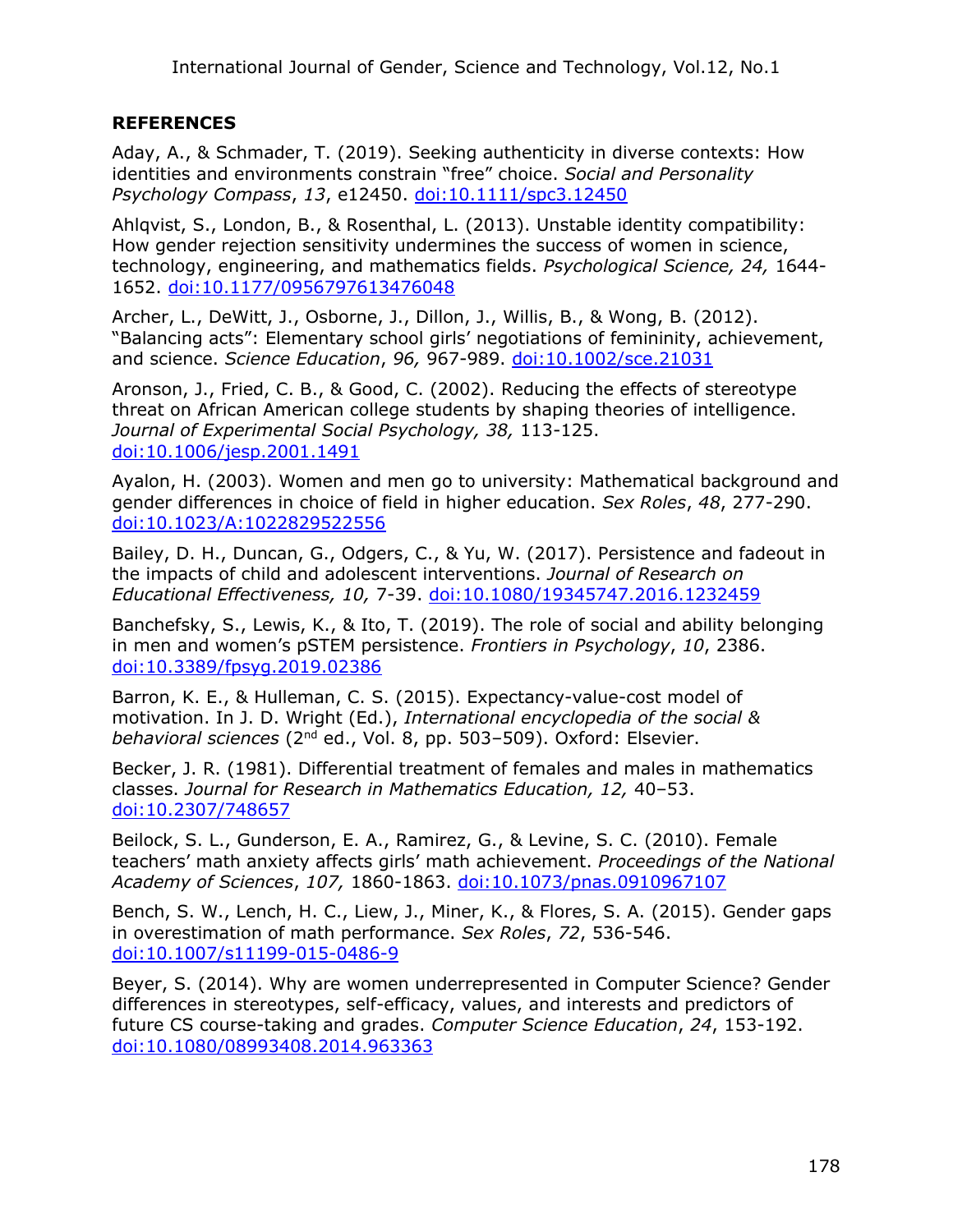Bhanot, R., & Jovanovic, J. (2005). Do parents' academic gender stereotypes influence whether they intrude on their children's homework? *Sex Roles*, *52*, 597- 607. [doi:10.1007/s11199-005-3728-4](https://link.springer.com/article/10.1007/s11199-005-3728-4)

Bian, L., Leslie, S. J., Murphy, M. C., & Cimpian, A. (2018). Messages about brilliance undermine women's interest in educational and professional opportunities. *Journal of Experimental Social Psychology*, *76*, 404-420. [doi:10.1016/j.jesp.2017.11.006](https://www.sciencedirect.com/science/article/pii/S0022103117303098?via%3Dihub)

Blackwell, L. S., Trzesniewski, K. H., & Dweck, C. S. (2007). Implicit theories of intelligence predict achievement across an adolescent transition: A longitudinal study and an intervention. *Child Development, 78,* 246-263. [doi:10.1111/j.1467-](https://srcd.onlinelibrary.wiley.com/doi/full/10.1111/j.1467-8624.2007.00995.x) [8624.2007.00995.x](https://srcd.onlinelibrary.wiley.com/doi/full/10.1111/j.1467-8624.2007.00995.x)

Blažev, M., Karabegović, M., Burušić, J., & Selimbegović, L. (2017). Predicting gender-STEM stereotyped beliefs among boys and girls from prior school achievement and interest in STEM school subjects. *Social Psychology of Education*, *20*, 831-847. [doi:10.1007/s11218-017-9397-7](https://link.springer.com/article/10.1007/s11218-017-9397-7)

Block, K., Hall, W. M., Schmader, T., Inness, M., & Croft, E. (2018). Should I stay or should I go? Women's implicit stereotypic associations predict their commitment and fit in STEM. *Social Psychology, 49,* 243-251. [doi:10.1027/1864-9335/a000343](https://econtent.hogrefe.com/doi/abs/10.1027/1864-9335/a000343)

Broda, M., Yun, J., Schneider, B., Yeager, D. S., Walton, G. M., & Diemer, M. (2018). Reducing inequality in academic success for incoming college students: A randomized trial of growth mindset and belonging interventions. *Journal of Research on Educational Effectiveness, 11,* 317-338. [doi:10.1080/19345747.2018.1429037](https://www.tandfonline.com/doi/full/10.1080/19345747.2018.1429037)

Burnette, J. L., Hoyt, C. L., Russell, V. M., Lawson, B., Dweck, C. S., & Finkel, E. (2020). A growth mind-set intervention improves interest but not academic performance in the field of computer science. *Social Psychological and Personality Science*, *11,* 107-116. [doi:10.1177/1948550619841631](https://doi-org.offcampus.lib.washington.edu/10.1177%2F1948550619841631)

Canning, E. A., Muenks, K., Green, D. J., & Murphy, M. C. (2019). STEM faculty who believe ability is fixed have larger racial achievement gaps and inspire less student motivation in their classes. *Science Advances*, *5*, eaau4734. [doi:10.1126/sciadv.aau4734](https://advances.sciencemag.org/content/5/2/eaau4734)

Carr, M., Steiner, H. H., Kyser, B., & Biddlecomb, B. (2008). A comparison of predictors of early emerging gender differences in mathematics competency. *Learning and Individual Differences*, *18*, 61-75. [doi:10.1016/j.lindif.2007.04.005](https://doi.org/10.1016/j.lindif.2007.04.005)

Casad, B. J., Hale, P., & Wachs, F. L. (2017). Stereotype threat among girls: Differences by gender identity and math education context. *Psychology of Women Quarterly*, *41*, 513-529. [doi:10.1177/0361684317711412](https://doi.org/10.1177%2F0361684317711412)

Ceci, S. J., Ginther, D. K., Kahn, S., & Williams, W. M. (2014). Women in academic science: A changing landscape. *Psychological Science in the Public Interest, 15,* 75- 141. [doi:10.1177/1529100614541236](http://journals.sagepub.com/doi/abs/10.1177/1529100614541236)

Ceci, S. J., & Williams, W. M. (2010). Sex differences in math-intensive fields. *Current Directions in Psychological Science, 19,* 275-279. [doi:10.1177/0963721410383241](https://doi.org/10.1177%2F0963721410383241)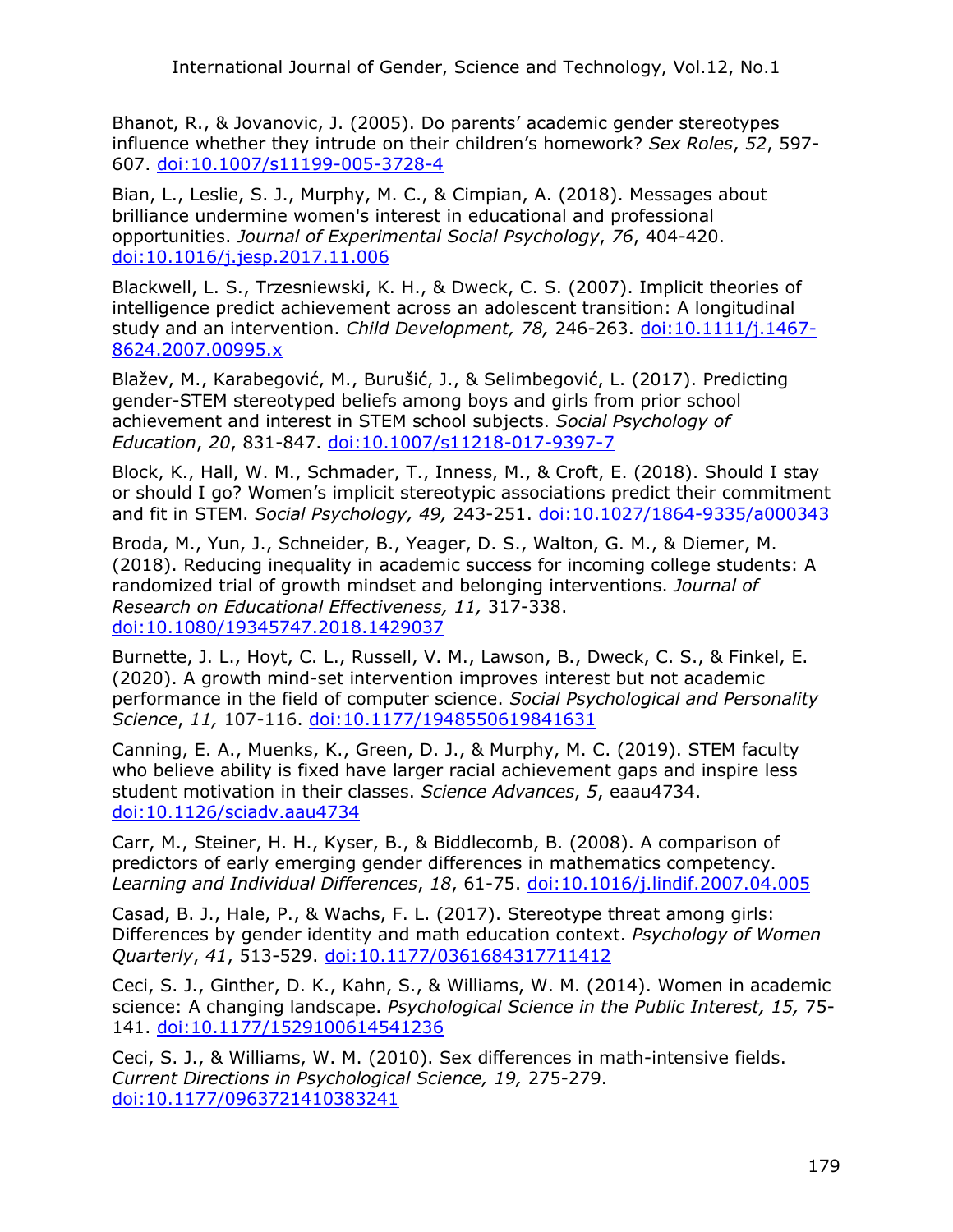Ceci, S. J., & Williams, W. M. (2011). Understanding current causes of women's underrepresentation in science. *Proceedings of the National Academy of Sciences, 108,* 3157-3162. [doi:10.1073/pnas.1014871108](http://www.pnas.org/content/108/8/3157.full)

Ceci, S. J., Williams, W. M., & Barnett, S. M. (2009). Women's underrepresentation in science: Sociocultural and biological considerations. *Psychological Bulletin, 135,* 218-261. [doi:10.1037/a0014412](http://psycnet.apa.org/record/2009-02580-007)

Chatard, A., Guimond, S., & Selimbegovic, L. (2007). "How good are you in math?" The effect of gender stereotypes on students' recollection of their school marks. *Journal of Experimental Social Psychology*, *43*, 1017-1024. [doi:10.1016/j.jesp.2006.10.024](https://doi.org/10.1016/j.jesp.2006.10.024)

Cheryan, S., Drury, B. J., & Vichayapai, M. (2013). Enduring influence of stereotypical computer science role models on women's academic aspirations. *Psychology of Women Quarterly, 37,* 72-79. [doi:10.1177/0361684312459328](http://journals.sagepub.com/doi/abs/10.1177/0361684312459328)

Cheryan, S., Master, A., & Meltzoff, A. N. (2015). Cultural stereotypes as gatekeepers: Increasing girls' interest in computer science and engineering by diversifying stereotypes. *Frontiers in Psychology, 6,* 49. [doi:10.3389/fpsyg.2015.00049](https://www.ncbi.nlm.nih.gov/pmc/articles/PMC4323745/)

Cheryan, S., Meltzoff, A. N., & Kim, S. (2011). Classrooms matter: The design of virtual classrooms influences gender disparities in computer science classes. *Computers & Education*, *57*, 1825-1835. [doi:10.1016/j.compedu.2011.02.004](https://doi.org/10.1016/j.compedu.2011.02.004)

Cheryan, S., Plaut, V. C., Davies, P. G., & Steele, C. M. (2009). Ambient belonging: how stereotypical cues impact gender participation in computer science. *Journal of Personality and Social Psychology*, *97*, 1045-1060. [doi:10.1037/a0016239](https://psycnet.apa.org/doi/10.1037/a0016239)

Cheryan, S., Ziegler, S. A., Montoya, A. K., & Jiang, L. (2017). Why are some STEM fields more gender balanced than others? *Psychological Bulletin, 143,* 1-35. [doi:10.1037/bul0000052](http://psycnet.apa.org/record/2016-48466-001)

Chestnut, E. K., & Markman, E. M. (2018). "Girls are as good as boys at math" implies that boys are probably better: A study of expressions of gender equality. *Cognitive Science*, *42*, 2229-2249. [doi:10.1111/cogs.12637](https://doi.org/10.1111/cogs.12637)

Cohen, G. L., & Garcia, J. (2008). Identity, belonging, and achievement: A model, interventions, implications. *Current Directions in Psychological Science, 17,* 365- 369. [doi:10.1111/j.1467-8721.2008.00607.x](http://journals.sagepub.com/doi/abs/10.1111/j.1467-8721.2008.00607.x)

Cohen, G. L., Garcia, J., Purdie-Vaughns, V., Apfel, N., & Brzustoski, P. (2009). Recursive processes in self-affirmation: Intervening to close the minority achievement gap. *Science, 324,* 400-403. [doi:10.1126/science.1170769](http://science.sciencemag.org/content/324/5925/400)

Cohen, G. L., & Sherman, D. K. (2014). The psychology of change: Self-affirmation and social psychological intervention. *Annual Review of Psychology, 65,* 333-371. [doi:10.1146/annurev-psych-010213-115137](http://www.annualreviews.org/doi/abs/10.1146/annurev-psych-010213-115137)

Coleman, J. M., & Hong, Y. Y. (2008). Beyond nature and nurture: The influence of lay gender theories on self-stereotyping. *Self and Identity*, *7*, 34-53. [doi:10.1080/15298860600980185](https://doi.org/10.1080/15298860600980185)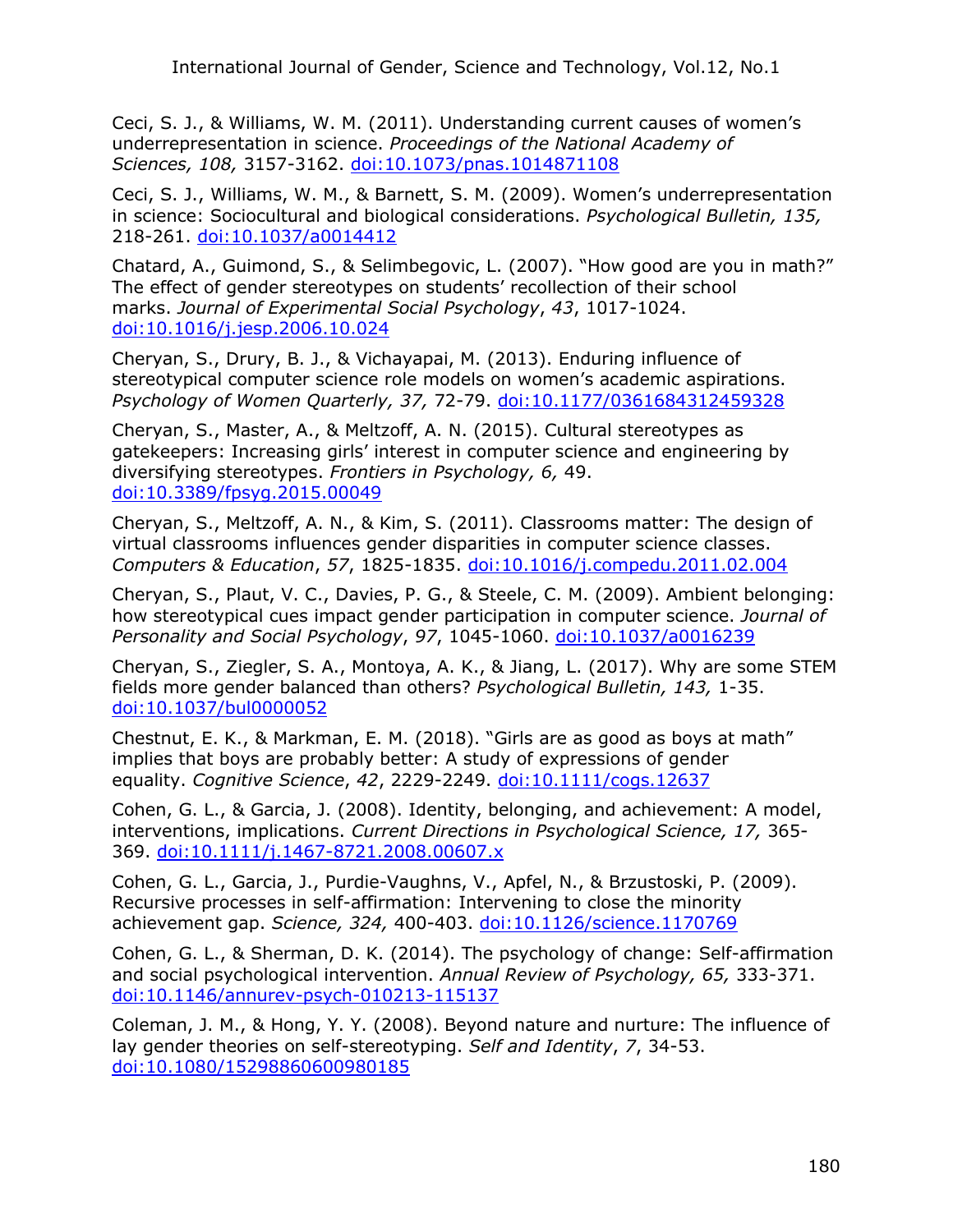Covarrubias, R., Laiduc, G., & Valle, I. (2019). Growth messages increase helpseeking and performance for women in STEM. *Group Processes & Intergroup Relations*, *22*, 434-451. [doi:10.1177/1368430218802958](https://doi.org/10.1177%2F1368430218802958)

Coyle, E. F., & Liben, L. S. (2020). Gendered packaging of a STEM toy influences children's play, mechanical learning, and mothers' play guidance. *Child Development*, *91*, 43-62. [doi:10.1111/cdev.13139](https://doi.org/10.1111/cdev.13139)

Crowley, K., Callanan, M. A., Tenenbaum, H. R., & Allen, E. (2001). Parents explain more often to boys than to girls during shared scientific thinking. *Psychological Science, 12,* 258-261. [doi:10.1111/1467-9280.00347](http://journals.sagepub.com/doi/abs/10.1111/1467-9280.00347)

Cumming, G. (2013). *Understanding the new statistics: Effect sizes, confidence intervals, and meta-analysis*. New York: Routledge.

Cundiff, J. L., Vescio, T. K., Loken, E., & Lo, L. (2013). Do gender–science stereotypes predict science identification and science career aspirations among undergraduate science majors? *Social Psychology of Education*, *16,* 541-554. [doi:10.1007/s11218-013-9232-8](https://link.springer.com/article/10.1007/s11218-013-9232-8)

Cvencek, D., Kapur, M., & Meltzoff, A. N. (2015). Math achievement, stereotypes, and math self-concepts among elementary-school students in Singapore. *Learning and Instruction, 39,* 1-10. [doi:10.1016/j.learninstruc.2015.04.002](http://www.sciencedirect.com/science/article/pii/S0959475215000341)

Cvencek, D., Meltzoff, A. N., & Greenwald, A. G. (2011). Math-gender stereotypes in elementary school children. *Child Development, 82,* 766-779. [doi:10.1111/j.1467-8624.2010.01529.x](http://onlinelibrary.wiley.com/doi/10.1111/j.1467-8624.2010.01529.x/full)

Cvencek, D., Meltzoff, A. N., & Kapur, M. (2014). Cognitive consistency and math– gender stereotypes in Singaporean children. *Journal of Experimental Child Psychology*, *117*, 73-91. [doi:10.1016/j.jecp.2013.07.018](https://doi.org/10.1016/j.jecp.2013.07.018)

Cvencek, D., Nasir, N. S., O'Connor, K., Wischnia, S., & Meltzoff, A. N. (2015). The development of math–race stereotypes: "They say Chinese people are the best at math." *Journal of Research on Adolescence*, *25*, 630-637. [doi:10.1111/jora.12151](https://doi.org/10.1111/jora.12151)

Dasgupta, N. (2011). Ingroup experts and peers as social vaccines who inoculate the self-concept: The stereotype inoculation model. *Psychological Inquiry, 22,* 231- 246. [doi:10.1080/1047840X.2011.607313](http://www.tandfonline.com/doi/abs/10.1080/1047840X.2011.607313)

Dasgupta, N., & Stout, J. G. (2014). Girls and women in science, technology, engineering, and mathematics: STEMing the tide and broadening participation in STEM careers. *Policy Insights from the Behavioral and Brain Sciences, 1,* 21-29. [doi:10.1177/2372732214549471](https://doi.org/10.1177%2F2372732214549471)

Deemer, E. D., Thoman, D. B., Chase, J. P., & Smith, J. L. (2014). Feeling the threat: Stereotype threat as a contextual barrier to women's science career choice intentions. *Journal of Career Development, 41,* 141-158. [doi:10.1177/0894845313483003](http://journals.sagepub.com/doi/abs/10.1177/0894845313483003)

Degol, J. L., Wang, M. T., Zhang, Y., & Allerton, J. (2018). Do growth mindsets in math benefit females? Identifying pathways between gender, mindset, and motivation. *Journal of Youth and Adolescence*, *47*, 976-990. [doi:10.1007/s10964-](https://link.springer.com/article/10.1007/s10964-017-0739-8) [017-0739-8](https://link.springer.com/article/10.1007/s10964-017-0739-8)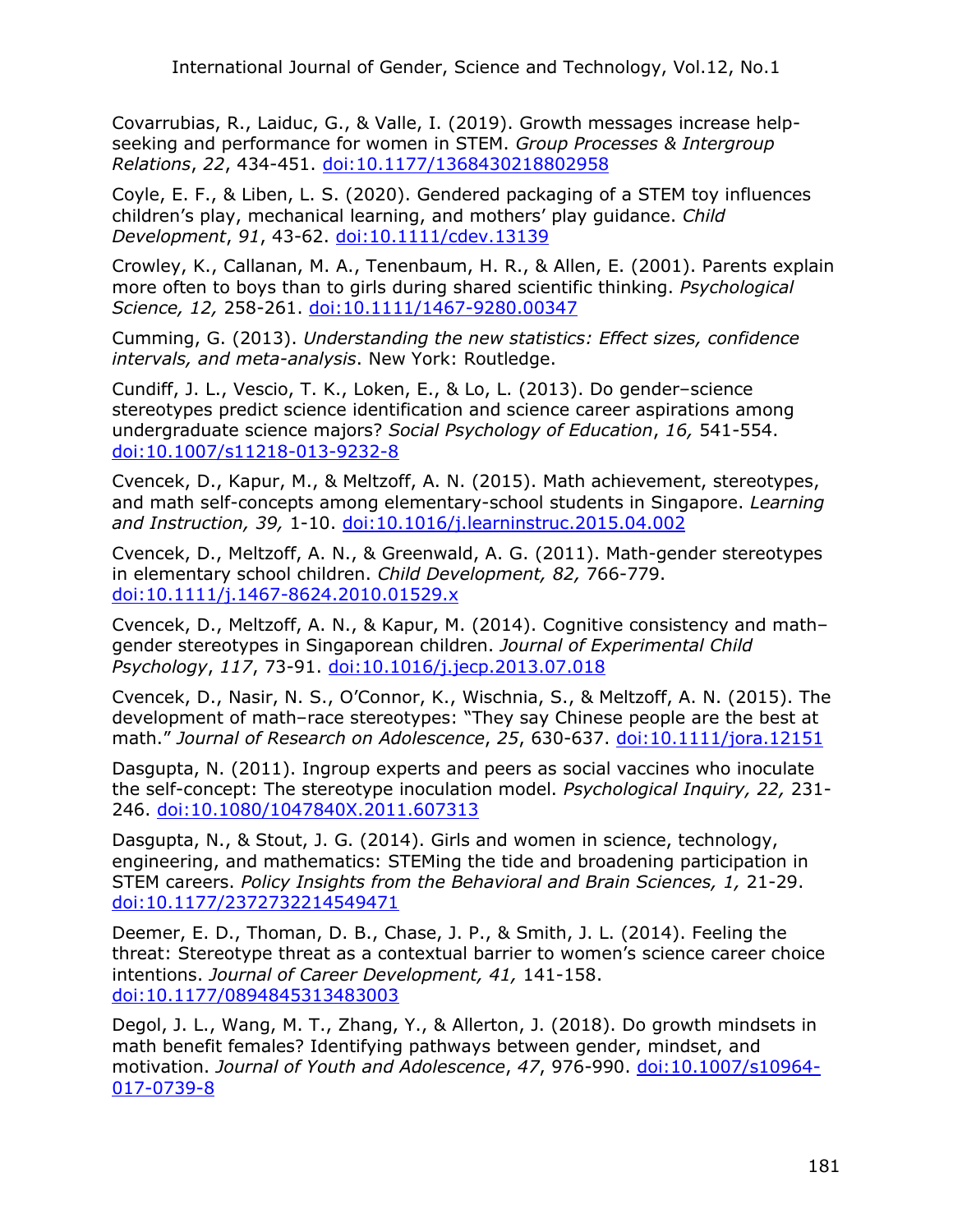Deiglmayr, A., Stern, E., & Schubert, R. (2019). Beliefs in "brilliance" and belonging uncertainty in male and female STEM students. *Frontiers in Psychology*, *10*, 1114. [doi:10.3389/fpsyg.2019.01114](https://doi.org/10.3389/fpsyg.2019.01114)

del Río, M. F., & Strasser, K. (2013). Preschool children's beliefs about gender differences in academic skills. *Sex Roles, 68,* 231-238. [doi:10.1007/s11199-012-](https://link.springer.com/article/10.1007/s11199-012-0195-6) [0195-6](https://link.springer.com/article/10.1007/s11199-012-0195-6)

del Río, M. F., Strasser, K., Cvencek, D., Susperreguy, M. I., & Meltzoff, A. N. (2019). Chilean kindergarten children's beliefs about mathematics: Family matters. *Developmental Psychology, 55,* 687-702. [doi:10.1037/dev0000658](https://psycnet.apa.org/doiLanding?doi=10.1037%2Fdev0000658)

Dennehy, T. C., & Dasgupta, N. (2017). Female peer mentors early in college increase women's positive academic experiences and retention in engineering. *Proceedings of the National Academy of Sciences, 114,* 5964-5969. [doi:10.1073/pnas.1613117114](http://www.pnas.org/content/114/23/5964.short)

Diekman, A. B., Brown, E. R., Johnston, A. M., & Clark, E. K. (2010). Seeking congruity between goals and roles: A new look at why women opt out of science, technology, engineering, and mathematics careers. *Psychological Science, 21,*  1051-1057. [doi:10.1177/0956797610377342](http://journals.sagepub.com/doi/abs/10.1177/0956797610377342)

Diekman, A. B., Clark, E. K., Johnston, A. M., Brown, E. R., & Steinberg, M. (2011). Malleability in communal goals and beliefs influences attraction to stem careers: Evidence for a goal congruity perspective. *Journal of Personality and Social Psychology, 101,* 902-918. [doi:10.1037/a0025199](http://psycnet.apa.org/record/2011-18538-001)

Donovan, B. M., Stuhlsatz, M. A., Edelson, D. C., & Buck Bracey, Z. E. (2019). Gendered genetics: How reading about the genetic basis of sex differences in biology textbooks could affect beliefs associated with science gender disparities. *Science Education*, *103,* 719-749. [doi:10.1002/sce.21502](https://doi.org/10.1002/sce.21502)

Dweck, C. S., Davidson, W., Nelson, S., & Enna, B. (1978). Sex differences in learned helplessness: II. The contingencies of evaluative feedback in the classroom and III. An experimental analysis. *Developmental Psychology*, *14*, 268-276. [doi:10.1037/0012-1649.14.3.268](https://psycnet.apa.org/doi/10.1037/0012-1649.14.3.268)

Dweck, C. S., & Leggett, E. L. (1988). A social-cognitive approach to motivation and personality. *Psychological Review, 95,* 256-273. [doi:10.1037/0033-](http://psycnet.apa.org/record/1988-29536-001) [295X.95.2.256](http://psycnet.apa.org/record/1988-29536-001)

Dweck, C. S., & Master, A. (2009). Self-theories and motivation: Students' beliefs about intelligence. In K. R. Wentzel & A. Wigfield (Eds.), *Handbook of motivation at school* (pp. 123-140). New York, NY: Routledge.

Eccles, J. (2009). Who am I and what am I going to do with my life? Personal and collective identities as motivators of action. *Educational Psychologist*, *44,* 78-89. [doi:10.1080/00461520902832368](https://doi.org/10.1080/00461520902832368)

Eccles, J. (2011). Gendered educational and occupational choices: Applying the Eccles et al. model of achievement-related choices. *International Journal of Behavioral Development, 35,* 195-201. [doi:10.1177/0165025411398185](http://journals.sagepub.com/doi/abs/10.1177/0165025411398185)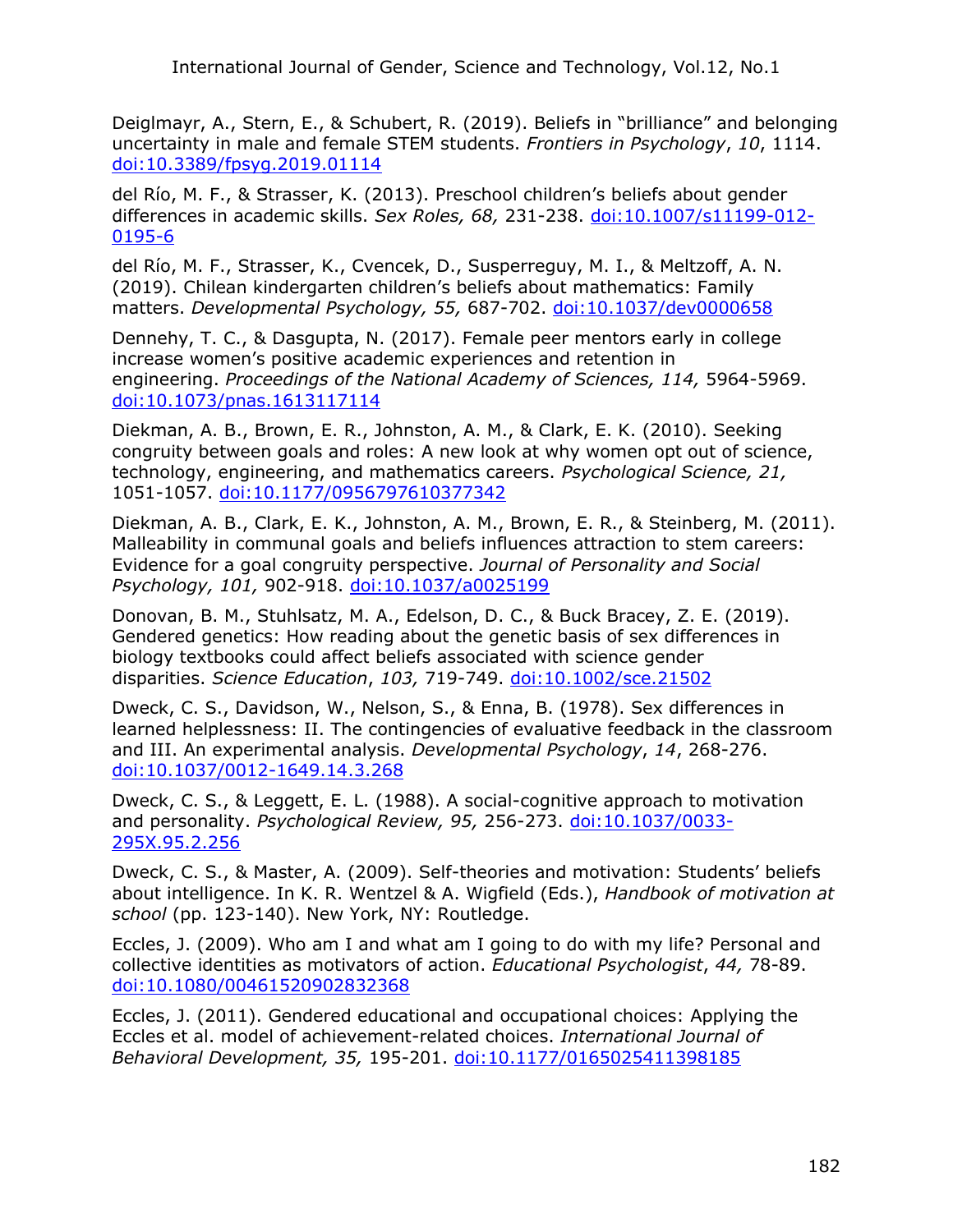Eccles, J. S. (2015). Gendered socialization of STEM interests in the family. *International Journal of Gender, Science and Technology*, *7*, 116-132. Retrieved from

<http://genderandset.open.ac.uk/index.php/genderandset/article/view/419>

Eccles, J. S., & Wang, M. T. (2016). What motivates females and males to pursue careers in mathematics and science? *International Journal of Behavioral Development, 40,* 100-106. [doi:10.1177/0165025415616201](http://journals.sagepub.com/doi/abs/10.1177/0165025415616201)

Eccles, J. S., & Wigfield, A. (1995). In the mind of the actor: The structure of adolescents' achievement task values and expectancy-related beliefs. *Personality and Social Psychology Bulletin*, *21,* 215-225. [doi:10.1177/0146167295213003](https://doi.org/10.1177%2F0146167295213003)

Eccles, J. S., Wigfield, A., Harold, R. D., & Blumenfeld, P. (1993). Age and gender differences in children's self-and task perceptions during elementary school. *Child Development, 64,* 830-847. [doi:10.1111/j.1467-8624.1993.tb02946.x](https://doi.org/10.1111/j.1467-8624.1993.tb02946.x)

Eddy, S. L., & Brownell, S. E. (2016). Beneath the numbers: A review of gender disparities in undergraduate education across science, technology, engineering, and math disciplines. *Physical Review Physics Education Research, 12*, 020106. [doi:10.1103/PhysRevPhysEducRes.12.020106](https://journals.aps.org/prper/abstract/10.1103/PhysRevPhysEducRes.12.020106)

Ehrlinger, J., & Dunning, D. (2003). How chronic self-views influence (and potentially mislead) estimates of performance. *Journal of Personality and Social Psychology*, *84*, 5-17. [doi:10.1037/0022-3514.84.1.5](https://psycnet.apa.org/doi/10.1037/0022-3514.84.1.5)

Ehrlinger, J., Plant, E. A., Hartwig, M. K., Vossen, J. J., Columb, C. J., & Brewer, L. E. (2018). Do gender differences in perceived prototypical computer scientists and engineers contribute to gender gaps in computer science and engineering? *Sex Roles*, *78*, 40-51. [doi:10.1007/s11199-017-0763-x](https://link.springer.com/article/10.1007/s11199-017-0763-x)

Ellis, J., Fosdick, B. K., & Rasmussen, C. (2016). Women 1.5 times more likely to leave STEM pipeline after calculus compared to men: Lack of mathematical confidence a potential culprit. *PLoS ONE*, *11*, e0157447. [doi:10.1371/journal.pone.0157447](https://doi.org/10.1371/journal.pone.0157447)

Else-Quest, N. M., Hyde, J. S., & Linn, M. C. (2010). Cross-national patterns of gender differences in mathematics: A meta-analysis. *Psychological Bulletin, 136,* 103-127. [doi:10.1037/a0018053](http://psycnet.apa.org/record/2009-24669-002)

Ertl, B., Luttenberger, S., & Paechter, M. (2017). The impact of gender stereotypes on the self-concept of female students in STEM subjects with an underrepresentation of females. *Frontiers in Psychology*, *8*, 703. [doi:10.3389/fpsyg.2017.00703](https://doi.org/10.3389/fpsyg.2017.00703)

Evans, A. B., Copping, K. E., Rowley, S. J., & Kurtz-Costes, B. (2011). Academic self-concept in Black adolescents: Do race and gender stereotypes matter? *Self and Identity*, *10*, 263-277. [doi:10.1080/15298868.2010.485358](https://doi.org/10.1080/15298868.2010.485358)

Farenga, S. J., & Joyce, B. A. (1999). Intentions of young students to enroll in science courses in the future: An examination of gender differences. *Science Education, 83,* 55-75. [doi:10.1002/\(SICI\)1098-237X\(199901\)83:1<55::AID-](http://onlinelibrary.wiley.com/doi/10.1002/(SICI)1098-237X(199901)83:1%3C55::AID-SCE3%3E3.0.CO;2-O/full)[SCE3>3.0.CO;2-O](http://onlinelibrary.wiley.com/doi/10.1002/(SICI)1098-237X(199901)83:1%3C55::AID-SCE3%3E3.0.CO;2-O/full)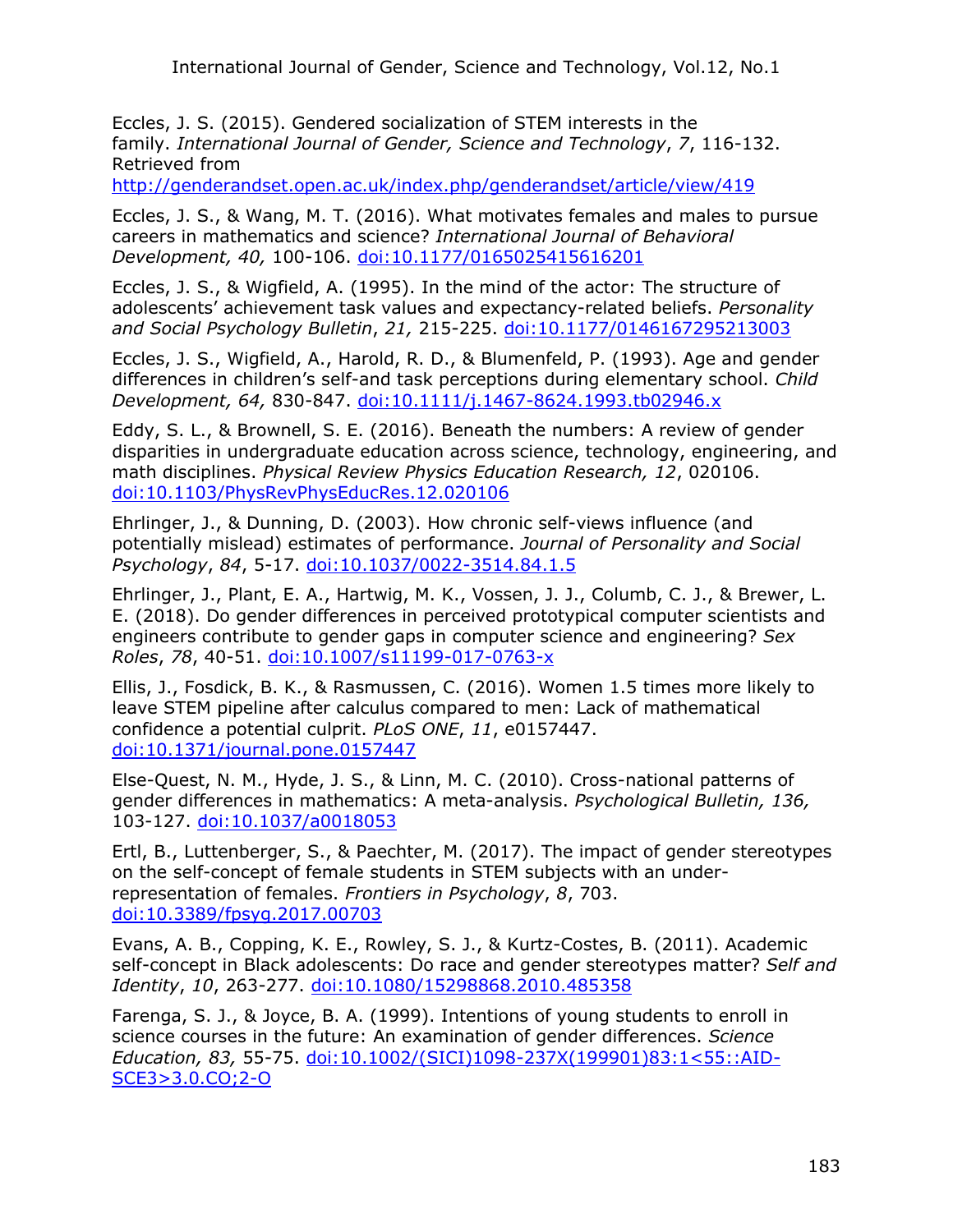Fiske, S. T. (2010). *Social beings: Core motives in social psychology*. New York: Wiley.

Flore, P. C., & Wicherts, J. M. (2015). Does stereotype threat influence performance of girls in stereotyped domains? A meta-analysis. *Journal of School Psychology, 53,* 25-44. [doi:10.1016/j.jsp.2014.10.002](http://www.sciencedirect.com/science/article/pii/S0022440514000831)

Ford, D. J., Brickhouse, N. W., Lottero-Perdue, P., & Kittleson, J. (2006). Elementary girls' science reading at home and school. *Science Education, 90,* 270- 288. [doi:10.1002/sce.20139](http://onlinelibrary.wiley.com/doi/10.1002/sce.20139/full)

Frenzel, A. C., Goetz, T., Pekrun, R., & Watt, H. M. G. (2010). Development of mathematics interest in adolescence: Influences of gender, family, and school context. *Journal of Research on Adolescence, 20,* 507-537. [doi:10.1111/j.1532-](http://onlinelibrary.wiley.com/doi/10.1111/j.1532-7795.2010.00645.x/full) [7795.2010.00645.x](http://onlinelibrary.wiley.com/doi/10.1111/j.1532-7795.2010.00645.x/full)

Friedrich, A., Flunger, B., Nagengast, B., Jonkmann, K., & Trautwein, U. (2015). Pygmalion effects in the classroom: Teacher expectancy effects on students' math achievement. *Contemporary Educational Psychology*, *41*, 1-12. [doi:10.1016/j.cedpsych.2014.10.006](https://doi.org/10.1016/j.cedpsych.2014.10.006)

Gehlbach, H., Brinkworth, M. E., King, A. M., Hsu, L. M., McIntyre, J., & Rogers, T. (2016). Creating birds of similar feathers: Leveraging similarity to improve teacherstudent relationships and academic achievement. *Journal of Educational Psychology, 108,* 342-352. [doi:10.1037/edu0000042](http://psycnet.apa.org/record/2016-07807-001)

Gilbert, P. N., O'Brien, L. T., Garcia, D. M., & Marx, D. M. (2015). Not the sum of its parts: Decomposing implicit academic stereotypes to understand sense of fit in Math and English. *Sex Roles, 72,* 25-39. [doi:10.1007/s11199-014-0428-y](https://link.springer.com/article/10.1007/s11199-014-0428-y)

Gillen-O'Neel, C., & Fuligni, A. (2013). A longitudinal study of school belonging and academic motivation across high school. *Child Development, 84,* 678-692. [doi:10.1111/j.1467-8624.2012.01862.x](http://onlinelibrary.wiley.com/doi/10.1111/j.1467-8624.2012.01862.x/full)

Good, C., Rattan, A., & Dweck, C. S. (2012). Why do women opt out? Sense of belonging and women's representation in mathematics. *Journal of Personality and Social Psychology, 102,* 700-717. [doi:10.1037/a0026659](http://psycnet.apa.org/record/2012-02597-001)

Goyer, J. P., Cohen, G. L., Cook, J. E., Master, A., Apfel, N., Lee, W., ... & Walton, G. M. (2019). Targeted identity-safety interventions cause lasting reductions in discipline citations among negatively stereotyped boys. *Journal of Personality and Social Psychology*, *117*, 229-259. [doi:10.1037/pspa0000152](https://psycnet.apa.org/record/2019-16540-001)

Gunderson, E. A., Ramirez, G., Levine, S. C., & Beilock, S. L. (2012). The role of parents and teachers in the development of gender-related math attitudes. *Sex Roles, 66,* 153-166. [doi:10.1007/s11199-011-9996-2](https://link.springer.com/article/10.1007/s11199-011-9996-2)

Gutiérrez, K., & Rogoff, B. (2003). Cultural ways of learning: Individual traits or repertoires of practice. *Educational Researcher, 32,* 19-25. [doi:10.3102/0013189X032005019](http://journals.sagepub.com/doi/abs/10.3102/0013189X032005019)

Hall, G. C. N., Yip, T., & Zárate, M. A. (2016). On becoming multicultural in a monocultural research world: A conceptual approach to studying ethnocultural diversity. *American Psychologist, 71,* 40-51. [doi:10.1037/a0039734](http://psycnet.apa.org/record/2016-00913-004)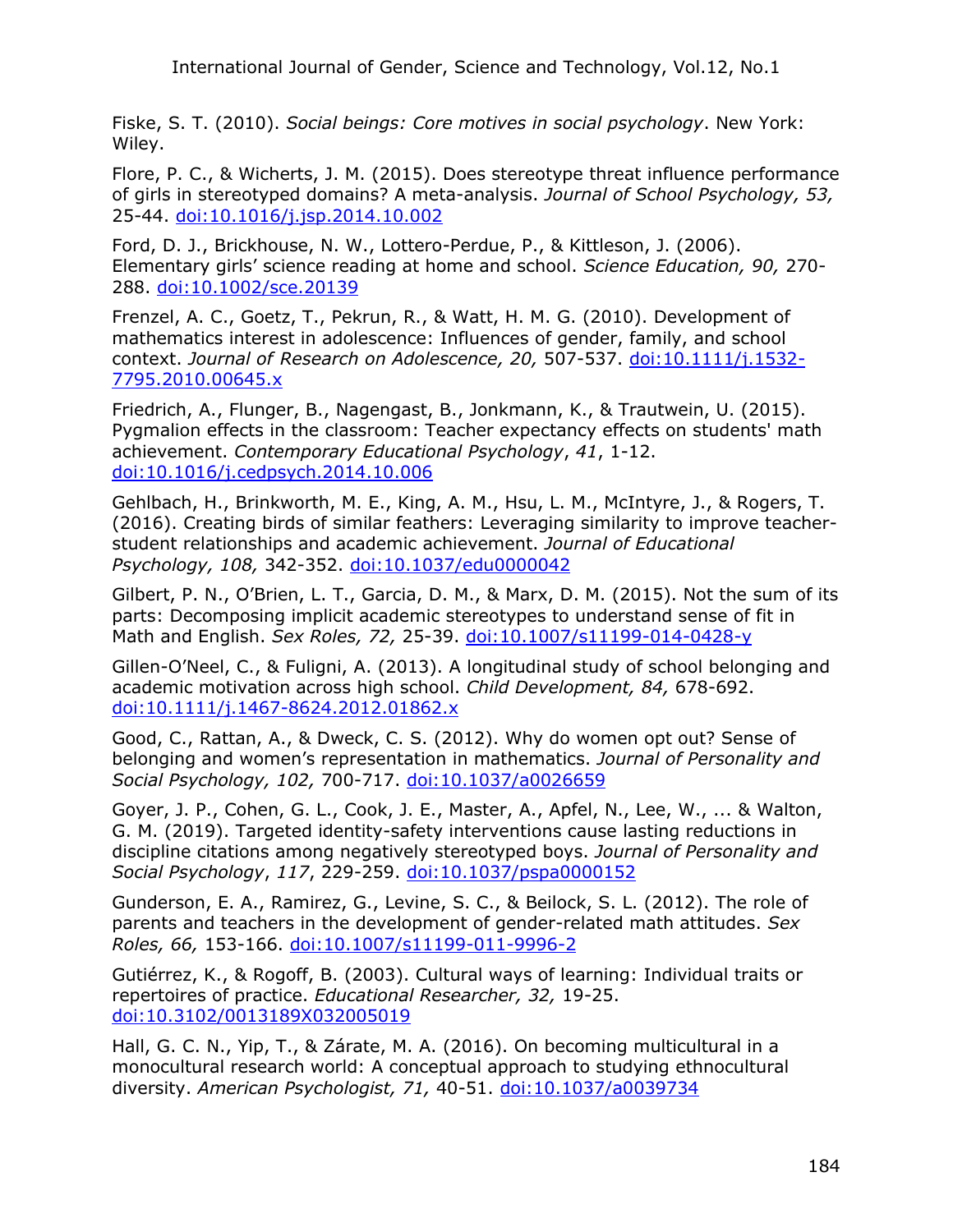Halpern, D. F., Benbow, C. P., Geary, D. C., Gur, R. C., Hyde, J. S., & Gernsbacher, M. A. (2007). The science of sex differences in science and mathematics. *Psychological Science in the Public Interest, 8,* 1-51. [doi:10.1111/j.1529-](https://doi.org/10.1111%2Fj.1529-1006.2007.00032.x) [1006.2007.00032.x](https://doi.org/10.1111%2Fj.1529-1006.2007.00032.x)

Harackiewicz, J. M., Rozek, C. S., Hulleman, C. S., & Hyde, J. S. (2012). Helping parents to motivate adolescents in mathematics and science: An experimental test of a utility-value intervention. *Psychological Science, 23,* 899-906. [doi:10.1177/0956797611435530](http://journals.sagepub.com/doi/abs/10.1177/0956797611435530)

Hargreaves, M., Homer, M., & Swinnerton, B. (2008). A comparison of performance and attitudes in mathematics amongst the 'gifted.' Are boys better at mathematics or do they just think they are? *Assessment in Education: Principles, Policy & Practice, 15,* 19–38. [doi:10.1080/09695940701876037](https://doi.org/10.1080/09695940701876037)

Hazari, Z., Sonnert, G., Sadler, P. M., & Shanahan, M. C. (2010). Connecting high school physics experiences, outcome expectations, physics identity, and physics career choice: A gender study. *Journal of Research in Science Teaching*, *47*, 978- 1003. [doi:10.1002/tea.20363](https://onlinelibrary.wiley.com/doi/abs/10.1002/tea.20363)

Herrmann, S. D., Adelman, R. M., Bodford, J. E., Graudejus, O., Okun, M. A., & Kwan, V. S. (2016). The effects of a female role model on academic performance and persistence of women in STEM courses. *Basic and Applied Social Psychology*, *38*, 258-268. [doi:10.1080/01973533.2016.1209757](https://doi.org/10.1080/01973533.2016.1209757)

Hidi, S. (2006). Interest: A unique motivational variable. *Educational Research Review*, *1*, 69-82. [doi:10.1016/j.edurev.2006.09.001](https://doi.org/10.1016/j.edurev.2006.09.001)

Hill, C., Corbett, C., & St. Rose, A. (2010). *Why so few? Women in science, technology, engineering, and mathematics*. Washington, DC: AAUW.

Hill, C. J., Bloom, H. S., Black, A. R., & Lipsey, M. W. (2008). Empirical benchmarks for interpreting effect sizes in research. *Child Development Perspectives*, *2*, 172- 177. [doi:10.1111/j.1750-8606.2008.00061.x](https://doi.org/10.1111/j.1750-8606.2008.00061.x)

Hill, P.W., McQuillan, J., Talbert, E., Spiegel, A., Gauthier, G., & Diamond, J. (2017). Science possible selves and the desire to be a scientist: Mindsets, gender bias, and confidence during early adolescence. *Social Sciences, 6,* 55. [doi:10.3390/socsci6020055](https://doi.org/10.3390/socsci6020055)

Hilliard, L. J., & Liben, L. S. (2010). Differing levels of gender salience in preschool classrooms: Effects on children's gender attitudes and intergroup bias. *Child Development*, *81*, 1787-1798. [doi.org/10.1111/j.1467-8624.2010.01510.x](https://doi.org/10.1111/j.1467-8624.2010.01510.x)

Holdren, J. P., & Lander, E. (2012). Engage to excel: Producing one million additional college graduates with degrees in science, technology, engineering, and mathematics. In President's Council of Advisors on Science and Technology (Ed.), *Report to the president*. Washington, DC: Executive Office of the President.

Hong, H., & Lin-Siegler, X. (2012). How learning about scientists' struggles influences students' interest and learning in physics. *Journal of Educational Psychology, 104,* 469-484. [doi:10.1037/a0026224](http://psycnet.apa.org/record/2011-25744-001)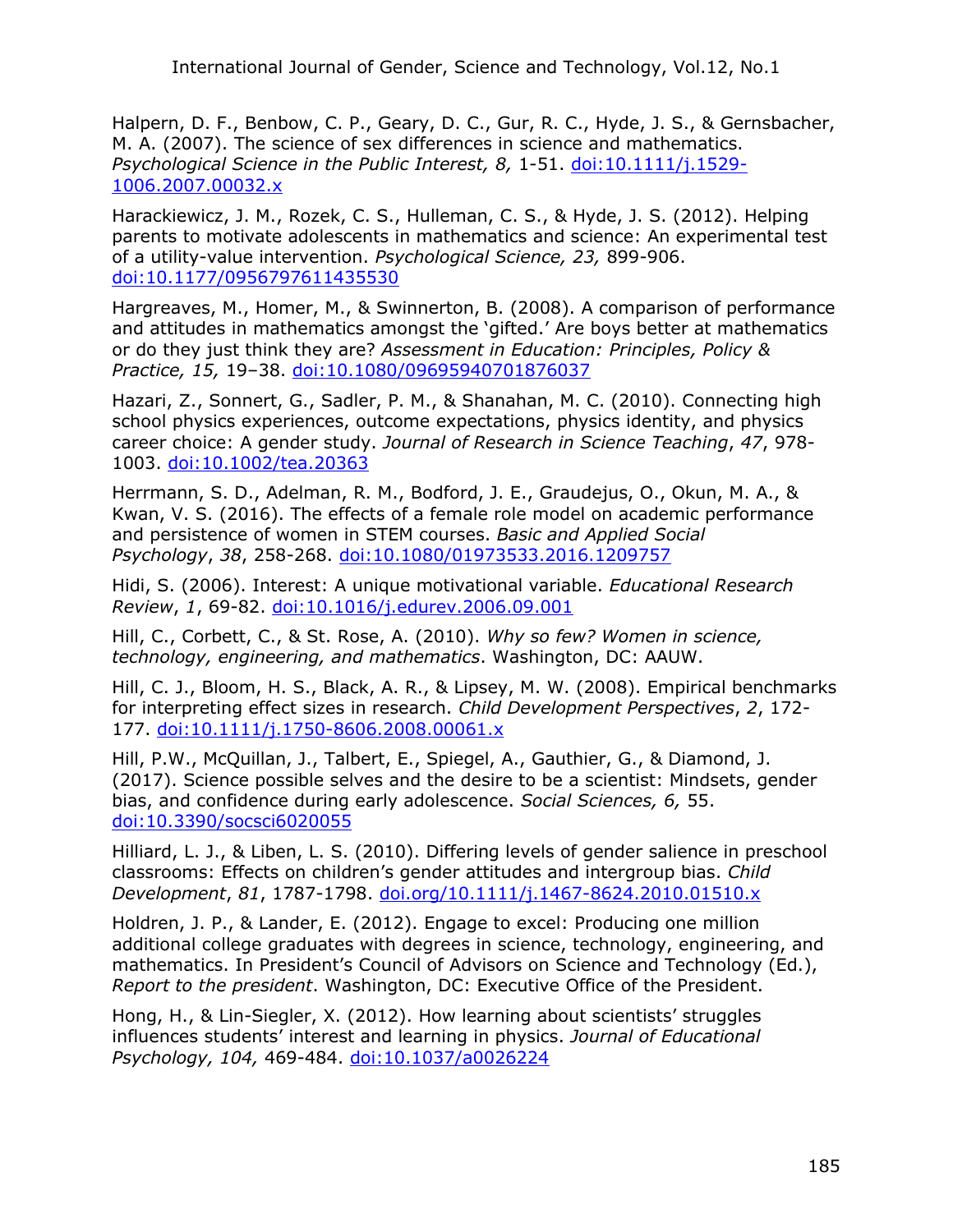Huguet, P., & Régner, I. (2009). Counter-stereotypic beliefs in math do not protect school girls from stereotype threat. *Journal of Experimental Social Psychology*, *45*, 1024-1027. [doi:10.1016/j.jesp.2009.04.029](https://doi.org/10.1016/j.jesp.2009.04.029)

Hyde, J. S., & Linn, M. C. (2006). Gender similarities in mathematics and science. *Science, 314,* 599-600. [doi:10.1126/science.1132154](https://science.sciencemag.org/content/314/5799/599)

Ito, T., & McPherson, E. (2018). Factors influencing high school students' interest in STEM. *Frontiers in Psychology*, *9*, 1535. [doi:10.3389/fpsyg.2018.01535](https://doi.org/10.3389/fpsyg.2018.01535)

Jacobs, J. E., Davis-Kean, P., Bleeker, M., Eccles, J. S., & Malanchuk, O. (2005). "I can, but I don't want to": The impact of parents, interests, and activities on gender differences in math. In A. M. Gallagher & J. C. Kaufman (Eds.), *Gender differences in mathematics: An integrative psychological approach* (pp. 246-263)*.* Cambridge, UK: Cambridge University Press.

Jacobs, J. E., Lanza, S., Osgood, D. W., Eccles, J. S., & Wigfield, A. (2002). Changes in children's self-competence and values: Gender and domain differences across grades one through twelve. *Child Development, 73,* 509-527. [doi:10.1111/1467-8624.00421](http://onlinelibrary.wiley.com/doi/10.1111/1467-8624.00421/full)

Jones, B. D., Ruff, C., & Paretti, M. C. (2013). The impact of engineering identification and stereotypes on undergraduate women's achievement and persistence in engineering. *Social Psychology of Education*, *16*, 471-493. [doi:10.1007/s11218-013-9222-x](https://link.springer.com/article/10.1007/s11218-013-9222-x)

Kahalon, R., Shnabel, N., & Becker, J. C. (2018). Positive stereotypes, negative outcomes: Reminders of the positive components of complementary gender stereotypes impair performance in counter‐stereotypical tasks. *British Journal of Social Psychology*, *57*, 482-502. [doi:10.1111/bjso.12240](https://doi.org/10.1111/bjso.12240)

Keller, C. (2001). Effect of teachers' stereotyping on students' stereotyping of mathematics as a male domain. *The Journal of Social Psychology, 141*, 165–173. [doi:10.1080/00224540109600544](https://www.tandfonline.com/doi/abs/10.1080/00224540109600544)

Kessels, U. (2005). Fitting into the stereotype: How gender-stereotyped perceptions of prototypic peers relate to liking for school subjects. *European Journal of Psychology of Education*, *20*, 309-323. [doi:10.1007/BF03173559](https://link.springer.com/article/10.1007/BF03173559)

Kessels, U., Heyder, A., Latsch, M., & Hannover, B. (2014). How gender differences in academic engagement relate to students' gender identity. *Educational Research*, *56*, 220-229. [doi:10.1080/00131881.2014.898916](https://doi.org/10.1080/00131881.2014.898916)

Kraft, M. (2019). Interpreting effect sizes of education interventions. Retrieved from Annenberg Institute at Brown University: http://www.edworkingpapers.com/ai19-10

Kurtz-Costes, B., Rowley, S. J., Harris-Britt, A., & Woods, T. A. (2008). Gender stereotypes about mathematics and science and self-perceptions of ability in late childhood and early adolescence. *Merrill-Palmer Quarterly, 54,* 386- 409. [doi:10.1353/mpq.0.0001](https://muse.jhu.edu/article/239783/summary)

Lane, K. A., Goh, J. X., & Driver-Linn, E. (2012). Implicit science stereotypes mediate the relationship between gender and academic participation. *Sex Roles, 66,* 220-234. [doi:10.1007/s11199-011-0036-z](https://link.springer.com/article/10.1007/s11199-011-0036-z)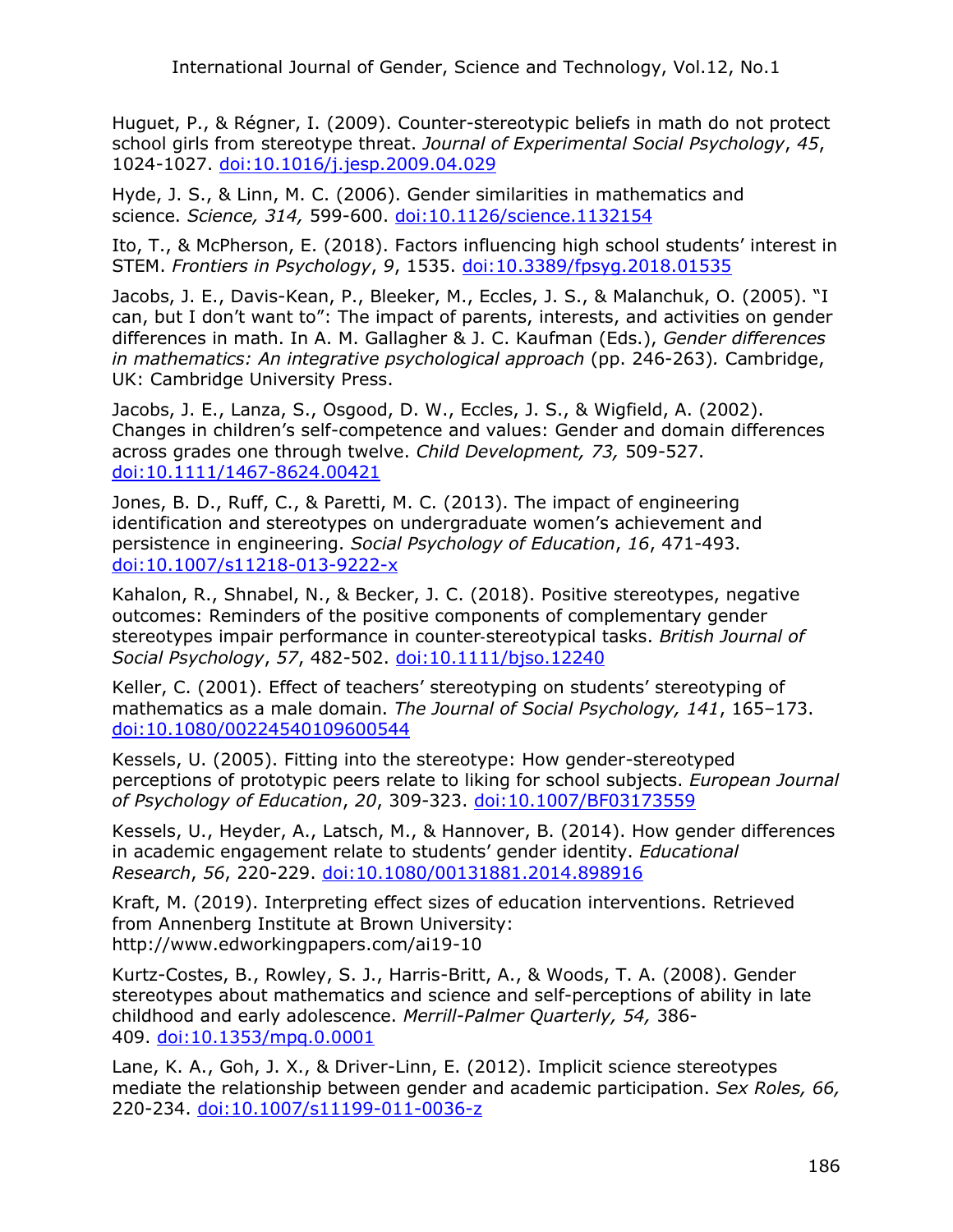Larose, S., Ratelle, C. F., Guay, F., Senécal, C., & Harvey, M. (2006). Trajectories of science self-efficacy beliefs during the college transition and academic and vocational adjustment in science and technology programs. *Educational Research and Evaluation, 12,* 373-393. [doi:10.1080/13803610600765836](http://www.tandfonline.com/doi/abs/10.1080/13803610600765836)

Latrofa, M., Vaes, J., Cadinu, M., & Carnaghi, A. (2010). The cognitive representation of self-stereotyping. *Personality and Social Psychology Bulletin*, *36*, 911-922. [doi:10.1177/0146167210373907](https://doi.org/10.1177%2F0146167210373907)

Lavy, V., & Sand, E. (2018). On the origins of gender gaps in human capital: Shortand long-term consequences of teachers' biases. *Journal of Public Economics*, *167*, 263-279. [doi:10.1016/j.jpubeco.2018.09.007](https://doi.org/10.1016/j.jpubeco.2018.09.007)

Leaper, C., Farkas, T., & Brown, C. S. (2012). Adolescent girls' experiences and gender-related beliefs in relation to their motivation in math/science and English. *Journal of Youth and Adolescence*, *41*, 268-282. [doi:10.1007/s10964-011-](https://link.springer.com/article/10.1007/s10964-011-9693-z) [9693-z](https://link.springer.com/article/10.1007/s10964-011-9693-z)

Lee, C. D. (2017). Integrating research on how people learn and learning across settings as a window of opportunity to address inequality in educational processes and outcomes. *Review of Research in Education, 41,* 88-111. [doi:10.3102/0091732X16689046](http://journals.sagepub.com/doi/abs/10.3102/0091732X16689046)

Lei, R. F., Green, E. R., Leslie, S.-J., & Rhodes, M. (2019). Children lose confidence in their potential to "be scientists," but not in their capacity to "do science." *Developmental Science*, *22,* e12837. [doi:10.1111/desc.12837](https://doi.org/10.1111/desc.12837)

Leslie, S.-J., Cimpian, A., Meyer, M., & Freeland, E. (2015). Expectations of brilliance underlie gender distributions across academic disciplines. *Science, 347,*  262-265. [doi:10.1126/science.1261375](http://science.sciencemag.org/content/347/6219/262)

Lewis, K. L., & Hodges, S. D. (2015). Expanding the concept of belonging in academic domains: Development and validation of the ability uncertainty scale. *Learning and Individual Differences, 37,* 197-202. [doi:10.1016/j.lindif.2014.12.002](http://www.sciencedirect.com/science/article/pii/S1041608014002477)

Lewis, K. L., Stout, J. G., Finkelstein, N. D., Pollock, S. J., Miyake, A., Cohen, G. L., & Ito, T. A. (2017). Fitting in to move forward: Belonging, gender, and persistence in the physical sciences, technology, engineering, and mathematics (pSTEM).

*Psychology of Women Quarterly*, *41*, 420-436. [doi:10.1177/0361684317720186](https://doi.org/10.1177%2F0361684317720186)

Lewis, K. L., Stout, J. G., Pollock, S. J., Finkelstein, N. D., & Ito, T. A. (2016). Fitting in or opting out: A review of key social-psychological factors influencing a sense of belonging for women in physics. *Physical Review Physics Education Research, 12,* 020110. [doi:10.1103/PhysRevPhysEducRes.12.020110](https://journals.aps.org/prper/abstract/10.1103/PhysRevPhysEducRes.12.020110)

Liben, L. S., & Bigler, R. S. (2002). II. Review of Past Work. *Monographs of the Society for Research in Child Development*, *67*, 7-21. [doi:10.1111/1540-](https://doi.org/10.1111/1540-5834.00189) [5834.00189](https://doi.org/10.1111/1540-5834.00189)

London, B., Rosenthal, L., Levy, S. R., & Lobel, M. (2011). The influences of perceived identity compatibility and social support on women in nontraditional fields during the college transition. *Basic and Applied Social Psychology, 33,* 304-321. [doi:10.1080/01973533.2011.614166](http://www.tandfonline.com/doi/abs/10.1080/01973533.2011.614166)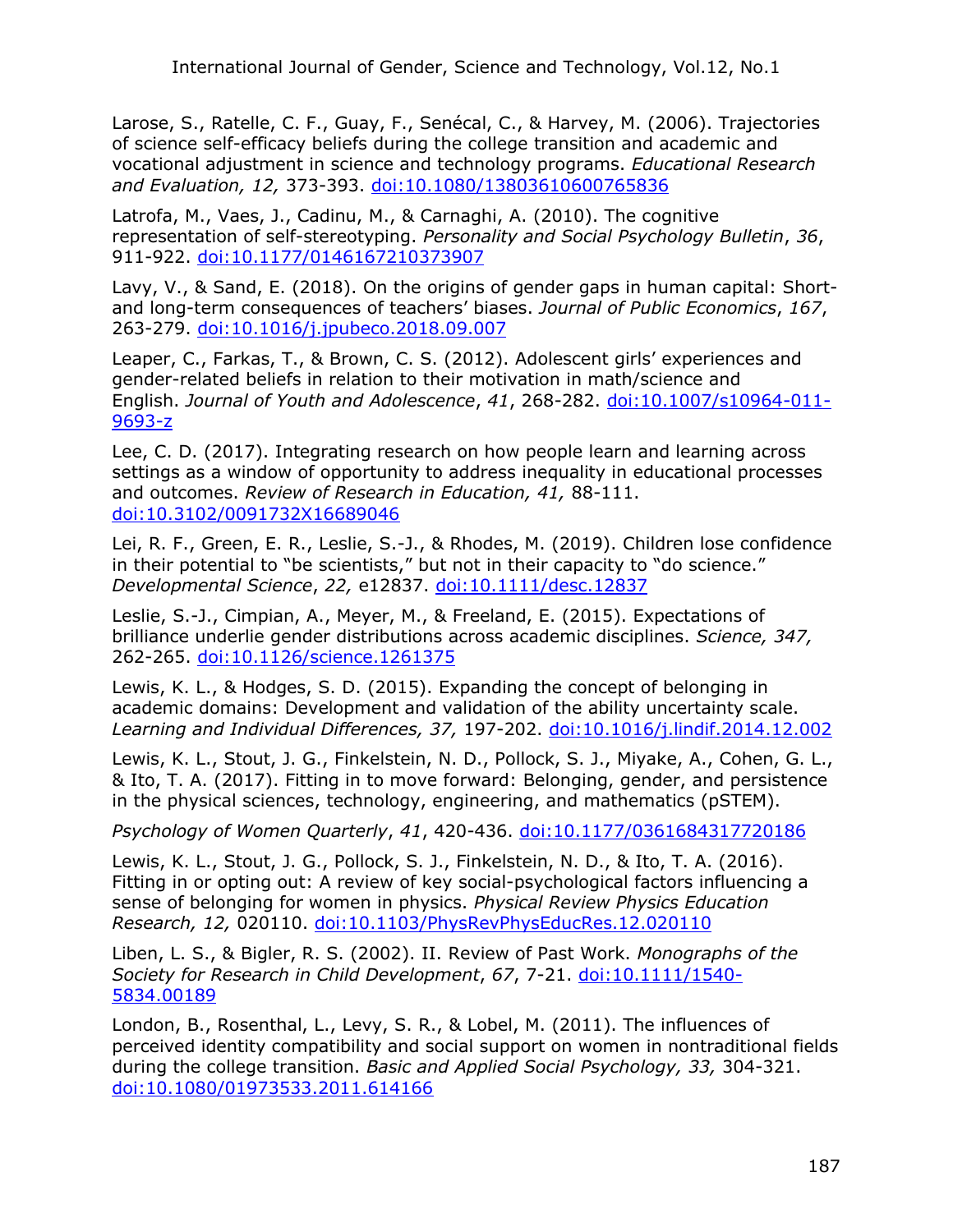Lummis, M., & Stevenson, H. W. (1990). Gender differences in beliefs and achievement: A cross-cultural study. *Developmental Psychology, 26,* 254–263. [doi:10.1037/0012-1649.26.2.254](https://psycnet.apa.org/record/1990-15776-001)

Luzzo, D. A., Hasper, P., Albert, K. A., Bibby, M. A., & Martinelli, E. A., Jr. (1999). Effects of self-efficacy-enhancing interventions on the math/science self-efficacy and career interests, goals, and actions of career undecided college students. *Journal of Counseling Psychology, 46,* 233-243. [doi:10.1037/0022-](http://psycnet.apa.org/record/1999-10585-008) [0167.46.2.233](http://psycnet.apa.org/record/1999-10585-008)

Makel, M. C., & Plucker, J. A. (2014). Facts are more important than novelty: Replication in the education sciences. *Educational Researcher*, *43*, 304-316. [doi:10.3102/0013189X14545513](https://doi.org/10.3102%2F0013189X14545513)

Maltese, A. V., & Tai, R. H. (2010). Eyeballs in the fridge: Sources of early interest in science. *International Journal of Science Education, 32,* 669-685. [doi:10.1080/09500690902792385](http://www.tandfonline.com/doi/abs/10.1080/09500690902792385)

Maltese, A. V., & Tai, R. H. (2011). Pipeline persistence: Examining the association of educational experiences with earned degrees in STEM among U.S. students. *Science Education, 95,* 877-907. [doi:10.1002/sce.20441](http://onlinelibrary.wiley.com/doi/10.1002/sce.20441/full)

Markus, H. R., & Kitayama, S. (2010). Cultures and selves: A cycle of mutual constitution. *Perspectives on Psychological Science*, *5,* 420-430. [doi:10.1177/1745691610375557](https://doi.org/10.1177%2F1745691610375557)

Markus, H., & Wurf, E. (1987). The dynamic self-concept: A social psychological perspective. *Annual Review of Psychology, 38,* 299-337. [doi:10.1146/annurev.ps.38.020187.001503](http://www.annualreviews.org/doi/abs/10.1146/annurev.ps.38.020187.001503?journalCode=psych)

Marsh, H. W., & Martin, A. J. (2011). Academic self-concept and academic achievement: Relations and causal ordering. *British Journal of Educational Psychology, 81,* 59-77. [doi:10.1348/000709910X503501](http://onlinelibrary.wiley.com/doi/10.1348/000709910X503501/full)

Martin, M. O., Mullis, I. V. S., & Foy, P. (with Olson, J. F., Erberber, E., Preuschoff, C., & Galia, J.) (2008). *TIMSS 2007 international science report: Findings from IEA's trends in international mathematics and science study at the fourth and eighth grades*. Chestnut Hill, MA: TIMSS & PIRLS International Study Center, Boston College.

Martinot, D., & Désert, M. (2007). Awareness of a gender stereotype, personal beliefs and self-perceptions regarding math ability: When boys do not surpass girls. *Social Psychology of Education, 10,* 455-471. [doi:10.1007/s11218-007-9028-](https://link.springer.com/article/10.1007%2Fs11218-007-9028-9?LI=true) [9](https://link.springer.com/article/10.1007%2Fs11218-007-9028-9?LI=true)

Martocchio, J. J. (1994). Effects of conceptions of ability on anxiety, self-efficacy, and learning in training. *Journal of Applied Psychology, 79,* 819-825. [doi:10.1037/0021-9010.79.6.819](http://psycnet.apa.org/record/1995-15516-001)

Master, A., Cheryan, S., & Meltzoff, A. N. (2014). Reducing adolescent girls' concerns about STEM stereotypes: When do female teachers matter? *International Review of Social Psychology, 27,* 79-102.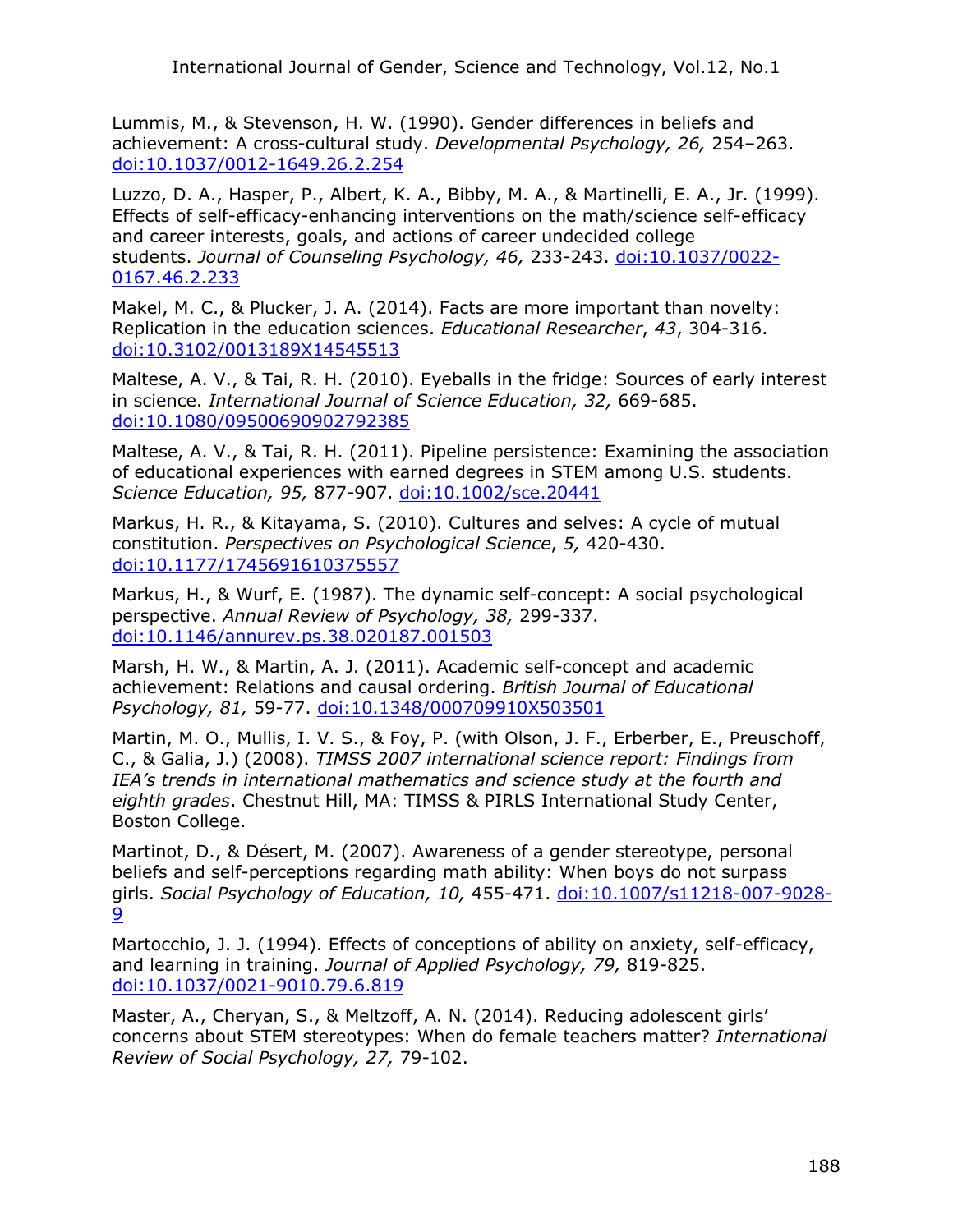Master, A., Cheryan, S., & Meltzoff, A. N. (2016a). Computing whether she belongs: Stereotypes undermine girls' interest and sense of belonging in computer science. *Journal of Educational Psychology, 108,* 424-437. [doi:10.1037/edu0000061](http://psycnet.apa.org/record/2015-37516-001)

Master, A., Cheryan, S., & Meltzoff, A. N. (2016b). Motivation and identity. In K. R. Wentzel & D. B. Miele (Eds.), *Handbook of motivation at school* (2<sup>nd</sup> ed., pp. 300-319). New York, NY: Routledge.

Master, A., Cheryan, S., & Meltzoff, A. N. (2017). Social group membership increases STEM engagement among preschoolers. *Developmental Psychology*, *53*, 201-209. [doi:10.1037/dev0000195](https://psycnet.apa.org/doi/10.1037/dev0000195)

Master, A., Cheryan, S., & Meltzoff, A. N. (2019, March). How endorsement and awareness of gender stereotypes predict girls' motivation in STEM. In D. Cvencek (Chair), *Intergroup stereotypes about STEM and intellectual abilities: Interdisciplinary evidence from Singapore, USA, and Chile*. Symposium conducted at the meeting of the Society for Research in Child Development (SRCD), Baltimore, MD. Retrieved from https://osf.io/ys49e

Master, A., Cheryan, S., Moscatelli, A., & Meltzoff, A. N. (2017). Programming experience promotes higher STEM motivation among first-grade girls. *Journal of Experimental Child Psychology, 160,* 92-106. [doi:10.1016/j.jecp.2017.03.013](http://www.sciencedirect.com/science/article/pii/S002209651730200X)

Master, A., Markman, E. M., & Dweck, C. S. (2012). Thinking in categories or along a continuum: Consequences for children's social judgments. *Child Development*, *83*, 1145-1163. [doi:10.1111/j.1467-8624.2012.01774.x](https://doi.org/10.1111/j.1467-8624.2012.01774.x)

Master, A., & Meltzoff, A. N. (2016). Building bridges between psychological science and education: Cultural stereotypes, STEM, and equity. *Prospects*, *46*, 215-234. [doi:10.1007/s11125-017-9391-z](https://link.springer.com/article/10.1007/s11125-017-9391-z)

Master, A., Meltzoff, A. N, & Cheryan, S. (2020). *Interest stereotypes deter girls from computer science and engineering.* Manuscript in preparation, University of Washington.

McPherson, E., Banchefsky, S., & Park, B. (2018). Using social psychological theory to understand choice of a pSTEM academic major. *Educational Psychology*, *38*, 1278-1301. [doi:10.1080/01443410.2018.1489526](https://doi.org/10.1080/01443410.2018.1489526)

Meltzoff, A. N. (2007). 'Like me': a foundation for social cognition. Developmental Science, 10, 126-134. [doi:10.1111/j.1467-7687.2007.00574.x](https://onlinelibrary.wiley.com/doi/abs/10.1111/j.1467-7687.2007.00574.x)

Mercier, E. M., Barron, B., & O'Connor, K. (2006). Images of self and others as computer users: The role of gender and experience. *Journal of Computer Assisted Learning, 22,* 335-348. [doi:10.1111/j.1365-2729.2006.00182.x](http://onlinelibrary.wiley.com/doi/10.1111/j.1365-2729.2006.00182.x/full)

Meyer, M., Cimpian, A., & Leslie, S. J. (2015). Women are underrepresented in fields where success is believed to require brilliance. *Frontiers in Psychology*, *6*, 235. [doi:10.3389/fpsyg.2015.00235](https://doi.org/10.3389/fpsyg.2015.00235)

Miller, D. I., Eagly, A. H., & Linn, M. C. (2015). Women's representation in science predicts national gender-science stereotypes: Evidence from 66 nations. *Journal of Educational Psychology, 107,* 631-644. [doi:10.1037/edu0000005](http://psycnet.apa.org/record/2014-44135-001)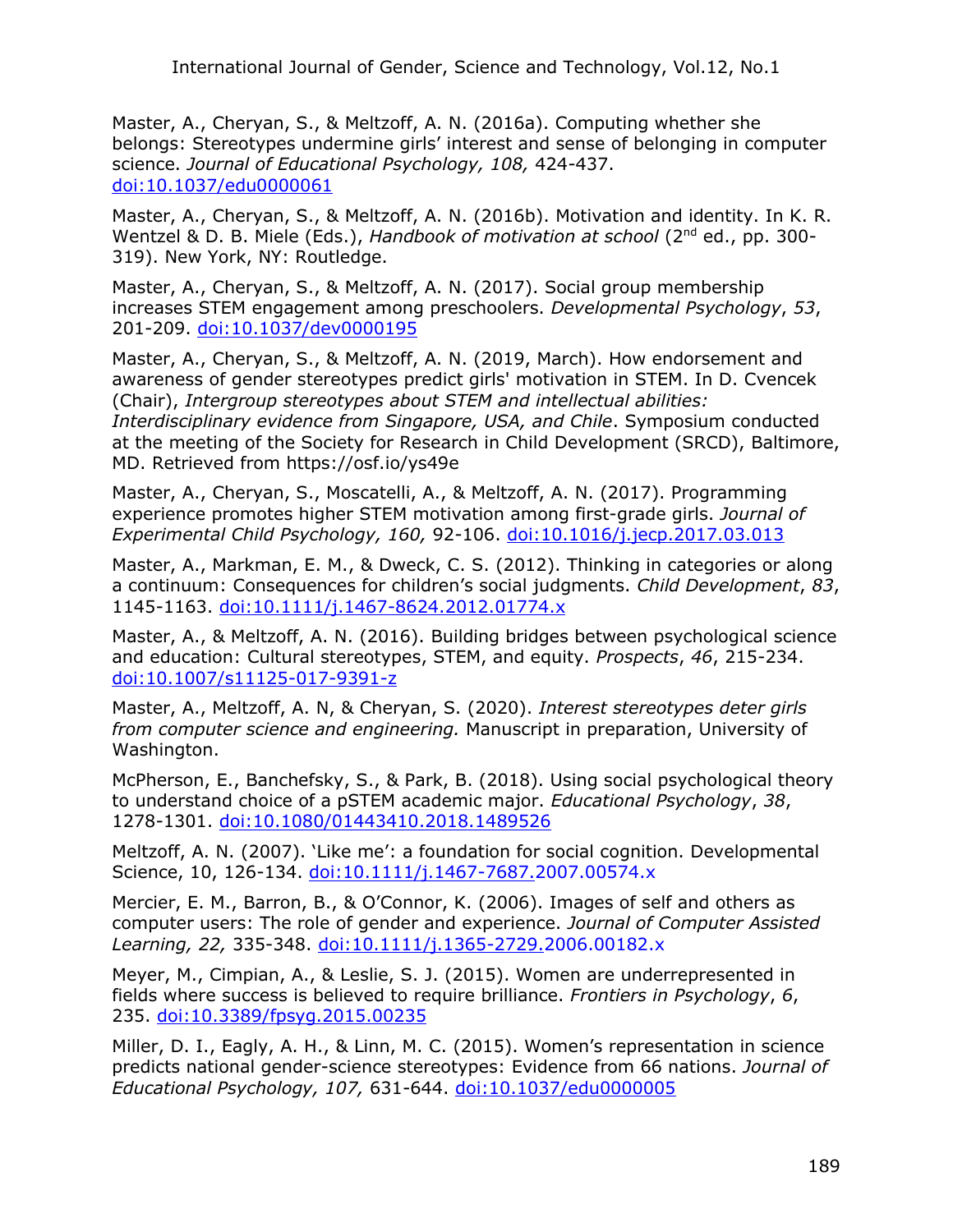Miller, D. I., Nolla, K. M., Eagly, A. H., & Uttal, D. H. (2018). The development of children's gender‐science stereotypes: A meta‐analysis of 5 decades of U.S. draw‐a‐ scientist studies. *Child Development*, *89*, 1943-1955. [doi:10.1111/cdev.13039](https://doi.org/10.1111/cdev.13039)

Miller, D. I., & Wai, J. (2015). The bachelor's to Ph.D. STEM pipeline no longer leaks more women than men: A 30-year analysis. *Frontiers in Psychology, 6,* 37. [doi:10.3389/fpsyg.2015.00037](https://www.ncbi.nlm.nih.gov/pmc/articles/PMC4331608/)

Mullis, I. V. S., Martin, M. O., & Foy, P. (with Olson, J. F., Preuschoff, C., Erberber, E., Arora, A., & Galia, J.) (2008). *TIMSS 2007 international mathematics report: Findings from IEA's trends in international mathematics and science study at the fourth and eighth grades*. Chestnut Hill, MA: TIMSS & PIRLS International Study Center, Boston College.

Murphy, M. C., Steele, C. M., & Gross, J. J. (2007). Signaling threat: How situational cues affect women in math, science, and engineering settings. *Psychological Science, 18,* 879-885. [doi:10.1111/j.1467-9280.2007.01995.x](http://journals.sagepub.com/doi/abs/10.1111/j.1467-9280.2007.01995.x)

Musu-Gillette, L. E., Wigfield, A., Harring, J. R., & Eccles, J. S. (2015). Trajectories of change in students' self-concepts of ability and values in math and college major choice. *Educational Research and Evaluation, 21,* 343-370. [doi:10.1080/13803611.2015.1057161](http://www.tandfonline.com/doi/abs/10.1080/13803611.2015.1057161)

Muzzatti, B., & Agnoli, F. (2007). Gender and mathematics: Attitudes and stereotype threat susceptibility in Italian children. *Developmental Psychology, 43,* 747-759. [doi:10.1037/0012-1649.43.3.747](http://psycnet.apa.org/buy/2007-06280-017)

Nagy, G., Watt, H. M. G., Eccles, J. S., Trautwein, U., Lüdtke, O., & Baumert, J. (2010). The development of students' mathematics self-concept in relation to gender: Different countries, different trajectories? *Journal of Research on Adolescence, 20,* 482-506. [doi:10.1111/j.1532-7795.2010.00644.x](http://onlinelibrary.wiley.com/doi/10.1111/j.1532-7795.2010.00644.x/full)

Nasir, N. S., & Hand, V. M. (2006). Exploring sociocultural perspectives on race, culture, and learning. *Review of Educational Research, 76,* 449-475. [doi:10.3102/00346543076004449](https://doi.org/10.3102%2F00346543076004449)

National Research Council. (2009). *Learning science in informal environments: People, places, and pursuits*. Washington, DC: The National Academies Press. [doi:10.17226/12190](https://doi.org/10.17226/12190)

National Research Council. (2011). *Successful K-12 STEM education: Identifying effective approaches in science, technology, engineering, and mathematics.* Washington, DC: The National Academies Press. doi:10.17226/13158

Nelson, L. D., Simmons, J., & Simonsohn, U. (2018). Psychology's renaissance. *Annual Review of Psychology*, *69*, 511-534. [doi:10.1146/annurev-psych-122216-](https://doi.org/10.1146/annurev-psych-122216-011836) [011836](https://doi.org/10.1146/annurev-psych-122216-011836)

Nguyen, H.-H. D., & Ryan, A. M. (2008). Does stereotype threat affect test performance of minorities and women? A meta-analysis of experimental evidence. *Journal of Applied Psychology, 93,* 1314-1334. [doi:10.1037/a0012702](http://psycnet.apa.org/record/2008-16251-009)

Nosek, B. A., Smyth, F. L., Sriram, N., Lindner, N. M., Devos, T., Ayala, A., ... & Kesebir, S. (2009). National differences in gender–science stereotypes predict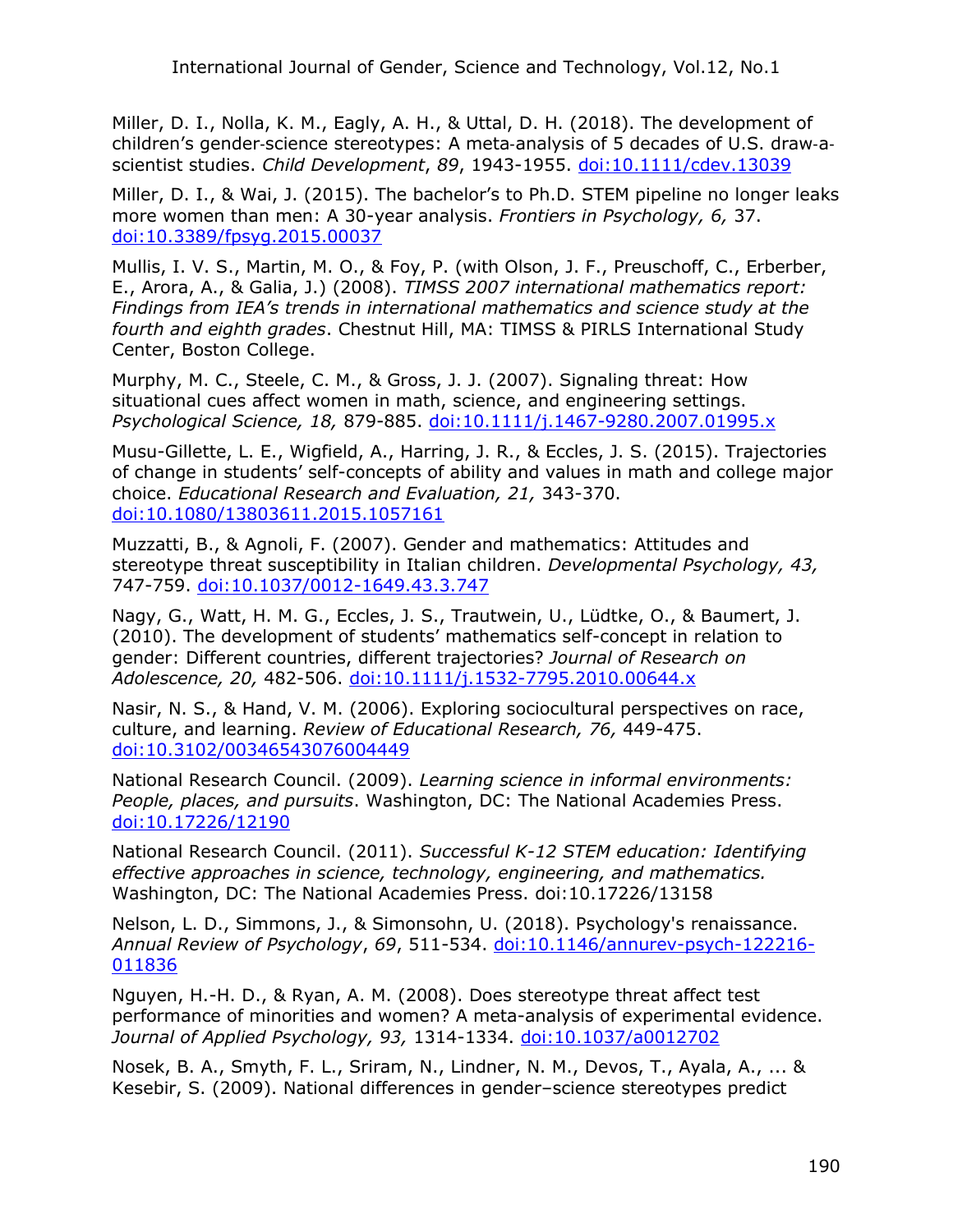national sex differences in science and math achievement. *Proceedings of the National Academy of Sciences*, *106*, 10593-10597. [doi:10.1073/pnas.0809921106](https://doi.org/10.1073/pnas.0809921106)

O'Brien, L. T., Blodorn, A., Adams, G., Garcia, D. M., & Hammer, E. (2015). Ethnic variation in gender-STEM stereotypes and STEM participation: An intersectional approach. *Cultural Diversity and Ethnic Minority Psychology*, *21*, 169-180. [doi:](https://psycnet.apa.org/doiLanding?doi=10.1037%2Fa0037944)[10.1037/a0037944](https://doi.org/10.1037/a0037944)

Osborne, J. W., & Jones, B. D. (2011). Identification with academics and motivation to achieve in school: How the structure of the self influences academic outcomes. *Educational Psychology Review, 23,* 131-158. [doi:10.1007/s10648-011-](https://link.springer.com/article/10.1007/s10648-011-9151-1) [9151-1](https://link.springer.com/article/10.1007/s10648-011-9151-1)

Osterman, K. F. (2000). Students' need for belonging in the school community. *Review of Educational Research, 70,* 323-367. [doi:10.2307/1170786](http://journals.sagepub.com/doi/abs/10.3102/00346543070003323)

Owens, J., & Massey, D. S. (2011). Stereotype threat and college academic performance: A latent variables approach. *Social Science Research, 40,* 150-166. [doi:10.1016/j.ssresearch.2010.09.010](https://doi.org/10.1016/j.ssresearch.2010.09.010)

Oyserman, D., & Lewis, N. A., Jr. (2017). Seeing the destination AND the path: Using identity‐based motivation to understand and reduce racial disparities in academic achievement. *Social Issues and Policy Review*, *11*, 159-194. [doi:10.1111/sipr.12030](https://doi.org/10.1111/sipr.12030)

Park, D., Gunderson, E. A., Tsukayama, E., Levine, S. C., & Beilock, S. L. (2016). Young children's motivational frameworks and math achievement: Relation to teacher-reported instructional practices, but not teacher theory of intelligence. *Journal of Educational Psychology*, *108*, 300-313. [doi:10.1037/edu0000064](https://psycnet.apa.org/doi/10.1037/edu0000064)

Passolunghi, M. C., Rueda Ferreira, T. I., & Tomasetto, C. (2014). Math-gender stereotypes and math-related beliefs in childhood and early adolescence. *Learning and Individual Differences, 34,* 70-76. [doi:10.1016/j.lindif.2014.05.005](http://www.sciencedirect.com/science/article/pii/S1041608014000983)

Patterson, M. M., & Bigler, R. S. (2006). Preschool children's attention to environmental messages about groups: Social categorization and the origins of intergroup bias. *Child Development*, *77*, 847-860. [doi.org/10.1111/j.1467-](https://doi.org/10.1111/j.1467-8624.2006.00906.x) [8624.2006.00906.x](https://doi.org/10.1111/j.1467-8624.2006.00906.x)

Patterson, M. M., & Bigler, R. S. (2018). Effects of consistency between self and in‐ group on children's views of self, groups, and abilities. *Social Development*, *27*, 154-171. [doi:10.1111/sode.12255](https://doi.org/10.1111/sode.12255)

Paunesku, D., Walton, G. M., Romero, C., Smith, E. N., Yeager, D. S., & Dweck, C. S. (2015). Mind-set interventions are a scalable treatment for academic underachievement. *Psychological Science, 26,* 784-793. [doi:10.1177/0956797615571017](http://journals.sagepub.com/doi/abs/10.1177/0956797615571017)

Perez, T., Cromley, J. G., & Kaplan, A. (2014). The role of identity development, values, and costs in college STEM retention. *Journal of Educational Psychology, 106,* 315-329. [doi:10.1037/a0034027](http://psycnet.apa.org/record/2013-29639-001)

Perez-Felkner, L., Nix, S., & Thomas, K. (2017). Gendered pathways: How mathematics ability beliefs shape secondary and postsecondary course and degree field choices. *Frontiers in Psychology, 8*, 386. [doi:10.3389/fpsyg.2017.00386](https://www.ncbi.nlm.nih.gov/pmc/articles/PMC5382838/)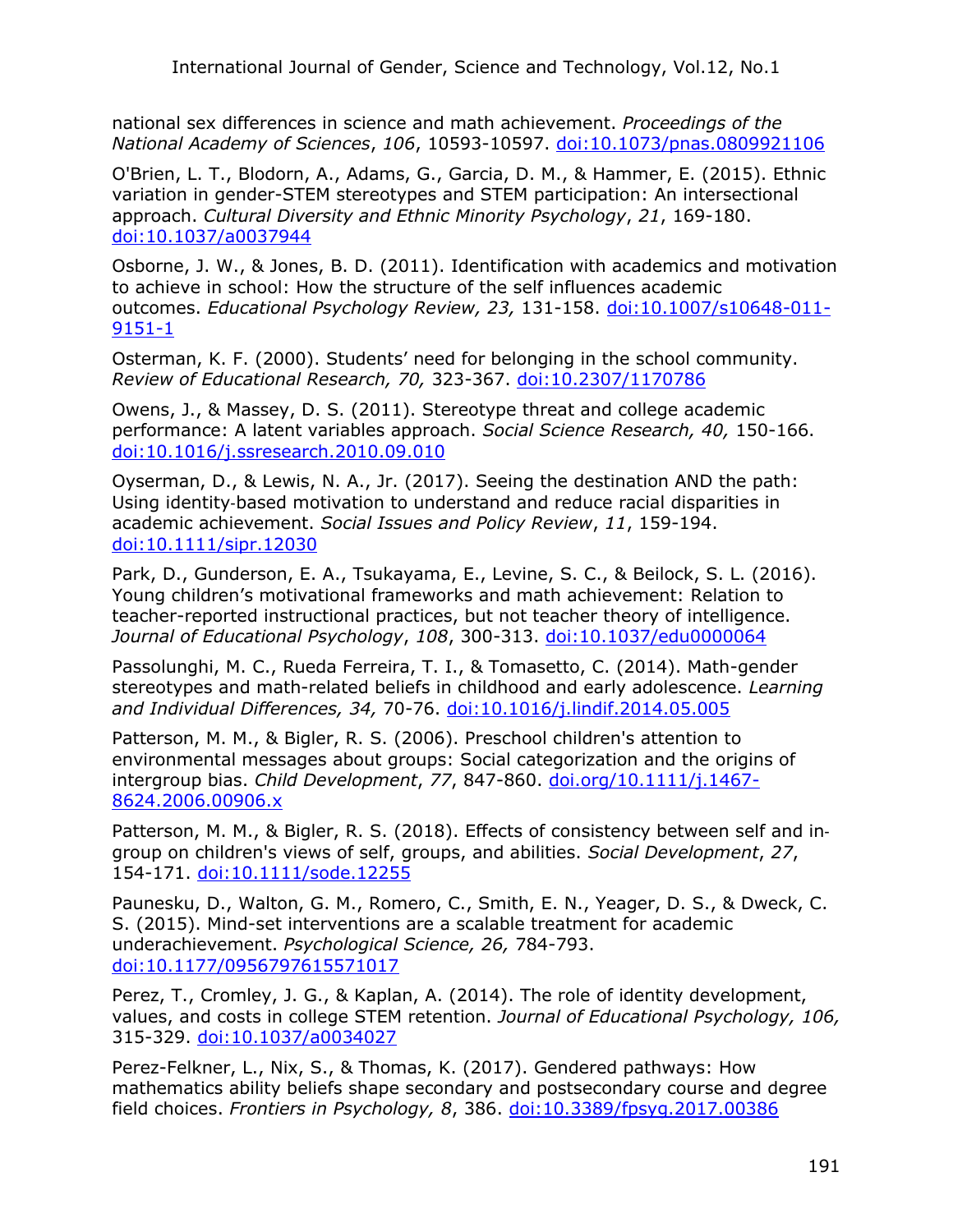Plante, I., De la Sablonnière, R., Aronson, J. M., & Théorêt, M. (2013). Gender stereotype endorsement and achievement-related outcomes: The role of competence beliefs and task values. *Contemporary Educational Psychology*, *38*, 225-235. [doi:10.1016/j.cedpsych.2013.03.004](https://doi.org/10.1016/j.cedpsych.2013.03.004)

Plante, I., Théorêt, M., & Favreau, O. E. (2009). Student gender stereotypes: Contrasting the perceived maleness and femaleness of mathematics and language. *Educational Psychology, 29*, 385-405. [doi:10.1080/01443410902971500](https://www.tandfonline.com/doi/abs/10.1080/01443410902971500)

Priess-Groban, H. A., & Hyde, J. S. (2017). Implicit theories, expectancies, and values predict mathematics motivation and behavior across high school and college. *Journal of Youth and Adolescence, 46,* 1318-1332. [doi:10.1007/s10964-016-0579](https://link.springer.com/article/10.1007/s10964-016-0579-y) [y](https://link.springer.com/article/10.1007/s10964-016-0579-y)

Purdie-Vaughns, V., & Eibach, R. P. (2008). Intersectional invisibility: The distinctive advantages and disadvantages of multiple subordinate-group identities. *Sex Roles*, *59*, 377-391. [doi:10.1007/s11199-008-9424-4](https://link.springer.com/article/10.1007/s11199-008-9424-4)

Rainey, K., Dancy, M., Mickelson, R., Stearns, E., & Moller, S. (2018). Race and gender differences in how sense of belonging influences decisions to major in STEM. *International Journal of STEM Education*, *5*, 10. [doi:10.1186/s40594-018-](https://doi.org/10.1186/s40594-018-0115-6) [0115-6](https://doi.org/10.1186/s40594-018-0115-6)

Ramsey, L. R., Betz, D. E., & Sekaquaptewa, D. (2013). The effects of an academic environment intervention on science identification among women in STEM. *Social Psychology of Education, 16,* 377-397. [doi:10.1007/s11218-013-9218-6](https://link.springer.com/article/10.1007/s11218-013-9218-6)

Rattan, A., Good, C., & Dweck, C. S. (2012). "It's ok – Not everyone can be good at math": Instructors with an entity theory comfort (and demotivate) students. *Journal of Experimental Social Psychology, 48,* 731-737. [doi:10.1016/j.jesp.2011.12.012](http://www.sciencedirect.com/science/article/pii/S0022103111003027)

Rattan, A., Savani, K., Komarraju, M., Morrison, M. M., Boggs, C., & Ambady, N. (2018). Meta-lay theories of scientific potential drive underrepresented students' sense of belonging to science, technology, engineering, and mathematics (STEM). *Journal of Personality and Social Psychology*, *115*, 54-75. [doi:10.1037/pspi0000130](https://psycnet.apa.org/doi/10.1037/pspi0000130)

Rattan, A., Savani, K., Naidu, N. V. R., & Dweck, C. S. (2012). Can everyone become highly intelligent? Cultural differences in and societal consequences of beliefs about the universal potential for intelligence. *Journal of Personality and Social Psychology*, *103*, 787-803. [doi:10.1037/a0029263](https://psycnet.apa.org/doi/10.1037/a0029263)

Renninger, K. A., & Hidi, S. (2011). Revisiting the conceptualization, measurement, and generation of interest. *Educational Psychologist*, *46*, 168-184. [doi:10.1080/00461520.2011.587723](https://doi.org/10.1080/00461520.2011.587723)

Rhodes, M., & Leslie, S.-J. (2017). *Children's media communicates essentialist views of science and scientists.* Unpublished manuscript. [doi:10.31234/osf.io/s6chb](https://psyarxiv.com/s6chb/)

Rhodes, M., Leslie, S. -J., & Tworek, C. M. (2012). Cultural transmission of social essentialism. *Proceedings of the National Academy of Sciences*, *109*, 13526-13531. [doi:10.1073/pnas.1208951109](https://doi.org/10.1073/pnas.1208951109)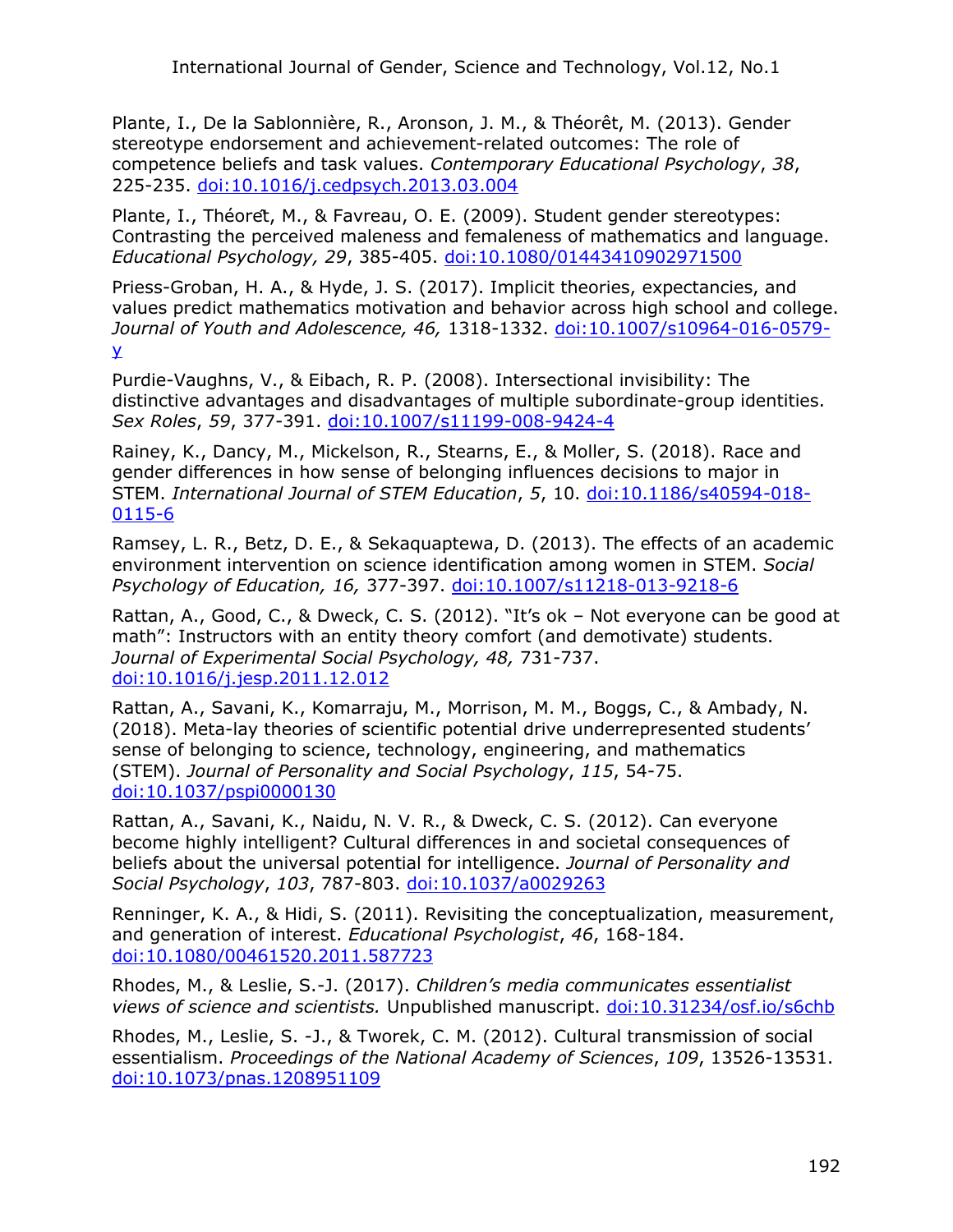Rhodes, M., Leslie, S.-J., Yee, K. M., & Saunders, K. (2019). Subtle linguistic cues increase girls' engagement in science. *Psychological Science*, *30*, 455-466. [doi:10.1177/0956797618823670](https://doi.org/10.1177%2F0956797618823670)

Riegle-Crumb, C., King, B., Grodsky, E., & Muller, C. (2012). The more things change, the more they stay the same? Prior achievement fails to explain gender inequality in entry into STEM college majors over time. *American Educational Research Journal, 49,* 1048-1073. [doi:10.3102/0002831211435229](https://doi.org/10.3102%2F0002831211435229)

Riegle-Crumb, C., & Morton, K. (2017). Gendered expectations: Examining how peers shape female students' intent to pursue STEM fields. *Frontiers in Psychology*, *8*, 329. [doi:10.3389/fpsyg.2017.00329](https://doi.org/10.3389/fpsyg.2017.00329)

Rogers, L. O., & Meltzoff, A. N. (2017). Is gender more important and meaningful than race? An analysis of racial and gender identity among Black, White, and mixed-race children. *Cultural Diversity and Ethnic Minority Psychology, 23,* 323- 334. [doi:10.1037/cdp0000125](http://psycnet.apa.org/record/2016-49337-001)

Romero, C., Master, A., Paunesku, D., Dweck, C. S., & Gross, J. J. (2014). Academic and emotional functioning in middle school: The role of implicit theories. *Emotion, 14,* 227-234. [doi:10.1037/a0035490](http://psycnet.apa.org/record/2014-04656-001)

Rosenthal, L., Levy, S. R., London, B., Lobel, M., & Bazile, C. (2013). In pursuit of the MD: The impact of role models, identity compatibility, and belonging among undergraduate women. *Sex Roles*, *68*, 464-473. [doi:10.1007/s11199-012-0257-9](https://link.springer.com/article/10.1007/s11199-012-0257-9)

Rosenzweig, E. Q., & Wigfield, A. (2016). STEM motivation interventions for adolescents: A promising start, but further to go. *Educational Psychologist, 51,* 146-163. [doi:10.1080/00461520.2016.1154792](http://www.tandfonline.com/doi/abs/10.1080/00461520.2016.1154792)

Rowley, S. J., Kurtz‐Costes, B., Mistry, R., & Feagans, L. (2007). Social status as a predictor of race and gender stereotypes in late childhood and early adolescence. *Social Development*, *16*, 150-168. [doi:10.1111/j.1467-9507.2007.00376.x](https://doi.org/10.1111/j.1467-9507.2007.00376.x)

Rozek, C. S., Hyde, J. S., Svoboda, R. C., Hulleman, C. S., & Harackiewicz, J. M. (2015). Gender differences in the effects of a utility-value intervention to help parents motivate adolescents in mathematics and science. *Journal of Educational Psychology, 107,* 195-206. [doi:10.1037/a0036981](http://psycnet.apa.org/record/2014-21952-001)

Ryan, R. M., & Deci, E. L. (2016). Facilitating and hindering motivation, learning, and well-being in schools: Research and observations from self-determination theory. In K. R. Wentzel & D. B. Miele (Eds.), *Handbook of motivation at school* (2<sup>nd</sup> ed., pp. 96-119). New York, NY: Routledge.

Sansone, C. (2009). What's interest got to do with it?: Potential trade-offs in the self-regulation of motivation. In J. P. Forgas, R. F. Baumeister, & D. M. Tice (Eds.), *Psychology of self-regulation: Cognitive, affective, and motivational processes* (pp. 35-51). New York, NY: Psychology Press.

Sax, L., Blaney, J., Lehman, K., Rodriguez, S., George, K., & Zavala, C. (2018). Sense of belonging in computing: The role of introductory courses for women and underrepresented minority students. *Social Sciences*, *7*, 122. [doi:10.3390/socsci7080122](https://doi.org/10.3390/socsci7080122)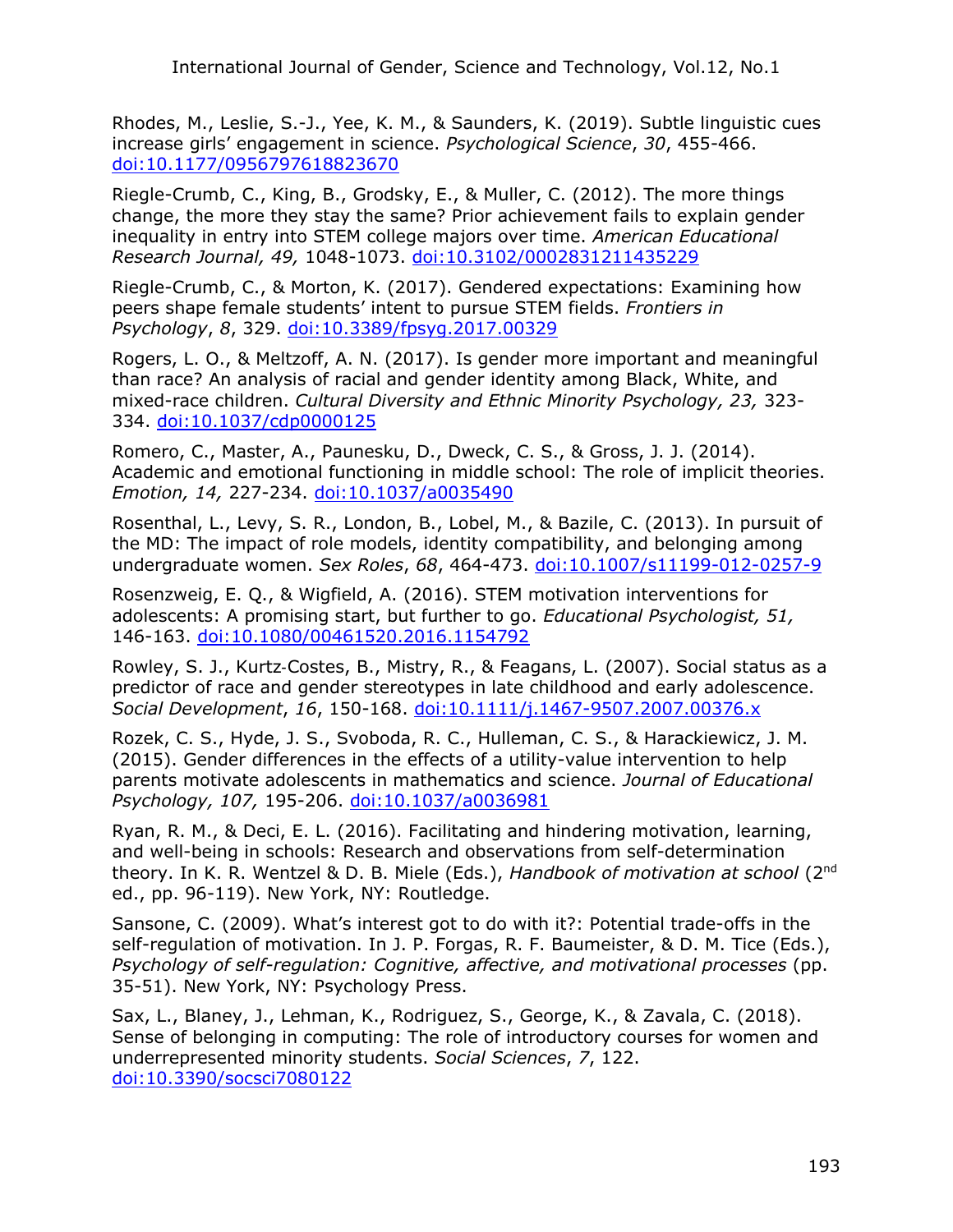Schmader, T. (2002). Gender identification moderates stereotype threat effects on women's math performance. *Journal of Experimental Social Psychology*, *38*, 194- 201. [doi:10.1006/jesp.2001.1500](https://doi.org/10.1006/jesp.2001.1500)

Schmader, T., Johns, M., & Barquissau, M. (2004). The costs of accepting gender differences: The role of stereotype endorsement in women's experience in the math domain. *Sex Roles*, *50*, 835-850. [doi:10.1023/B:SERS.0000029101.74557.a0](https://link.springer.com/article/10.1023/B:SERS.0000029101.74557.a0)

Schneider, M. (2018). A more systematic approach to replicating research. Retrieved from https://ies.ed.gov/director/remarks/12-17-2018.asp

Seyranian, V., Madva, A., Duong, N., Abramzon, N., Tibbetts, Y., & Harackiewicz, J. M. (2018). The longitudinal effects of STEM identity and gender on flourishing and achievement in college physics. *International Journal of STEM Education*, *5*, 40. [doi:10.1186/s40594-018-0137-0](https://doi.org/10.1186/s40594-018-0137-0)

Shin, J. E. L., Levy, S. R., & London, B. (2016). Effects of role model exposure on STEM and non-STEM student engagement. *Journal of Applied Social Psychology, 46,*  410-427. [doi:10.1111/jasp.12371](http://onlinelibrary.wiley.com/doi/10.1111/jasp.12371/full)

Shnabel, N., Purdie-Vaughns, V., Cook, J. E., Garcia, J., & Cohen, G. L. (2013). Demystifying values-affirmation interventions: Writing about social belonging is a key to buffering against identity threat. *Personality and Social Psychology Bulletin, 39,* 663-676. [doi:10.1177/0146167213480816](http://journals.sagepub.com/doi/abs/10.1177/0146167213480816)

Simpkins, S. D., Davis-Kean, P. E., & Eccles, J. S. (2006). Math and science motivation: A longitudinal examination of the links between choices and beliefs. *Developmental Psychology, 42,* 70-83. [doi:10.1037/0012-1649.42.1.70](http://psycnet.apa.org/record/2006-00646-006)

Simpkins, S. D., Price, C. D., & Garcia, K. (2015). Parental support and high school students' motivation in biology, chemistry, and physics: Understanding differences among Latino and Caucasian boys and girls. *Journal of Research in Science Teaching, 52,* 1386-1407. [doi:10.1002/tea.21246](http://onlinelibrary.wiley.com/doi/10.1002/tea.21246/full)

Smith, J. L., Brown, E. R., Thoman, D. B., & Deemer, E. D. (2015). Losing its expected communal value: How stereotype threat undermines women's identity as research scientists. *Social Psychology of Education, 18,* 443-466. [doi:10.1007/s11218-015-9296-8](https://link.springer.com/article/10.1007/s11218-015-9296-8)

Smith, J. L., Lewis, K. L., Hawthorne, L., & Hodges, S. D. (2013). When trying hard isn't natural: Women's belonging with and motivation for male-dominated STEM fields as a function of effort expenditure concerns. *Personality and Social Psychology Bulletin, 39,* 131-143. [doi:10.1177/0146167212468332](http://journals.sagepub.com/doi/abs/10.1177/0146167212468332)

Smith, J. L., & White, P. H. (2001). Development of the domain identification measure: A tool for investigating stereotype threat effects. *Educational and Psychological Measurement, 61,* 1040-1057. [doi:10.1177/00131640121971635](https://doi.org/10.1177%2F00131640121971635)

State of Computer Science Education. (2019). Retrieved from <https://advocacy.code.org/>

Steele, C. M. (1997). A threat in the air: How stereotypes shape intellectual identity and performance. *American Psychologist, 52,* 613-629. [doi:10.1037/0003-](http://psycnet.apa.org/record/1997-04591-001) [066X.52.6.613](http://psycnet.apa.org/record/1997-04591-001)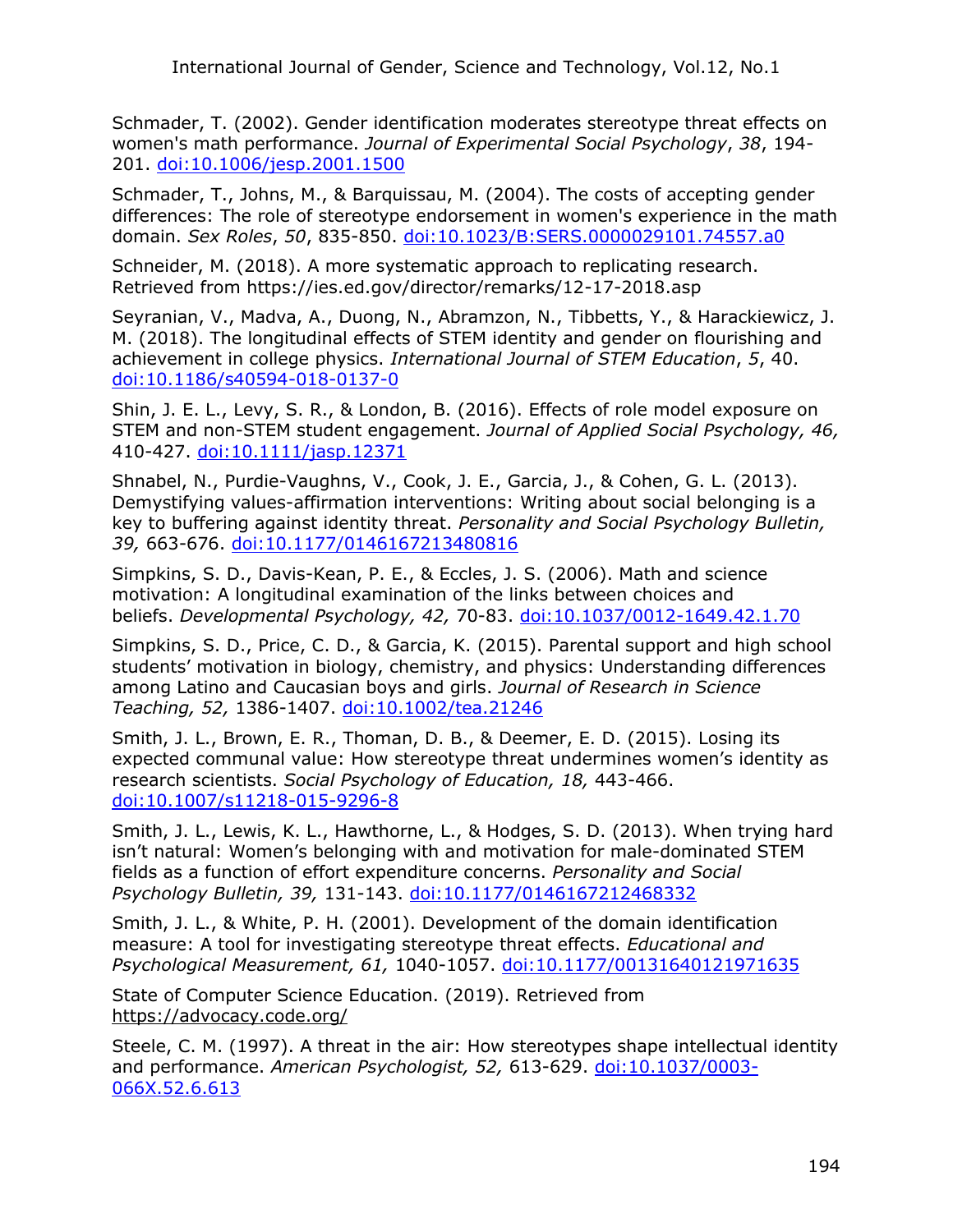Steele, C. M., Spencer, S. J., & Aronson, J. (2002). Contending with group image: The psychology of stereotype and social identity threat. In M. P. Zanna (Ed.), *Advances in experimental social psychology* (Vol. 34, pp. 379–440). San Diego, CA: Academic Press.

Steele, J. (2003). Children's gender stereotypes about math: The role of stereotype stratification. *Journal of Applied Social Psychology, 33,* 2587-2606. [doi:10.1111/j.1559-1816.2003.tb02782.x](http://onlinelibrary.wiley.com/doi/10.1111/j.1559-1816.2003.tb02782.x/full)

Steffens, M. C., Jelenec, P., & Noack, P. (2010). On the leaky math pipeline: Comparing implicit math-gender stereotypes and math withdrawal in female and male children and adolescents. *Journal of Educational Psychology, 102,* 947-963. [doi:10.1037/a0019920](http://psycnet.apa.org/record/2010-19096-001)

Stoet, G., & Geary, D. C. (2012). Can stereotype threat explain the gender gap in mathematics performance and achievement? *Review of General Psychology*, *16*, 93- 102. [doi:10.1037/a0026617](https://doi.org/10.1037%2Fa0026617)

Stout, J. G., & Blaney, J. M. (2017). "But it doesn't come naturally": How effort expenditure shapes the benefit of growth mindset on women's sense of intellectual belonging in computing. *Computer Science Education*, *27*, 215-228. [doi:10.1080/08993408.2018.1437115](https://doi.org/10.1080/08993408.2018.1437115)

Stout, J. G., Dasgupta, N., Hunsinger, M., & McManus, M. A. (2011). STEMing the tide: Using ingroup experts to inoculate women's self-concept in science, technology, engineering, and mathematics (STEM). *Journal of Personality and Social Psychology, 100,* 255-270. [doi:10.1037/a0021385](http://psycnet.apa.org/record/2010-25580-001)

Tai, R. H., Liu, C. Q., Maltese, A. V., & Fan, X. (2006). Planning early for careers in science. *Science, 312,* 1143-1144. [doi:10.1126/science.1128690](http://afterschoolalliance.org/documents/STEM/RHTai2006Science_PlanEarly.pdf)

Tellhed, U., Bäckström, M., & Björklund, F. (2017). Will I fit in and do well? The importance of social belongingness and self-efficacy for explaining gender differences in interest in STEM and HEED majors. *Sex Roles, 77,* 86-96. [doi:10.1007/s11199-016-0694-y](https://link.springer.com/article/10.1007/s11199-016-0694-y)

Tenenbaum, H. R., & Leaper, C. (2003). Parent-child conversations about science: The socialization of gender inequities? *Developmental Psychology, 39,* 34-47. [doi:10.1037//0012-1649.39.1.34](http://psycnet.apa.org/record/2002-11235-005)

Thoman, D. B., Muragishi, G. A., & Smith, J. L. (2017). Research microcultures as socialization contexts for underrepresented science students. *Psychological Science, 28,* 760-773. [doi:10.1177/0956797617694865](http://journals.sagepub.com/doi/abs/10.1177/0956797617694865)

Thoman, D. B., Sansone, C., Fraughton, T., & Pasupathi, M. (2012). How students socially evaluate interest: Peer responsiveness influences evaluation and maintenance of interest. *Contemporary Educational Psychology, 37,* 254-265. [doi:10.1016/j.cedpsych.2012.04.001](http://www.sciencedirect.com/science/article/pii/S0361476X12000288)

Thoman, D. B., Smith, J. L., Brown, E. R., Chase, J., & Lee, J. Y. K. (2013). Beyond performance: A motivational experiences model of stereotype threat. *Educational Psychology Review, 25,* 211-243. [doi:10.1007/s10648-013-9219-1](https://link.springer.com/article/10.1007/s10648-013-9219-1)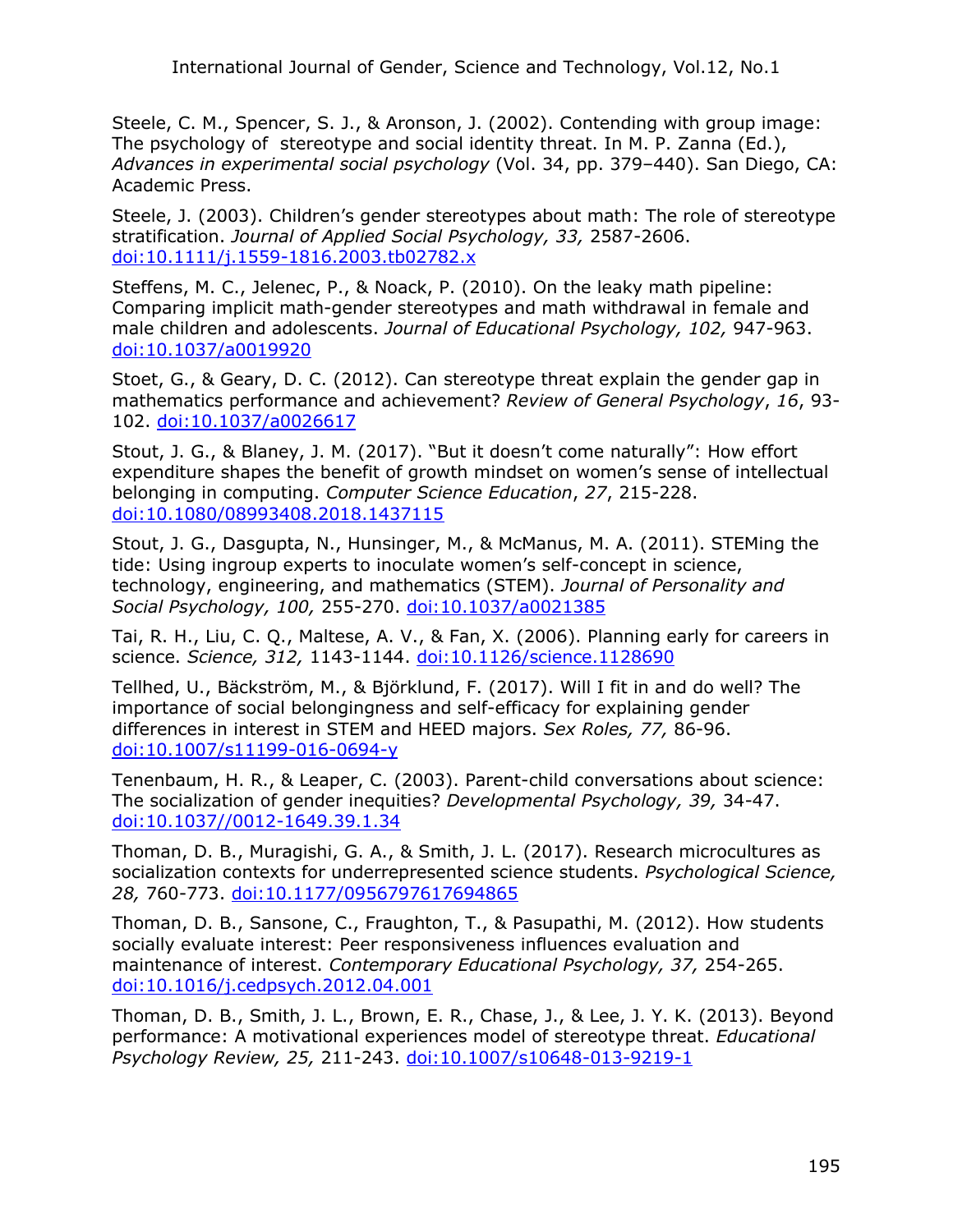TIMSS 2007 Assessment. (2009). International Association for the Evaluation of Educational Achievement (IEA). Publisher: TIMSS & PIRLS International Study Center, Lynch School of Education, Boston College.

Tobin, D. D., Menon, M., Menon, M., Spatta, B. C., Hodges, E. V., & Perry, D. G. (2010). The intrapsychics of gender: A model of self-socialization. *Psychological Review*, *117*, 601-622. [doi:10.1037/a0018936](https://psycnet.apa.org/doi/10.1037/a0018936)

Turner, K. L., & Brown, C. S. (2007). The centrality of gender and ethnic identities across individuals and contexts. *Social Development, 16,* 700-719. [doi:10.1111/j.1467-9507.2007.00403.x](http://onlinelibrary.wiley.com/doi/10.1111/j.1467-9507.2007.00403.x/full)

U. S. Census Bureau. (2018). QuickFacts table. Retrieved from https://www.census.gov/quickfacts/fact/table/US/LFE046217

U.S. Department of Education. (2017). Table 318.30. Bachelor's, master's, and doctor's degrees conferred by postsecondary institutions, by sex of student and discipline division: 2015-16. *National Center for Education Statistics, Integrated Postsecondary Education Data Systems (IPEDS).* Retrieved from https://nces.ed.gov/programs/digest/d17/tables/dt17\_318.30.asp

U.S. Department of Education. (2018a). Companion guidelines on replication & reproducibility in education research*. National Science Foundation and the Institute of Education Sciences*. Retrieved from

https://ies.ed.gov/pdf/CompanionGuidelinesReplicationReproducibility.pdf

U.S. Department of Education. (2018b). Table 306.10. Total fall enrollment in degree-granting postsecondary institutions, by level of enrollment, sex, attendance status, and race/ethnicity or nonresident alien status of student: Selected years, 1976 through 2017. *National Center for Education Statistics, Higher Education General Information Survey (HEGIS).* Retrieved from https://nces.ed.gov/programs/digest/d18/tables/dt18\_306.10.asp

U.S. Department of Education. (2018c). Table 318.45. Number and percentage distribution of science, technology, engineering, and mathematics (STEM) degrees/certificates conferred by postsecondary institutions, by race/ethnicity, level of degree/certificate, and sex of student: 2008-09 through 2016-17. *National Center for Education Statistics, Integrated Postsecondary Education Data System (IPEDS).* Retrieved from

https://nces.ed.gov/programs/digest/d18/tables/dt18\_318.45.asp

van Veelen, R., Otten, S., Cadinu, M., & Hansen, N. (2016). An integrative model of social identification: Self-stereotyping and self-anchoring as two cognitive pathways. *Personality and Social Psychology Review*, *20*, 3-26. [doi:10.1177/1088868315576642](https://doi.org/10.1177%2F1088868315576642)

van't Veer, A. E., & Giner-Sorolla, R. (2016). Pre-registration in social psychology— A discussion and suggested template. *Journal of Experimental Social Psychology*, *67*, 2-12. [doi:10.1016/j.jesp.2016.03.004](https://doi.org/10.1016/j.jesp.2016.03.004)

Vincent-Ruz, P., & Schunn, C. D. (2018). The nature of science identity and its role as the driver of student choices. *International Journal of STEM Education*, *5,* 48. [doi:10.1186/s40594-018-0140-5](https://doi.org/10.1186/s40594-018-0140-5)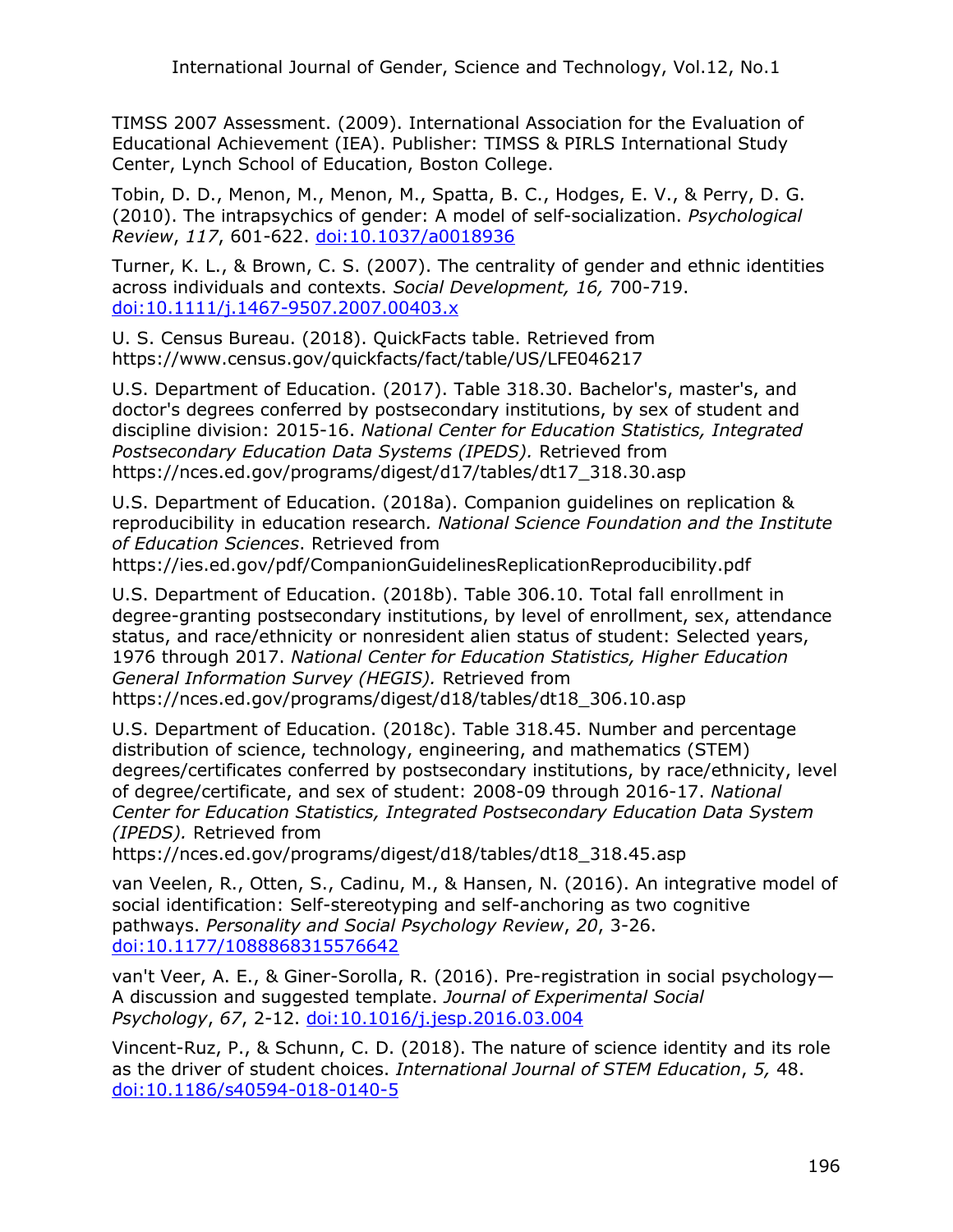Walton, G. M., & Cohen, G. L. (2007). A question of belonging: Race, social fit, and achievement. *Journal of Personality and Social Psychology, 92,* 82-96. [doi:10.1037/0022-3514.92.1.82](http://psycnet.apa.org/record/2006-23056-007)

Walton, G. M., Logel, C., Peach, J. M., Spencer, S. J., & Zanna, M. P. (2015). Two brief interventions to mitigate a "chilly climate" transform women's experience, relationships, and achievement in engineering. *Journal of Educational Psychology, 107,* 468-485. [doi:10.1037/a0037461](http://psycnet.apa.org/record/2014-31790-001)

Wang, M.-T., & Degol, J. (2013). Motivational pathways to STEM career choices: Using expectancy-value perspective to understand individual and gender differences in STEM fields. *Developmental Review, 33,* 304-340. [doi:10.1016/j.dr.2013.08.001](http://www.sciencedirect.com/science/article/pii/S0273229713000269)

Wang, M.-T., Eccles, J. S., & Kenny, S. (2013). Not lack of ability but more choice: Individual and gender differences in choice of careers in science, technology, engineering, and mathematics. *Psychological Science, 24,* 770-775. [doi:10.1177/0956797612458937](http://journals.sagepub.com/doi/abs/10.1177/0956797612458937)

Watt, H. M. G., Hyde, J. S., Petersen, J., Morris, Z. A., Rozek, C. S., & Harackiewicz, J. M. (2017). Mathematics—a critical filter for STEM-related career choices? A longitudinal examination among Australian and U.S. adolescents. *Sex Roles, 77,* 254-271. [doi:10.1007/s11199-016-0711-1](https://link.springer.com/article/10.1007/s11199-016-0711-1)

Weisgram, E. S., & Bigler, R. S. (2007). Effects of learning about gender discrimination on adolescent girls' attitudes toward and interest in science. *Psychology of Women Quarterly, 31,* 262-269. [doi:10.1111/j.1471-](http://onlinelibrary.wiley.com/doi/10.1111/j.1471-6402.2007.00369.x/full) [6402.2007.00369.x](http://onlinelibrary.wiley.com/doi/10.1111/j.1471-6402.2007.00369.x/full)

Weisgram, E. S., Bigler, R. S., & Liben, L. S. (2010). Gender, values, and occupational interests among children, adolescents, and adults. *Child Development, 81*, 778-796. [doi:10.1111/j.1467-8624.2010.01433.x](https://doi.org/10.1111/j.1467-8624.2010.01433.x)

Weisgram, E. S., & Diekman, A. B. (2017). Making STEM "family friendly": The impact of perceiving science careers as family-compatible. *Social Sciences*, *6*, 61. [doi:10.3390/socsci6020061](https://doi.org/10.3390/socsci6020061)

Wigfield, A., & Eccles, J. S. (2002). The development of competence beliefs, expectancies for success, and achievement values from childhood through adolescence. In A. Wigfield & J. S. Eccles (Eds.), *Development of achievement motivation* (pp. 91-120). San Diego, CA: Academic Press.

Wigfield, A., Eccles, J. S., Fredricks, J. A., Simpkins, S., Roeser, R. W., & Schiefele, U. (2015). Development of achievement motivation and engagement. In M. E. Lamb & R. M. Lerner (Eds.), *Handbook of child psychology and developmental science* (7th ed., Vol. 3, pp. 657-700). Hoboken, NJ: Wiley.

Wigfield, A., Eccles, J. S., Schiefele, U., Roeser, R., & Davis-Kean, P. (2006). Development of achievement motivation. In W. Damon & N. Eisenberg (Eds.), *Handbook of child psychology* (6th ed., Vol. 3, pp. 933–1002). New York: Wiley.

Wynn, A. T., & Correll, S. J. (2017). Gendered perceptions of cultural and skill alignment in technology companies. *Social Sciences, 6,* 45. [doi:10.3390/socsci6020045](http://www.mdpi.com/2076-0760/6/2/45/htm)